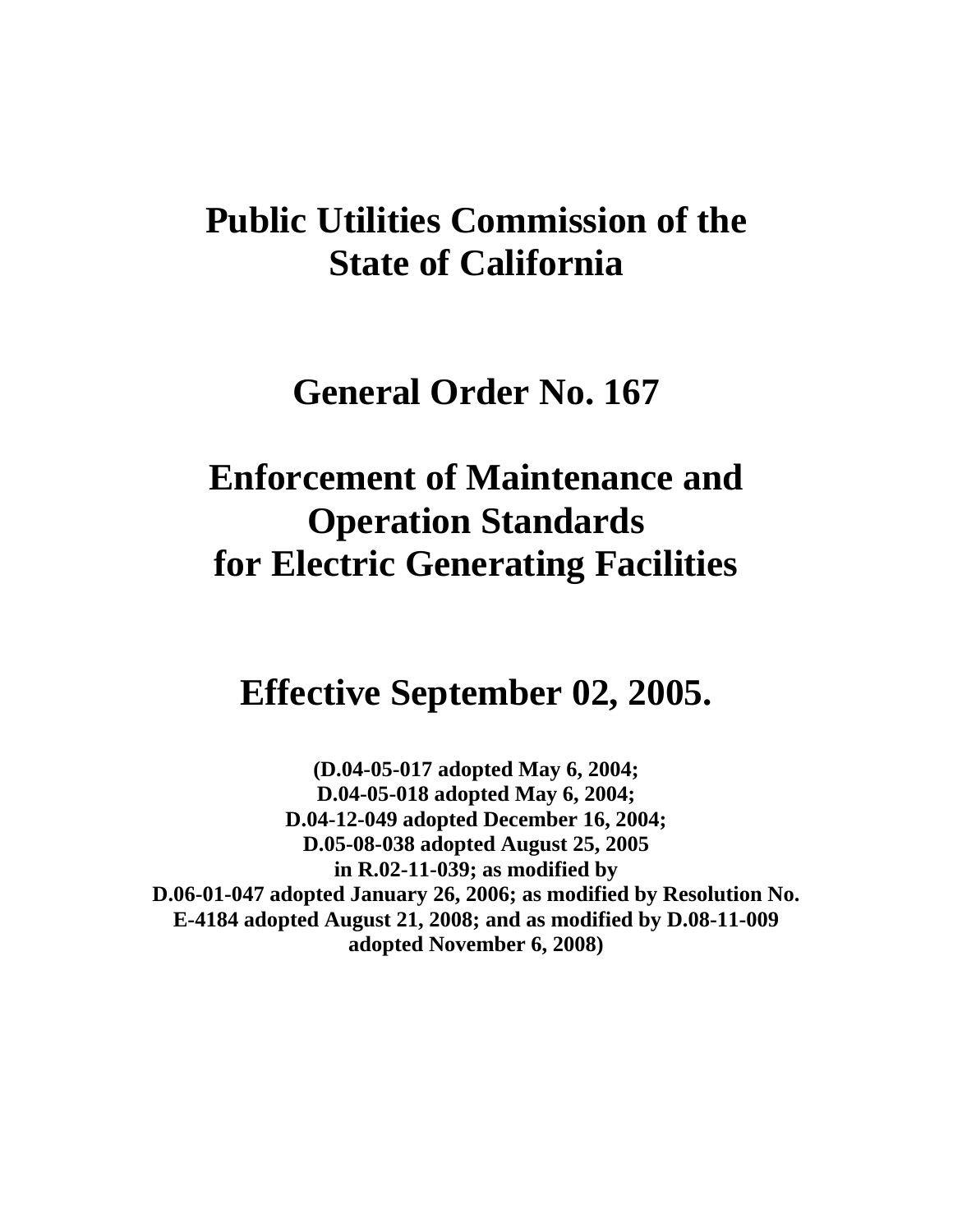## **Table of Contents**

| 1.0 |                                                                   |  |  |
|-----|-------------------------------------------------------------------|--|--|
| 2.0 |                                                                   |  |  |
| 3.0 |                                                                   |  |  |
| 4.0 |                                                                   |  |  |
| 5.0 |                                                                   |  |  |
| 6.0 |                                                                   |  |  |
| 7.0 |                                                                   |  |  |
| 8.0 |                                                                   |  |  |
| 9.0 | Independent System Operator (ISO) Outage Coordination Protocol 16 |  |  |
|     |                                                                   |  |  |
|     |                                                                   |  |  |
|     |                                                                   |  |  |
|     |                                                                   |  |  |
|     |                                                                   |  |  |
|     |                                                                   |  |  |
|     |                                                                   |  |  |
|     |                                                                   |  |  |
|     |                                                                   |  |  |
|     |                                                                   |  |  |
|     | Appendix C: Generator Logbook Standards (Hydroelectric Energy)41  |  |  |
|     |                                                                   |  |  |
|     |                                                                   |  |  |
|     |                                                                   |  |  |
|     |                                                                   |  |  |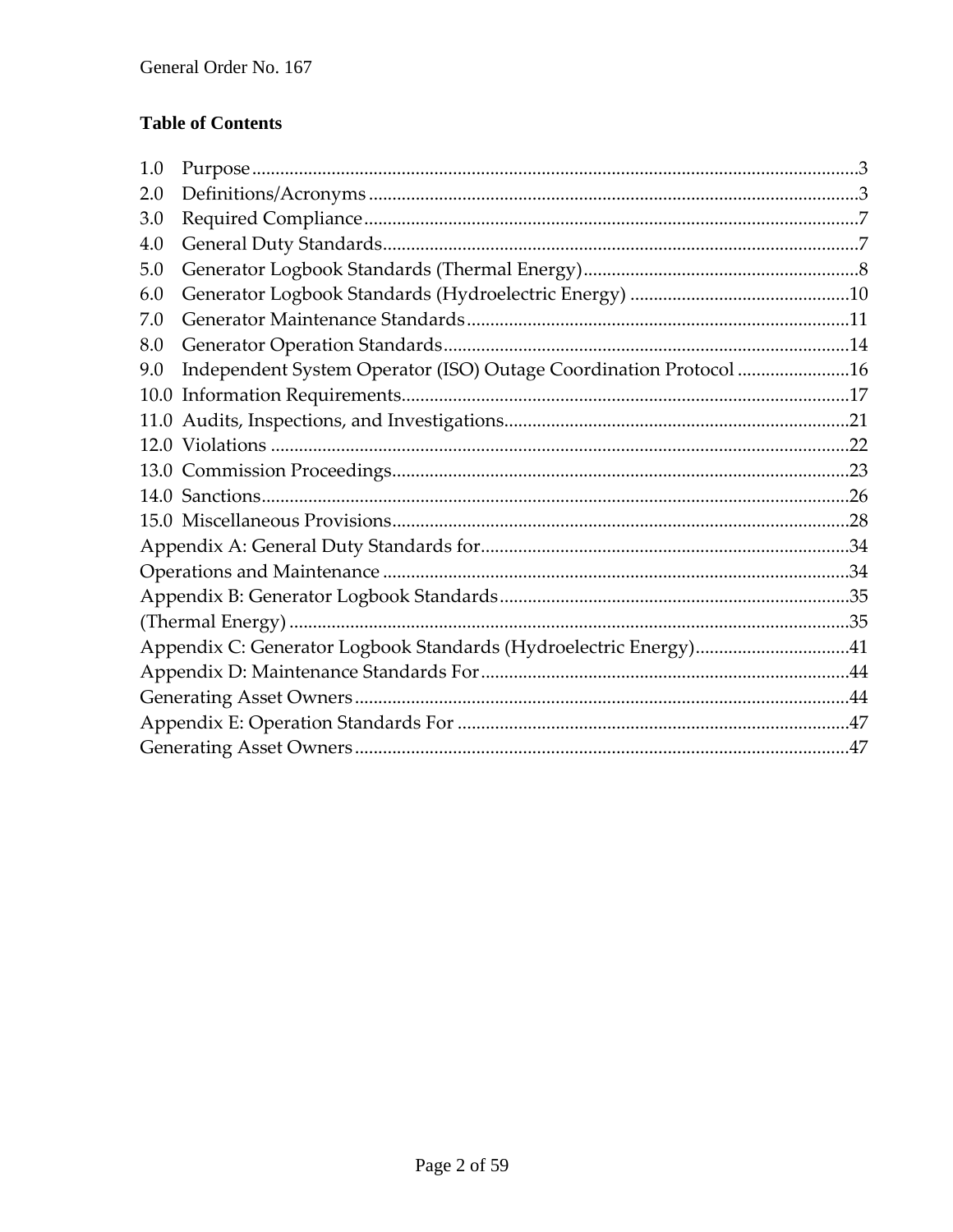#### **1.0 PURPOSE**

The purpose of this General Order is to implement and enforce standards for the maintenance and operation of electric generating facilities and power plants so as to maintain and protect the public health and safety of California residents and businesses, to ensure that electric generating facilities are effectively and appropriately maintained and efficiently operated, and to ensure electrical service reliability and adequacy. The General Order provides a continuing method to implement and enforce General Duty Standards for Operations and Maintenance, Generator Maintenance Standards (Maintenance Standards), Generator Operation Standards (Operation Standards), and any other standard adopted pursuant to Public Utilities Code § 761.3 (Chapter 19 of the Second Extraordinary Session of 2001-02 (SBX2 39, Burton *et al*.). The General Order also provides a means to enforce the protocols for the scheduling of power plant outages of the California Independent System Operator. The General Order is based on the authority vested in the California Public Utilities Commission by the California Constitution; California statutes and court decisions; prior Commission decisions and orders; and federal law including, but not limited to, the Federal Power Act, 16 U.S.C. § 791 *et seq.*, and section 714 of the Energy Policy Act of 1992, 16 U.S.C. § 824(g). Nothing in this general order diminishes, alters, or reduces the Commission's existing authority to inspect power plants and to request data from those power plants to assure continued maintenance and operation of the facilities in order to support public safety and the reliability of California's electricity supply.

#### **2.0 DEFINITIONS/ACRONYMS**

- 2.1 "Active Service" means the status of an electric generating unit that is interconnected, is capable of operating in parallel with the electricity grid, and has achieved commercial operation.
- 2.2 "California Independent System Operator" or "ISO" is that nonprofit public benefit corporation authorized under Public Utilities Code § 345 *et seq.* to operate California's wholesale power grid. For purpose of information-sharing under this General Order, ISO is considered to be a governmental agency.
- 2.3 "Commission" means the California Public Utilities Commission.
- 2.4 "Committee" means the California Electricity Generation Facilities Standards Committee, formed pursuant to Public Utilities Code  $§ 761.3(b).$
- 2.5 "Consumer Protection and Safety Division" or "CPSD" means that division of the Commission, or any successor entity, designated by the Commission to enforce this General Order.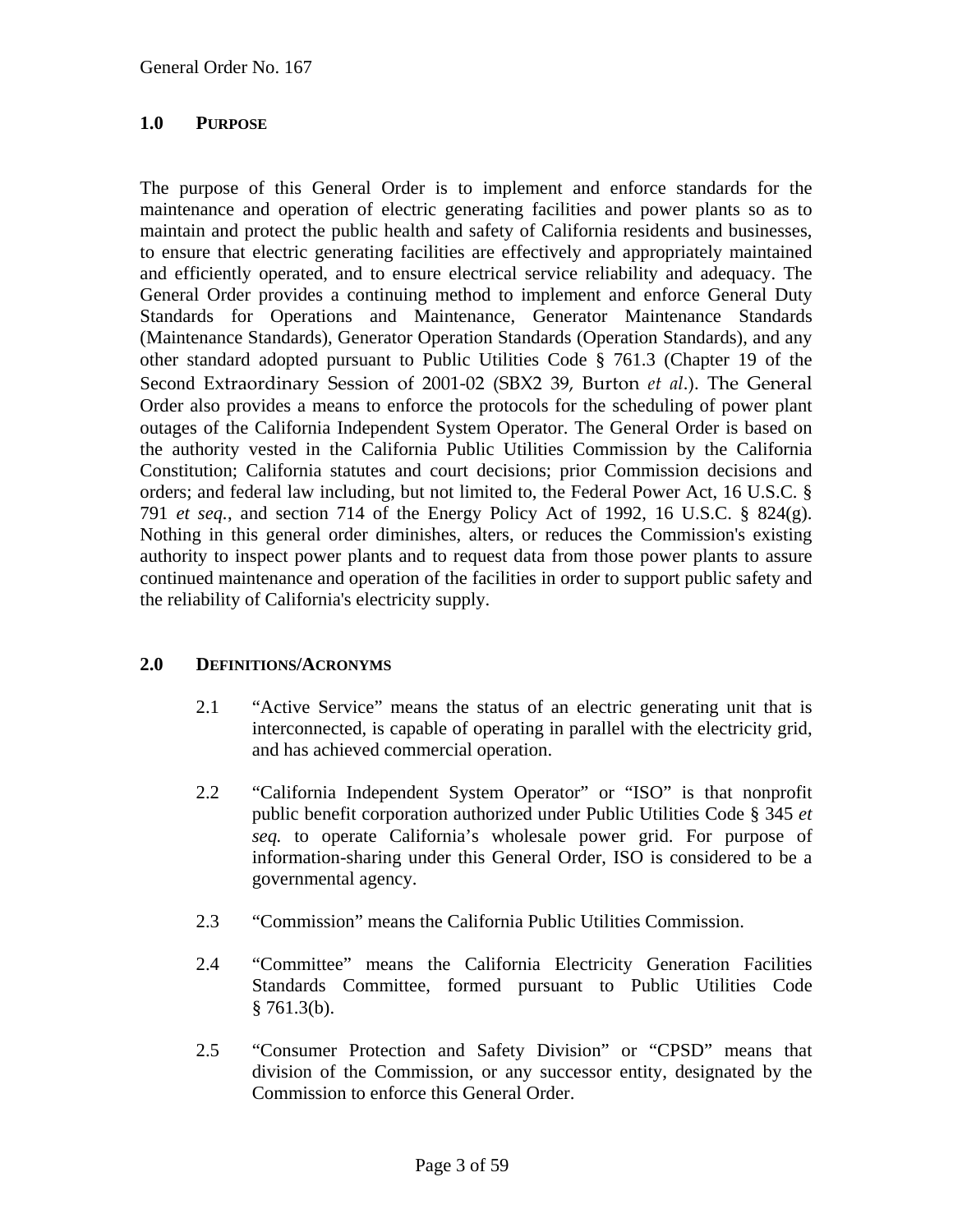- 2.6 "Exigent circumstance" means any condition related to the operation and maintenance of a Generating Asset that may result in imminent danger to public health or safety, including electrical service reliability or adequacy, or to persons in the proximity of a Generating Asset.
- 2.7 "General Duty Standards" means the Standards 1 through 3 and 5 & 6 from the General Duty Standards for Operation and Maintenance, adopted by the Committee on May 2, 2003, and revised on June 3, 2003, and set forth as Attachment A to Committee Resolution No. 3, which was filed with the Commission on June 6, 2003. This initial set of General Duty Standards is set forth in Appendix A to this General Order. "General Duty Standards" also includes any subsequent amendments or revisions to those standards
- 2.8 "Generating Asset" means any device owned by an electrical corporation (as that term is defined in Public Utilities Code § 218) or located in the State of California used for the generation of electric energy. To be a Generating Asset, the device must have a metered output, or an administratively defined group of generating devices that may or may not have individual metered outputs, but are aggregated for performance measurement. *However*, for the purposes of this General Order, a Generating Asset does not include:
	- 2.8.1 A nuclear powered generating facility that is federally regulated and subject to standards developed by the Nuclear Regulatory Commission, and whose owner or operator participates as a member of the Institute of Nuclear Power Operations, *provided* that the owner or operator of such a facility shall comply with the reporting requirements of Public Utilities Code § 761.3(d).
	- 2.8.2 A qualifying small power production facility or a qualifying cogeneration facility within the meaning of sections 201 and 210 of Title 11 of the federal Public Utility Regulatory Policies Act of 1978 (16 U.S.C. §§ 796(17), 796(18) & 824a-3) and the regulations adopted pursuant to those sections by the Federal Energy Regulatory Commission (18 C.F.R. §§ 292.101 to –602, inclusive), *provided* that an electrical corporation that has a contract with a qualifying small power production facility, or a qualifying cogeneration facility, with a name plate rating of 10 megawatts or greater, shall comply with the reporting requirements of Public Utilities Code § 761.3(d)(2)(B).
	- 2.8.3 A generation unit installed, operated, and maintained at a customer site, exclusively to serve that customer's load.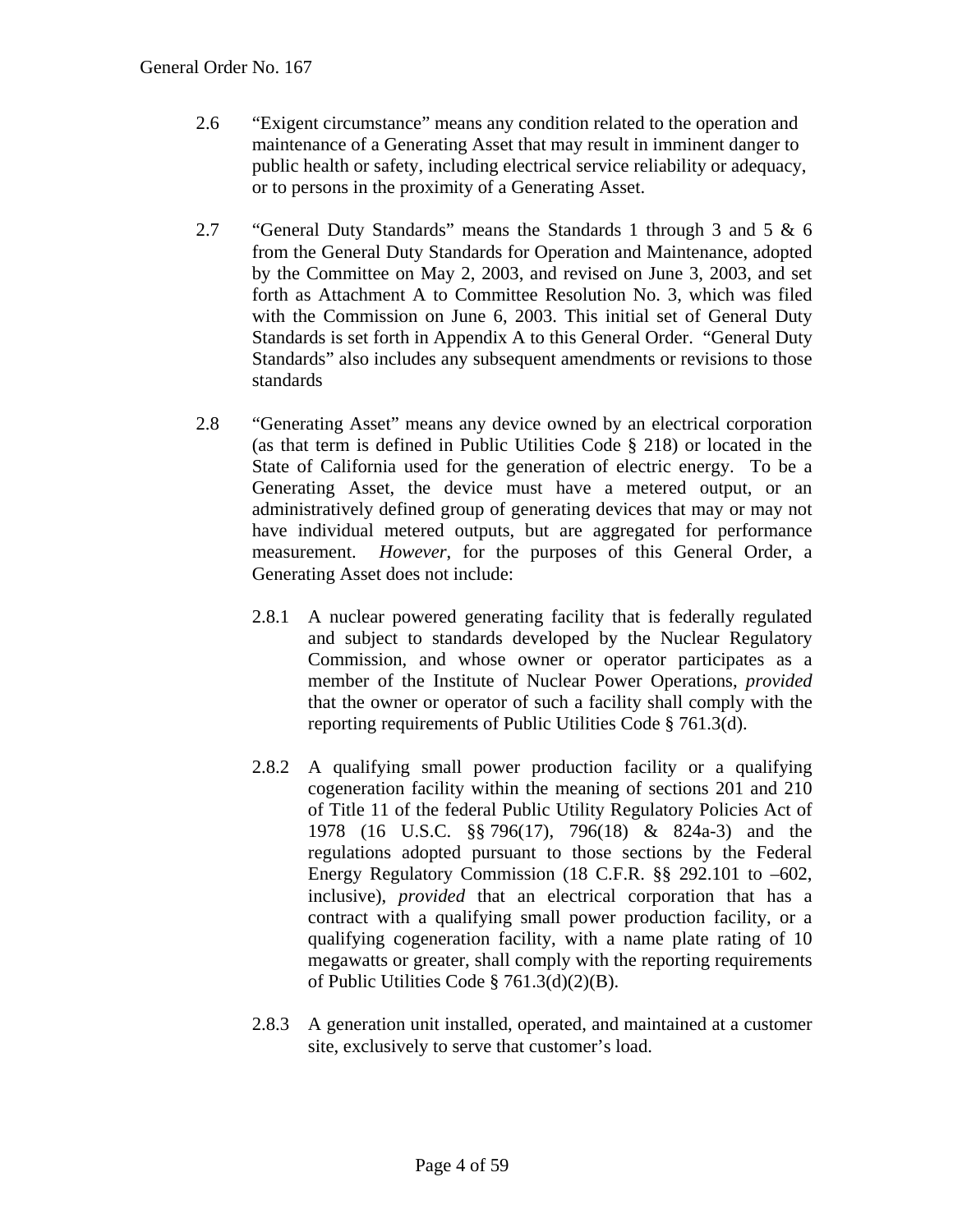- 2.8.4 A facility owned by a local publicly owned electric utility as defined in Public Utility Code § 9604(d).
- 2.8.5 A facility at a public agency that is used to generate electricity incidental to the provision of water or wastewater treatment.
- 2.8.6 A facility owned by a city and county operating as a public utility, furnishing electric service as provided in Public Utility Code § 10001.
- 2.9 "Generating Asset Owner" means any person or entity owning, controlling, operating, or managing a Generating Asset. "Generating Asset Owner" includes, but is not limited to, an electrical corporation (as that term is defined in Public Utilities Code § 218). "Generating Asset Owner" does not include any governmental agency described in Public Utilities Code § 761.3(h). Although for the various purposes of this General Order more than one person or entity may meet the preceding definition, this section is not intended to require duplicate or redundant filings or notifications for any particular Generating Asset.
- 2.10 "Generating Availability Data System" or "GADS" means that data base system maintained by the North American Electric Reliability Council (NERC) which collects, records, and retrieves operating information for improving the performance of electric generating equipment.
- 2.11 "Generator Logbook Standards (Hydroelectric Energy)" means the "Logbook Standards for Hydroelectric Generating Facilities," adopted by the Committee on April 7, 2004, and filed with the Commission on April 14, 2004. The Generator Logbook Standards (Hydroelectric Energy) are set forth as Appendix C to this General Order. "Generator Logbook Standards (Hydroelectric Energy)" also includes any subsequent amendments or revisions to those standards.
- 2.12 "Generator Logbook Standards (Thermal Energy)" means the "Electricity Generating Facility Logbook Standards for Thermal Power Plants," adopted by the Committee on April 1, 2003, and filed with the Commission on April 2, 2003. The Generator Logbook Standards (Thermal Energy) are set forth as Appendix B to this General Order. "Generator Logbook Standards (Thermal Energy)" also includes any subsequent amendments or revisions to those standards.
- 2.13 "Generator Maintenance Standards" means the Maintenance Standards in the "Maintenance Standards for Generators with Suggested Implementation and Enforcement Model" adopted by the Committee on May 2, 2003, and filed with the Commission on May 16, 2003. The Generator Maintenance Standards are set forth as Appendix D to this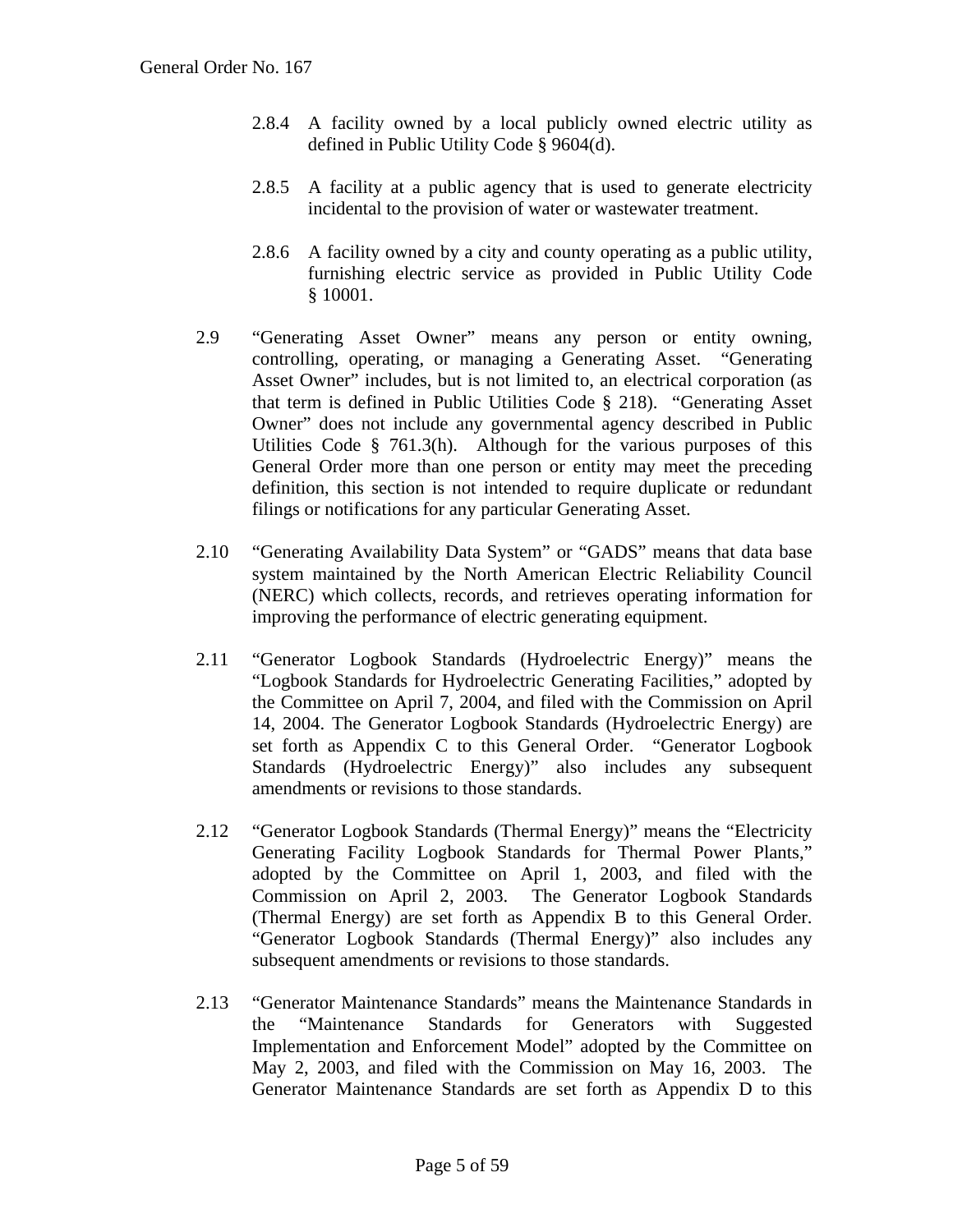General Order. "Generator Maintenance Standards" also includes any subsequent amendments or revisions to those standards.

- 2.14 "Generator Operation Standards" means the Operation Standards in the "Operations Standards for Generating Asset Owners" adopted by the Committee on October 27, 2004, and filed with the Commission on November 1, 2004. The Generator Operation Standards are set forth as Appendix E to this General Order. "Generator Operation Standards" also includes any subsequent amendments or revisions to those standards.
- 2.15 "Initial Certification" means the first document filed by a Generating Asset Owner for a specific Generating Asset certifying that the Generating Asset Owner has adopted and is implementing a Maintenance Plan for that Generating Asset as required by Section 7.0 of this General Order, or an Operation Plan for that Generating Asset as required by Section 8.0.
- 2.16 "NERC" means the North American Electric Reliability Council or any successor thereto.
- 2.17 "Notify CPSD," "file with the Commission," "filing," or "file" means (unless otherwise indicated) to send a written communication by the U.S. Mail or a more expeditious express mail service to the Consumer Protection and Safety Division, Electric Generation Performance Program, at the address specified in subsection 15.2 of this General Order. These written communications are not filed with the Commission's Docket Office.
- 2.18 "Outage Coordination Protocol" means that document set forth as sheets 509-535 (effective October 13, 2000) in the ISO tariff to coordinate schedules for maintenance, repair and construction of generating units, sections of the ISO controlled grid, and interconnections, as well as any subsequent amendments to the document.
- 2.19 "Scheduling Logging for the ISO of California" or "SLIC" is a web-based system application and procedure, and any successor system, used by the ISO and external clients for scheduling of generator outages.
- 2.20 "Standards" is a collective term including all the individual standards enforced pursuant to this General Order: General Duty Standards, Generating Logbook Standards (Hydroelectric Energy), Generating Logbook Standards (Thermal Energy), Generator Maintenance Standards, Generator Operation Standards, and the Outage Coordination Protocol of the ISO, as set forth in subsection 9.1 of this General Order.
- 2.21 "Thermal Energy" is the production of electricity from heat generated from combustion of fuels, recovery of heat from discharges from a turbine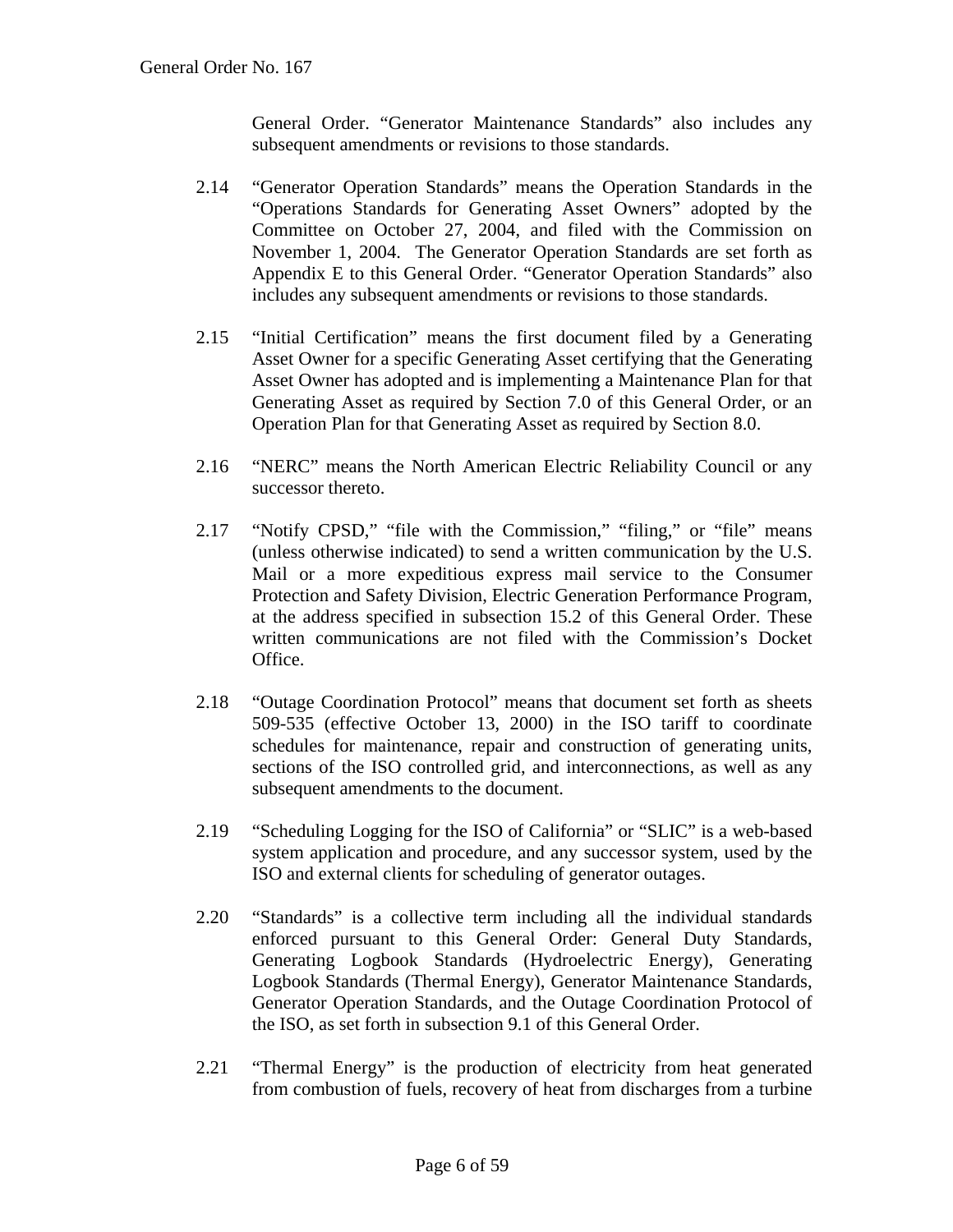or other device powered by the combustion of fuels, and geothermal energy.

#### **3.0 REQUIRED COMPLIANCE**

- 3.1 Basic Requirement. Unless exempted below, all Generating Asset Owners shall comply with all Standards and all sections of this General Order for each Generating Asset. A Generating Asset's eligibility for an exemption shall be determined by summing the nameplate rating generating capacities of all units at that plant or location.
- 3.2 Small Facilities. Generating Assets smaller than one megawatt are currently exempt from enforcement of the Standards pursuant to this General Order. Notwithstanding this exemption, Generating Asset Owners of such Generating Assets shall cooperate in any Commission or CPSD investigation, inspection, or audit by permitting access to those Generating Assets and by providing information (orally or written) or documents about the maintenance and operation of those Generating Assets if so requested by the Commission or CPSD.
- 3.3 Medium Facilities. Generating Assets of one megawatt or larger but smaller than 50 megawatts are exempt from Generator Logbook Standards (Hydroelectric Energy), Generator Logbook Standards (Thermal Energy), Generator Maintenance Standards, and Generator Operation Standards. Accordingly, such Generating Assets are subject to all requirements of this General Order except for sections 5, 6, 7, and 8. Notwithstanding these exemptions, such facilities must follow prudent practices as required by sections 5.2, 6.2, 7.4 and 8.4.
- 3.4 Switching Centers. Switching centers controlling 50 megawatts or more of hydroelectric power must keep logbooks concerning switching center operations for all remotely controlled Generating Assets of one megawatt or larger, as provided in section 6.2.
- 3.5 Hydroelectric Facilities. Hydroelectric facilities licensed by the Federal Energy Regulatory Commission are exempt from Sections 7.0, 8.0, 9.0, 10.3, 10.4 and 15.1.

#### **4.0 GENERAL DUTY STANDARDS**

- 4.1 The General Duty Standards are set forth in Appendix A to this General Order, as modified by any subsequent amendments or revisions to those standards.
- 4.2 Unless exempted, all Generating Asset Owners shall operate their Generating Assets in compliance with the General Duty Standards, until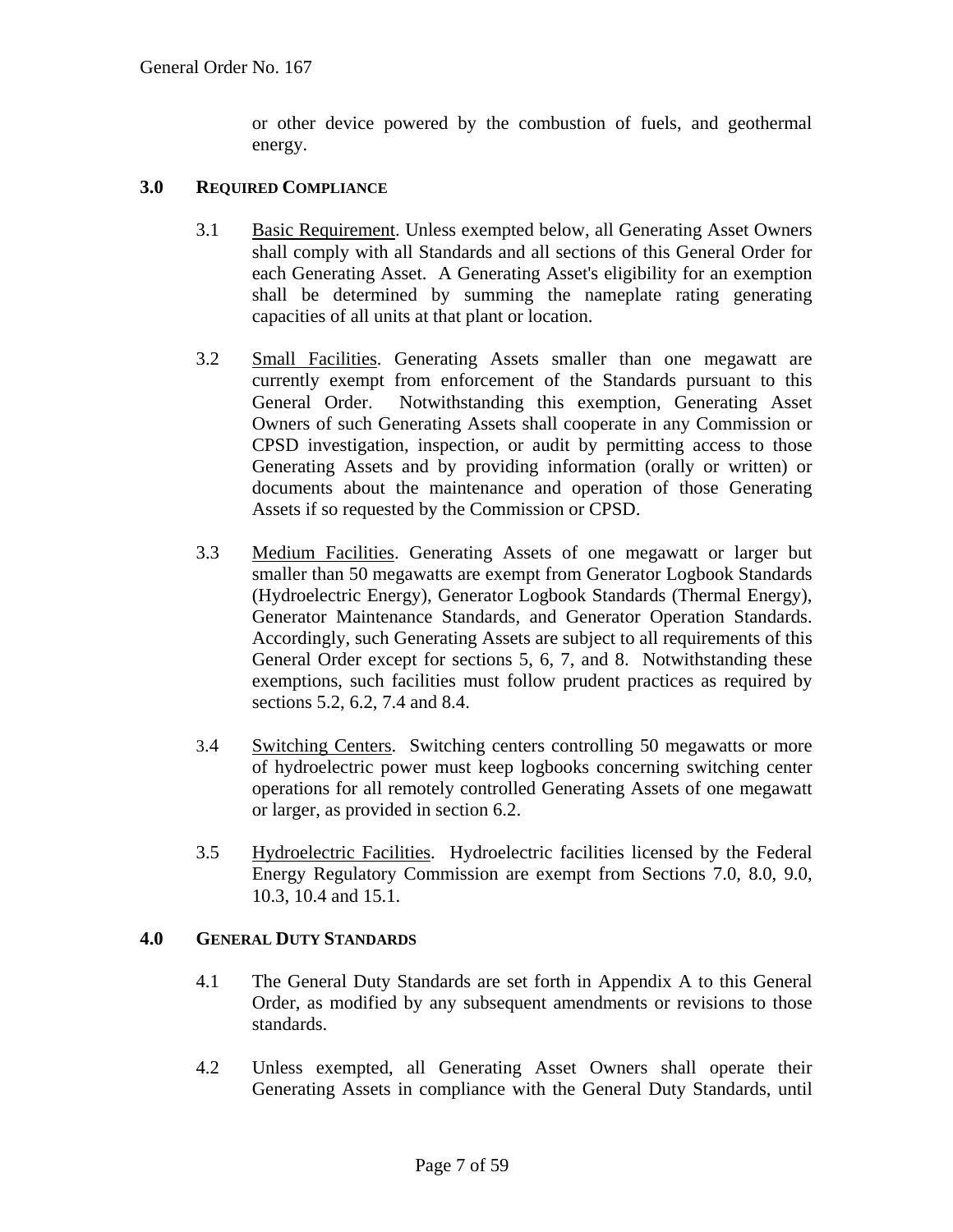such time as the Commission implements and enforces detailed operation standards applicable to said Generating Assets, at which time the General Duty Standards will cease to be applicable.

4.3 Section 4.0 ceases to be applicable on and after December 20, 2004. General Duty Standards have been incorporated as necessary and appropriate for (a) facilities 50 megawatts and larger in the specific Maintenance and Operation Standards (Sections 7.0 and 8.0 along with Appendices D and E), and (b) medium facilities in Items 5.2, 6.2, 7.4 and 8.4.

#### **5.0 GENERATOR LOGBOOK STANDARDS (THERMAL ENERGY)**

- 5.1 Required Logbooks. Unless exempted, all Generating Asset Owners shall maintain facility logbooks in conformance with the Generator Logbook Standards (Thermal Energy) for those Generating Assets generating electricity by the use of thermal energy.
- 5.2 Exemption. Generating Assets of less than 50 megawatts are exempt from this section 5.0. Notwithstanding this exemption, each Generating Asset one megawatt or larger and smaller than 50 megawatts is required to maintain a reasonable log of operations and maintenance in a manner consistent with prudent industry practice.
- 5.3 Verified Statement. For each nonexempt Generating Asset, the Generating Asset Owner shall file one original verified statement with the Director of the Commission's CPSD. The verified statement shall include the following:
	- 5.3.1 The identify of the Generating Asset owned by an electrical corporation or located in California (with relevant identification and contact information);
	- 5.3.2 Confirmation that the facility is maintaining logbooks in compliance with the requirements for Generator Logbook Standards (Thermal Energy);
	- 5.3.3 Confirmation that the compliance document required by subsection 5.6 has been prepared and is available at the generation facility site;
	- 5.3.4 Confirmation that logbooks and the compliance document are being and will be updated and maintained as necessary; and
	- 5.3.5 Signature, name, title, address, telephone number, facsimile number, electronic mail address, and other relevant information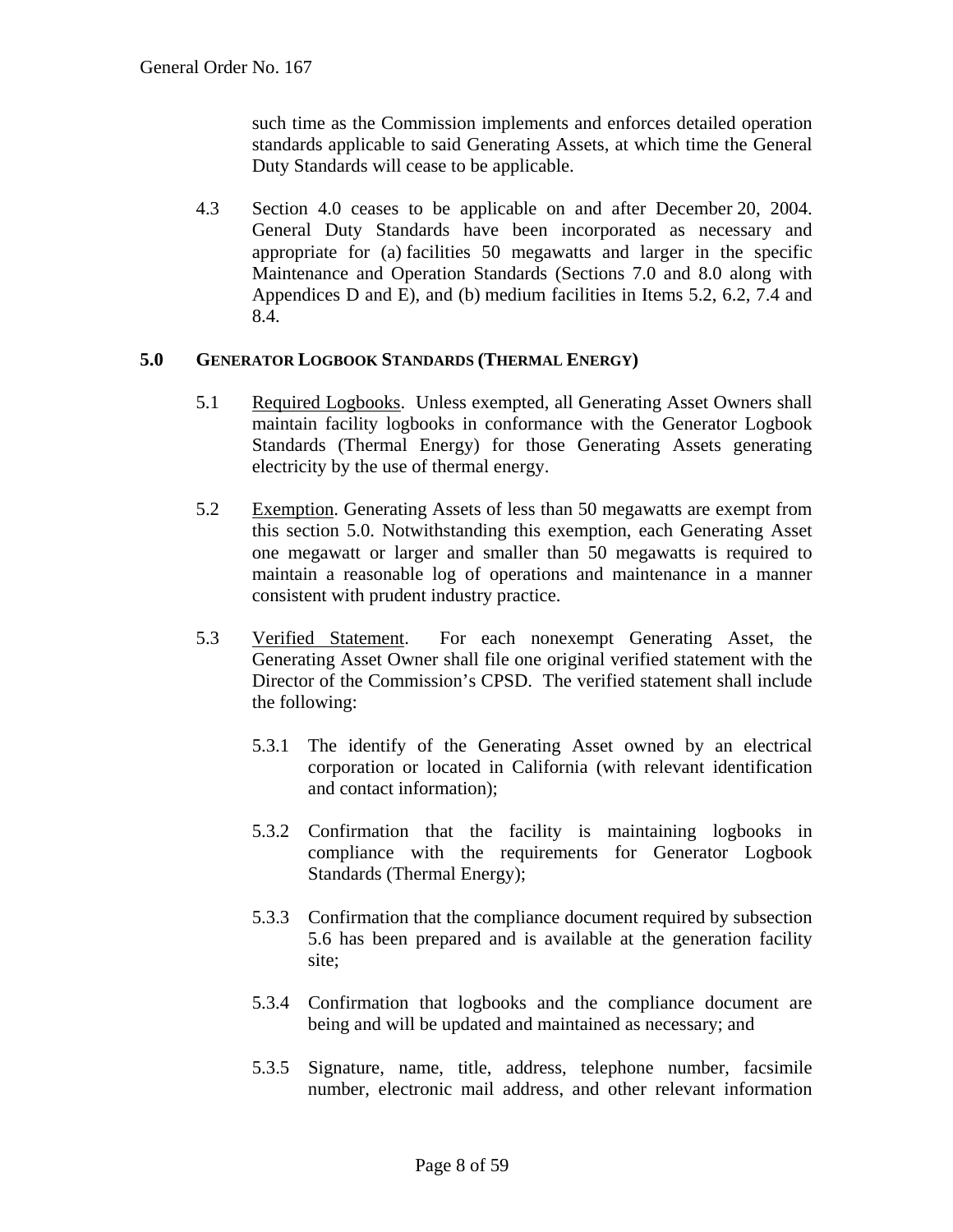regarding the authorized representative of the Generating Asset Owner.

- 5.4 Time of Filing. For each Generating Asset in Active Service on the effective date of this General Order, the Generating Asset Owner shall file the Verified Statement within 27 days of the effective date of this General Order.
- 5.5 Time of Filing for Other Assets. For each Generating Asset placed in Active Service after the effective date of this General Order, the Generating Asset Owner shall file the Verified Statement within 30 days of the Generating Asset being placed in Active Service. When a Generating Asset Owner acquires a Generating Asset from an existing Generating Asset Owner, the new owner shall file a verified statement within 30 days of the effective date of the transfer of title or within 30 days of the transfer of possession, whichever date is later.
- 5.6 Compliance Document. Each Generating Asset Owner shall prepare and maintain a compliance document. The compliance document will be available at the generation facility site. The compliance document will show:
	- 5.6.1 Where data required by the Generator Logbook Standards (Thermal Energy) is recorded and maintained.
	- 5.6.2 How data is recorded and maintained (*e.g.,* hard copy or electronic).
	- 5.6.3 Any necessary format or presentation protocols that must be understood to decipher the meaning of the electronically or manually maintained data.
	- 5.6.4 Anything else reasonably necessary to fulfill or demonstrate compliance with the Generator Logbook Standards (Thermal Energy).
- 5.7 Electronic Database Minimum Requirements. Power plants which are in the planning stage on the effective date of this subsection, and all future power plants, shall employ electronic database systems for maintaining plant logbooks, and such systems shall meet the following minimum requirements. When logbooks are updated at an existing power plant to include electronic database systems, the logbook systems shall meet the following minimum requirements. The minimum requirements are that the logbook electronic database systems are:
	- 5.7.1. Electronically searchable.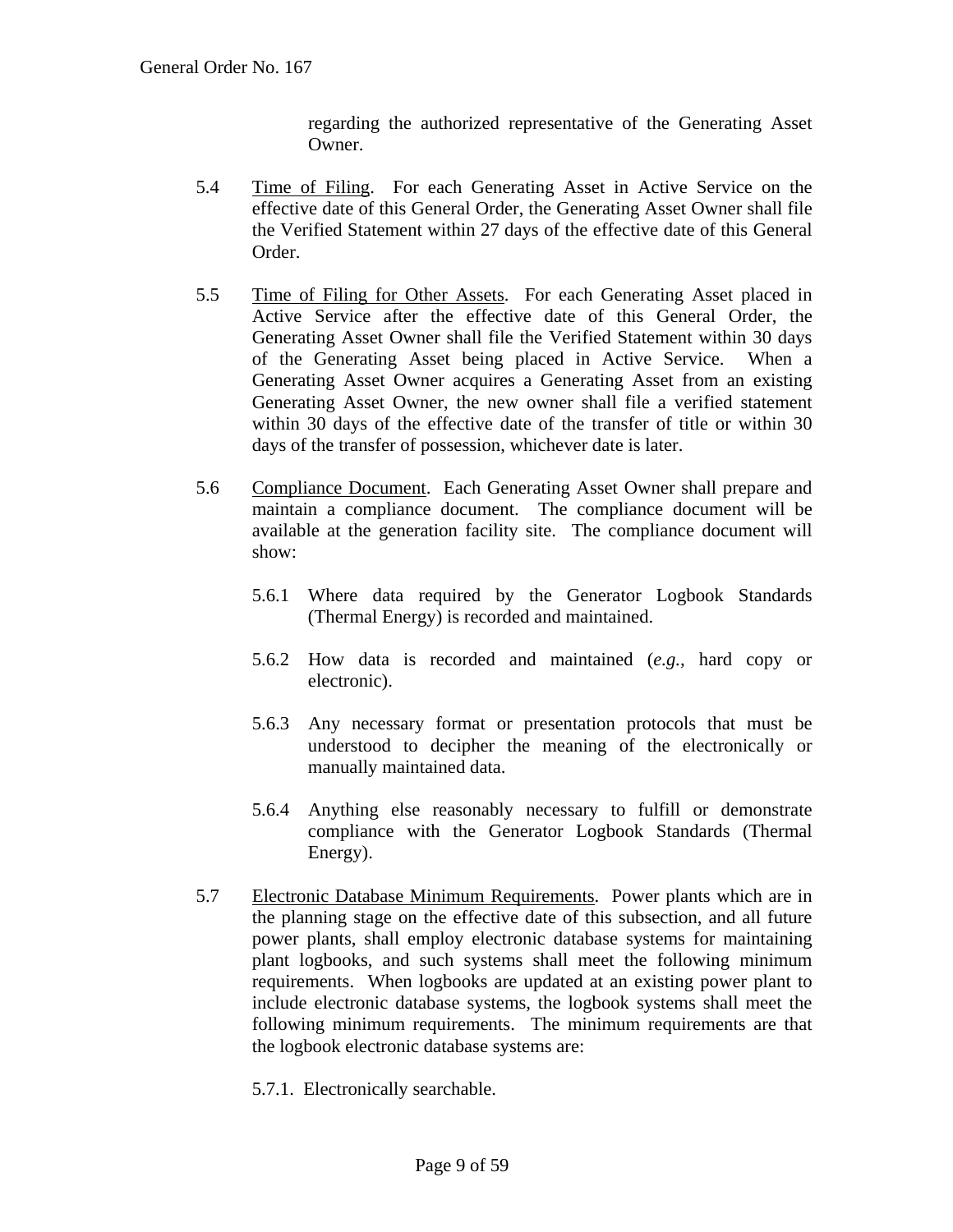5.7.2. Secure (i.e., changes are tracked and documented).

#### **6.0 GENERATOR LOGBOOK STANDARDS (HYDROELECTRIC ENERGY)**

- 6.1 Required Logbooks. Unless exempted, all Generating Asset Owners shall maintain facility logbooks in conformance with the Generator Logbook Standards (Hydroelectric Energy) for those Generating Assets generating electricity by the use of hydroelectric energy.
- 6.2 Exemption. Locally-controlled generating assets smaller than 50 megawatts are exempt from the entirety of this section 6.0. Notwithstanding this exemption, each locally-controlled Generating Asset of one megawatt or larger is required to maintain a reasonable log of operations and maintenance in a manner consistent with prudent industry practice. Switching centers that control 50 megawatts or more do not fall under this exemption and must keep logbooks concerning switching center operations for all remotely-controlled Generating Assets of one megawatt or larger.
- 6.3 Verified Statement. For each nonexempt Generating Asset, the Generating Asset Owner shall file one original verified statement with the Director of the Commission's CPSD. The verified statement shall include at least the following:
	- 6.3.1 The identify of the Generating Asset owned by an electrical corporation or located in California (with relevant identification and contact information);
	- 6.3.2 Confirmation that the facility is maintaining logbooks in conformance with the Logbook Standards for Hydroelectric Facilities;
	- 6.3.3 Confirmation that the compliance document required by subsection 6.6 has been prepared and is available at the generation facility site or remote control or switching center;
	- 6.3.4 Confirmation that logbooks and the compliance document are being and will be updated and maintained as necessary; and
	- 6.3.5 Signature, name, title, address, telephone number, facsimile number, electronic mail address, and other relevant information regarding the authorized representative of the Generating Asset Owner.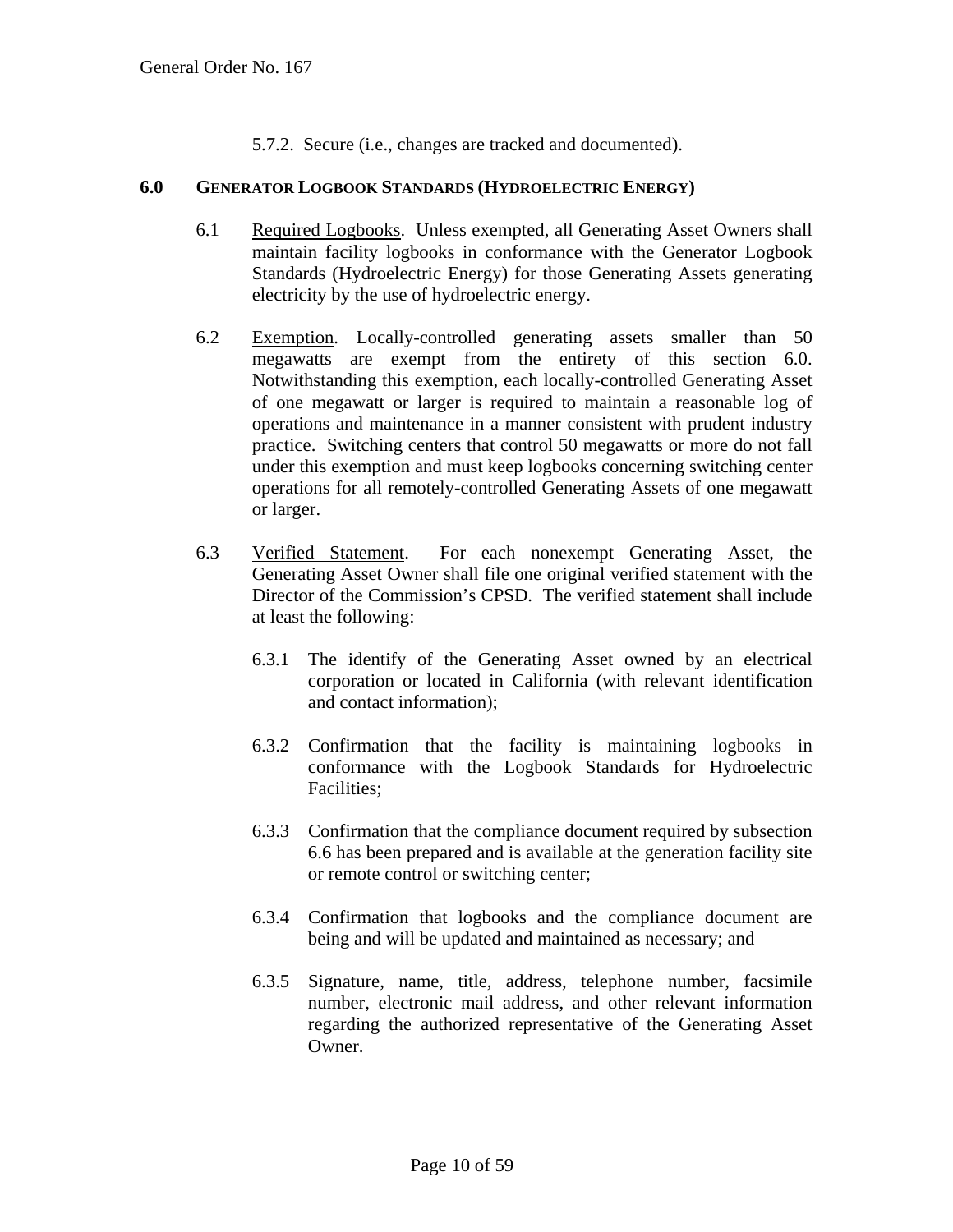- 6.4 Time of Filing. For each Generating Asset in Active Service on the effective date of this General Order, the Generating Asset Owner shall file the Verified Statement within 27 days of the effective date of this General Order.
- 6.5 Time of Filing for Other Assets. For each Generating Asset placed in Active Service after the effective date of this General Order, the Generating Asset Owner shall file the Verified Statement within 30 days of the Generating Asset being placed in Active Service. When a Generating Asset Owner acquires a Generating Asset from an existing Generating Asset Owner, the new owner shall file a verified statement within 30 days of the effective date of the transfer of title or within 30 days of the transfer of possession, whichever date is later.
- 6.6 Compliance Document. Each Generating Asset Owner shall prepare and maintain a compliance document. The compliance document will be available at the generation facility site or remote control or switching center. The compliance document will show:
	- 6.6.1 Where data required by the Logbook Standards for Hydroelectric Facilities is recorded and maintained.
	- 6.6.2 How data is recorded and maintained (*e.g.,* hard copy or electronic).
	- 6.6.3 Any necessary format or presentation protocols that must be understood to decipher the meaning of the electronically or manually maintained data.
	- 6.6.4 Anything else reasonably necessary to fulfill or demonstrate compliance with the Logbook Standards for Hydroelectric Facilities.

#### **7.0 GENERATOR MAINTENANCE STANDARDS**

- 7.1 Applicability of Standards. All Generating Asset Owners shall maintain their Generating Assets in compliance with the Generator Maintenance Standards. Guidelines on how a Generating Asset Owner may comply are available from CPSD.
- 7.2 Maintenance Plan.
	- 7.2.1. Contents. A Maintenance Plan is a paper or electronic document that shows how the Generating Asset Owner's maintenance practices and policies comply with each Maintenance Standard for each Generating Asset. The Maintenance Plan may be in the form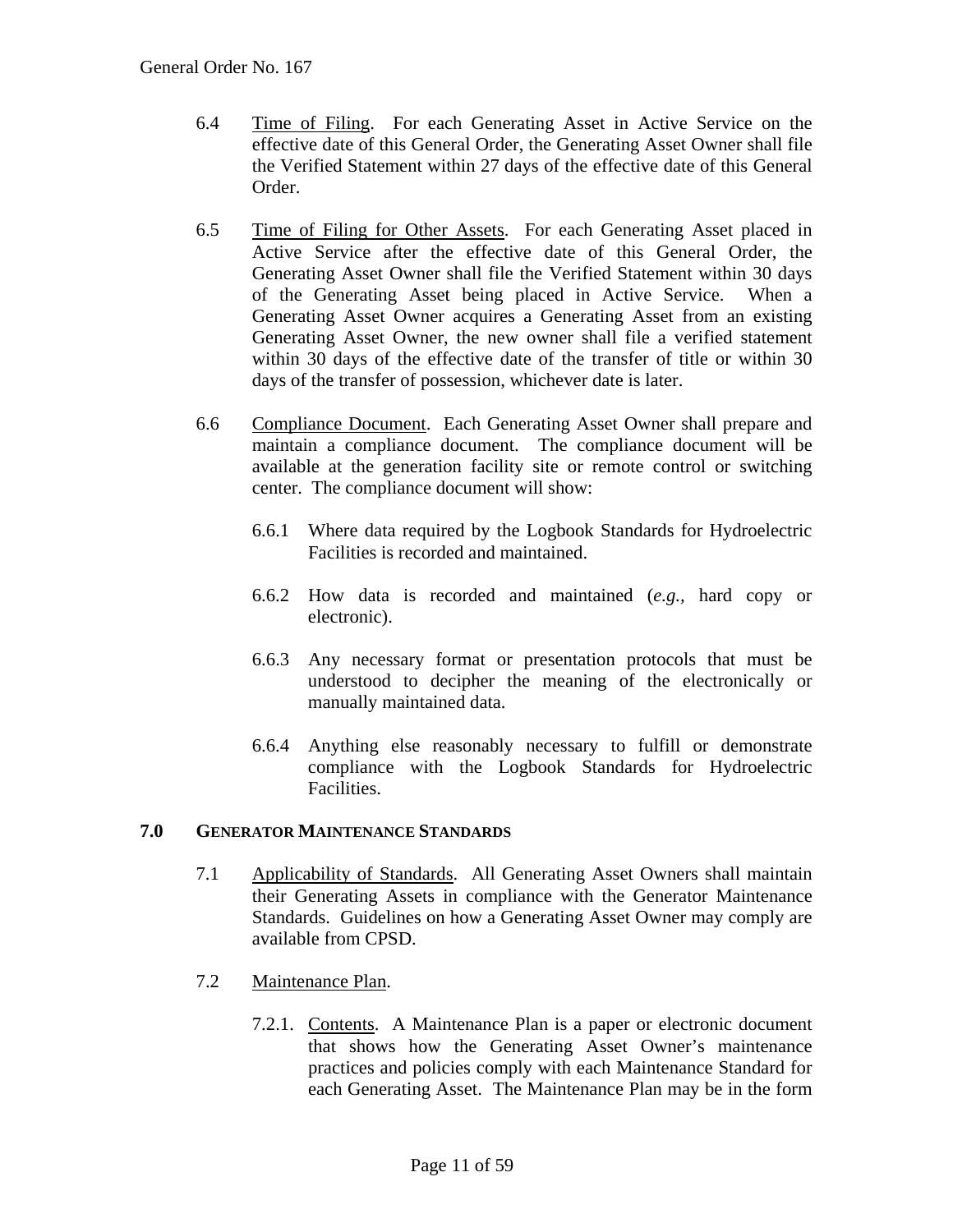of a narrative, index, spreadsheet, database, web site, or other form. The Maintenance Plan shall specifically identify the procedures and criteria that are used to comply with each Maintenance Standard. Existing equipment manuals, checklists, warranty requirements, and other documents may be identified to demonstrate compliance. If any of these documents are contradictory, the Maintenance Plan should resolve the contradiction. Where the Generating Asset Owner's maintenance does not satisfy a Maintenance Standard, the Maintenance Plan shall show how and when maintenance will be brought into compliance.

- 7.2.2. Availability. The current Maintenance Plan for each Generating Asset will be available in the vicinity of each Generating Asset or, in the case of a plant or facility with multiple Generating Assets, in the central business office located at that plant or facility. Upon CPSD's request, a Generating Asset Owner shall submit the current Maintenance Plan (or requested portion thereof) to CPSD in the manner specified in subsection 15.2 of this General Order.
- 7.2.3. Initial Certification. The Generating Asset Owner shall file an Initial Certification with CPSD that certifies either:
	- 7.2.3.1. Compliance. The Generating Asset Owner has adopted and is implementing a Maintenance Plan that complies with all Generator Maintenance Standards, or
	- 7.2.3.2. Noncompliance. The Generating Asset Owner has (a) identified and documented deficiencies in its maintenance practices and policies, and (b) adopted a course of corrective actions that is reasonably designed to achieve compliance with the Generator Maintenance Standards within 180 days of the date of Initial Certification.

#### 7.2.4. Filing Date for Initial Certification.

- 7.2.4.1. Asset in Active Service. For each Generating Asset in Active Service on the effective date of Section 7.0 of this General Order, the Generating Asset Owner shall file the Initial Certification within 45 days of the effective date of this section of the General Order.
- 7.2.4.2. Other Assets: For each Generating Asset placed in Active Service after the effective date of Section 7.0 of this General Order, the Generating Asset Owner shall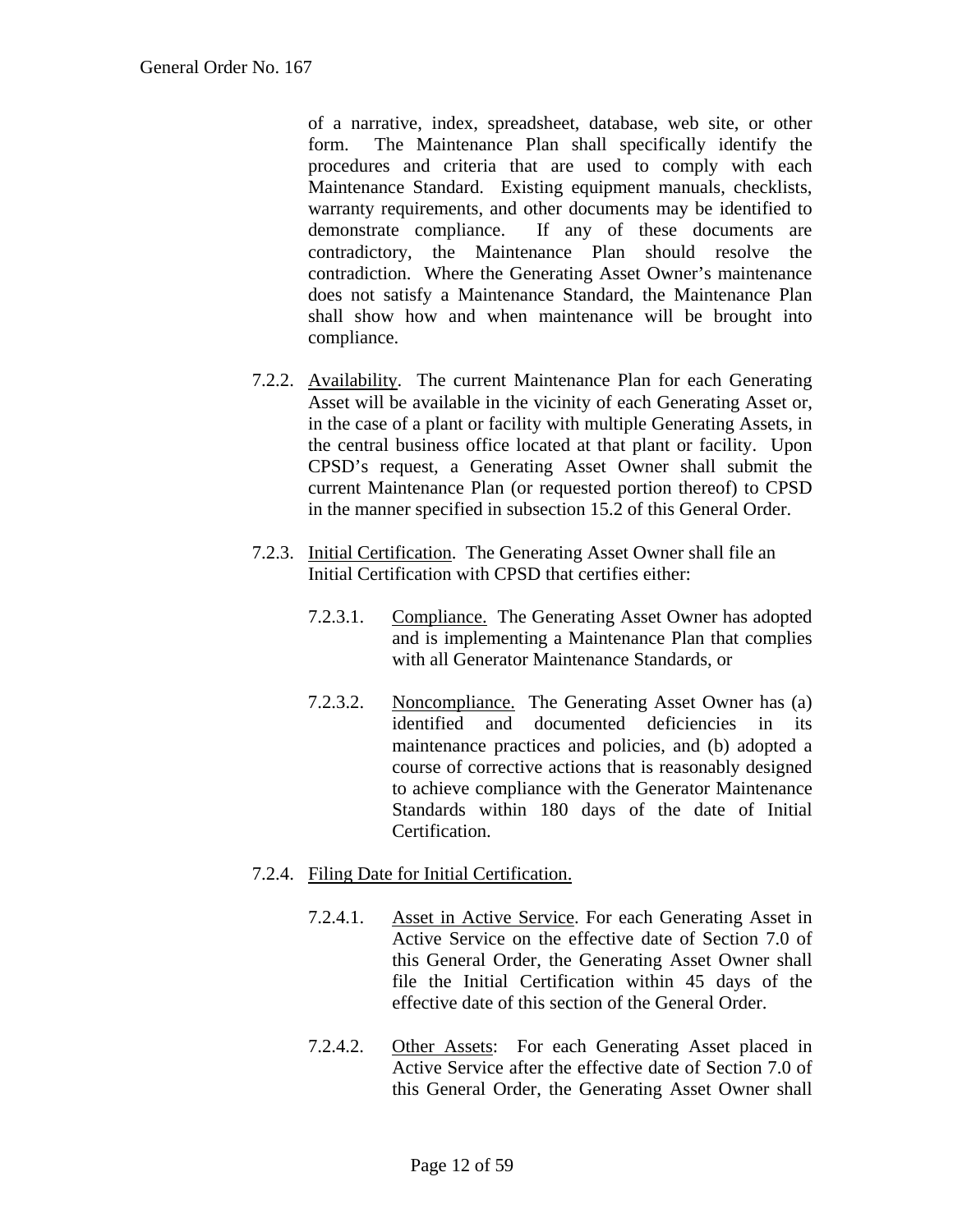file the Initial Certification within 90 days of the Generating Asset being placed in Active Service. When a Generating Asset Owner acquires a Generating Asset from an existing Generating Asset Owner, the new owner shall file its Initial Certification within 90 days of the effective date of the transfer of title or within 90 days of the transfer of possession, whichever date is later.

#### 7.3. Maintenance Plan Summary.

- 7.3.1. Contents. A Maintenance Plan Summary is a paper or electronic document that summarizes the Maintenance Plan. It shall summarize how the Generation Asset Owner's maintenance complies with each Maintenance Standard. It shall be in the format and include the content elements specified by the Commission's Executive Director. Where the Generating Asset Owner's maintenance does not satisfy a Maintenance Standard, the Maintenance Plan Summary shall summarize how and when maintenance will be brought into compliance.
- 7.3.2. Filing Date.
	- 7.3.2.1. Initial Filing for Assets in Active Service. For each Generating Asset in Active Service, the Generating Asset Owner shall file a Maintenance Plan Summary with CPSD within 120 days of the date the Executive Director specifies the contents and format.
	- 7.3.2.2. Other Assets: For each Generating Asset placed in Active Service after the effective date of Section 7.0 of this General Order, the Generating Asset Owner shall file the Maintenance Plan Summary at the same time as it files its Initial Certification. When a Generating Asset Owner acquires a Generating Asset from an existing Generating Asset Owner, the new owner shall file its Maintenance Plan Summary at the same time it files its Initial Certification.
	- 7.3.2.3. Updates. The Maintenance Plan Summary shall be updated and refiled with CPSD every other year pursuant to a schedule to be determined by CPSD.
- 7.4. Exemption. Generating Assets smaller than 50 megawatts are exempt from the entirety of Section 7.0. Notwithstanding this exemption,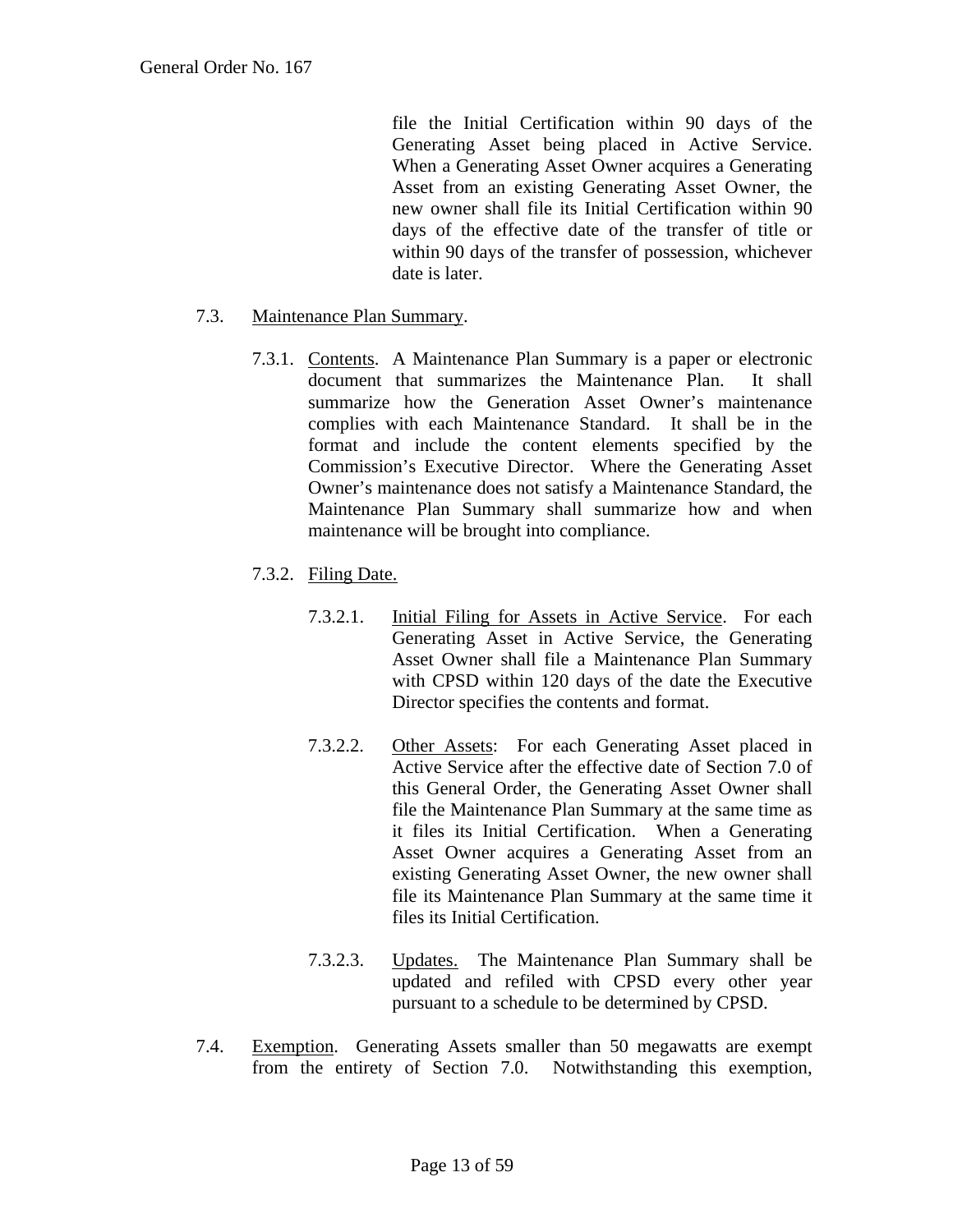generating assets one megawatt or larger and smaller than 50 megawatts are required to observe the following requirements:

- 7.4.1. Each facility shall be operated in a safe, reliable, and efficient manner that reasonably protects the public health and safety of California residents, businesses, and the community.
- 7.4.2. Each facility shall be operated so as to be reasonably available to meet the demand for electricity, and promote electric supply system reliability, in a manner consistent with prudent industry practice.
- 7.4.3. Each facility shall be operated in a reasonable and prudent manner consistent with industry standards while satisfying the legislative finding that each facility is an essential facility providing a critical and essential good to the California public.

#### **8.0 GENERATOR OPERATION STANDARDS**

- 8.1 Applicability of Standards. All Generating Asset Owners shall operate their Generating Assets in compliance with the Generator Operation Standards. Guidelines on how a Generating Asset Owner may comply are available from CPSD.
- 8.2 Operation Plan.
	- 8.2.1. Contents. An Operation Plan is a paper or electronic document that shows how the Generating Asset Owner's operation practices and policies comply with each Operation Standard for each Generating Asset. The Operation Plan may be in the form of a narrative, index, spreadsheet, database, web site, or other form. The Operation Plan shall specifically identify the procedures and criteria that are used to comply with each Operation Standard. Existing equipment manuals, checklists, warranty requirements, and other documents may be identified to demonstrate compliance. If any of these documents are contradictory, the Operation Plan should resolve the contradiction. Where the Generating Asset Owner's operation does not satisfy an Operation Standard, the Operation Plan shall show how and when operation will be brought into compliance.
	- 8.2.2. Availability. The current Operation Plan for each Generating Asset will be available in the vicinity of each Generating Asset or, in the case of a plant or facility with multiple Generating Assets, in the central business office located at that plant or facility. Upon CPSD's request, a Generating Asset Owner shall submit the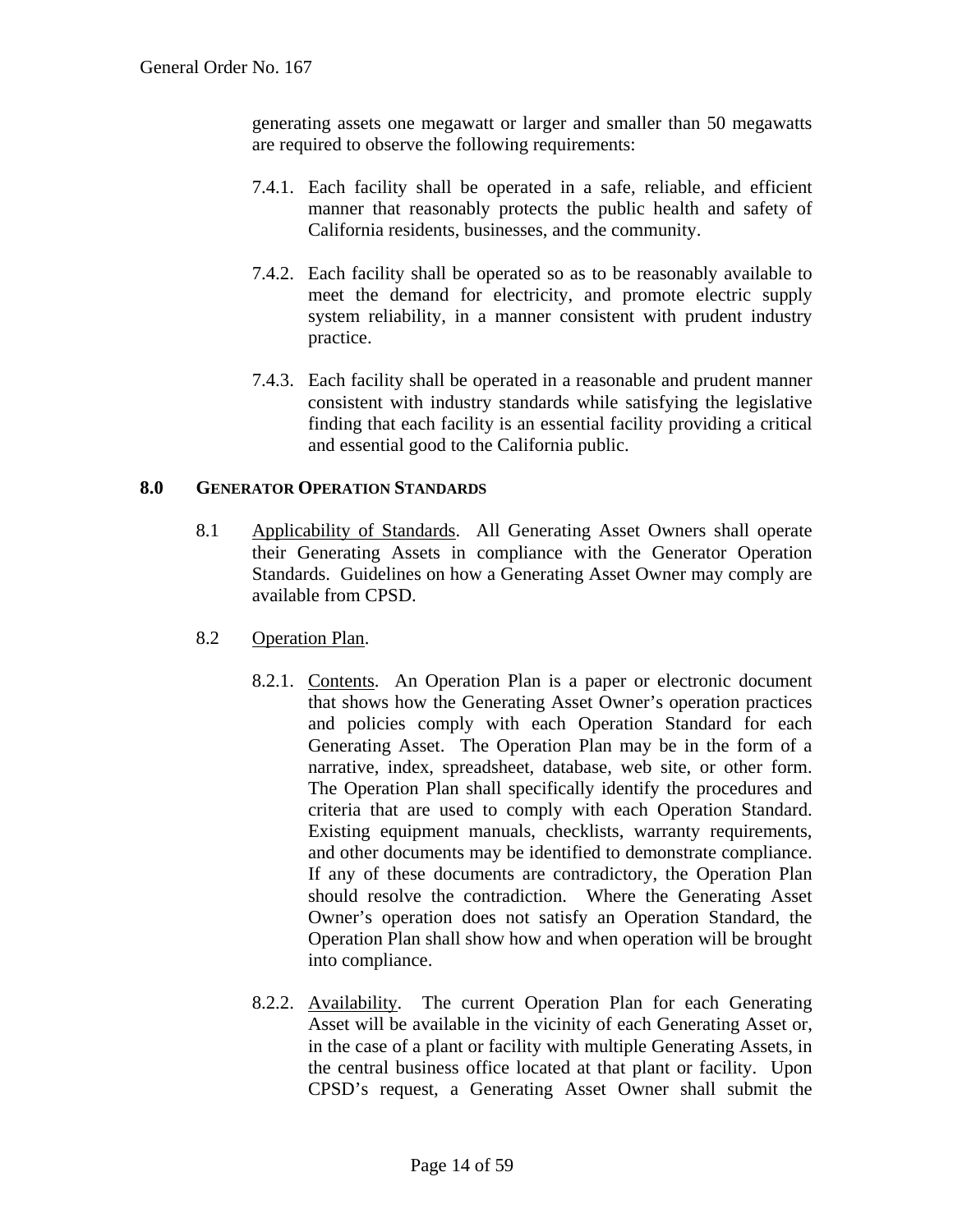current Operation Plan (or requested portion thereof) to CPSD in the manner specified in subsection 15.2 of this General Order.

- 8.2.3. Initial Certification. The Generating Asset Owner shall file an Initial Certification with CPSD that certifies either:
	- 8.2.3.1. Compliance. The Generating Asset Owner has adopted and is implementing an Operation Plan that complies with all Generator Operation Standards, or
	- 8.2.3.2. Noncompliance. The Generating Asset Owner has (a) identified and documented deficiencies in its operation practices and policies, and (b) adopted a course of corrective actions that is reasonably designed to achieve compliance with the Generator Operation Standards within 90 days of the date of Initial Certification.

#### 8.2.4. Filing Date for Initial Certification.

- 8.2.4.1. Asset in Active Service. For each Generating Asset in Active Service on the effective date of Section 8.0 of this General Order, the Generating Asset Owner shall file the Initial Certification within 90 days of the effective date of this section of the General Order.
- 8.2.4.2. Other Assets: For each Generating Asset placed in Active Service after the effective date of Section 8.0 of this General Order, the Generating Asset Owner shall file the Initial Certification within 90 days of the Generating Asset being placed in Active Service. When a Generating Asset Owner acquires a Generating Asset from an existing Generating Asset Owner, the new owner shall file its Initial Certification within 90 days of the effective date of the transfer of title or within 90 days of the transfer of possession, whichever date is later.
- 8.3 Operation Plan Summary.
	- 8.3.1. Contents. An Operation Plan Summary is a paper or electronic document that summarizes the Operation Plan. It shall summarize how the Generation Asset Owner's operation complies with each Operation Standard. It shall be in the format and include the content elements specified by the Commission's Executive Director. Where the Generating Asset Owner's operation does not satisfy an Operation Standard, the Operation Plan Summary shall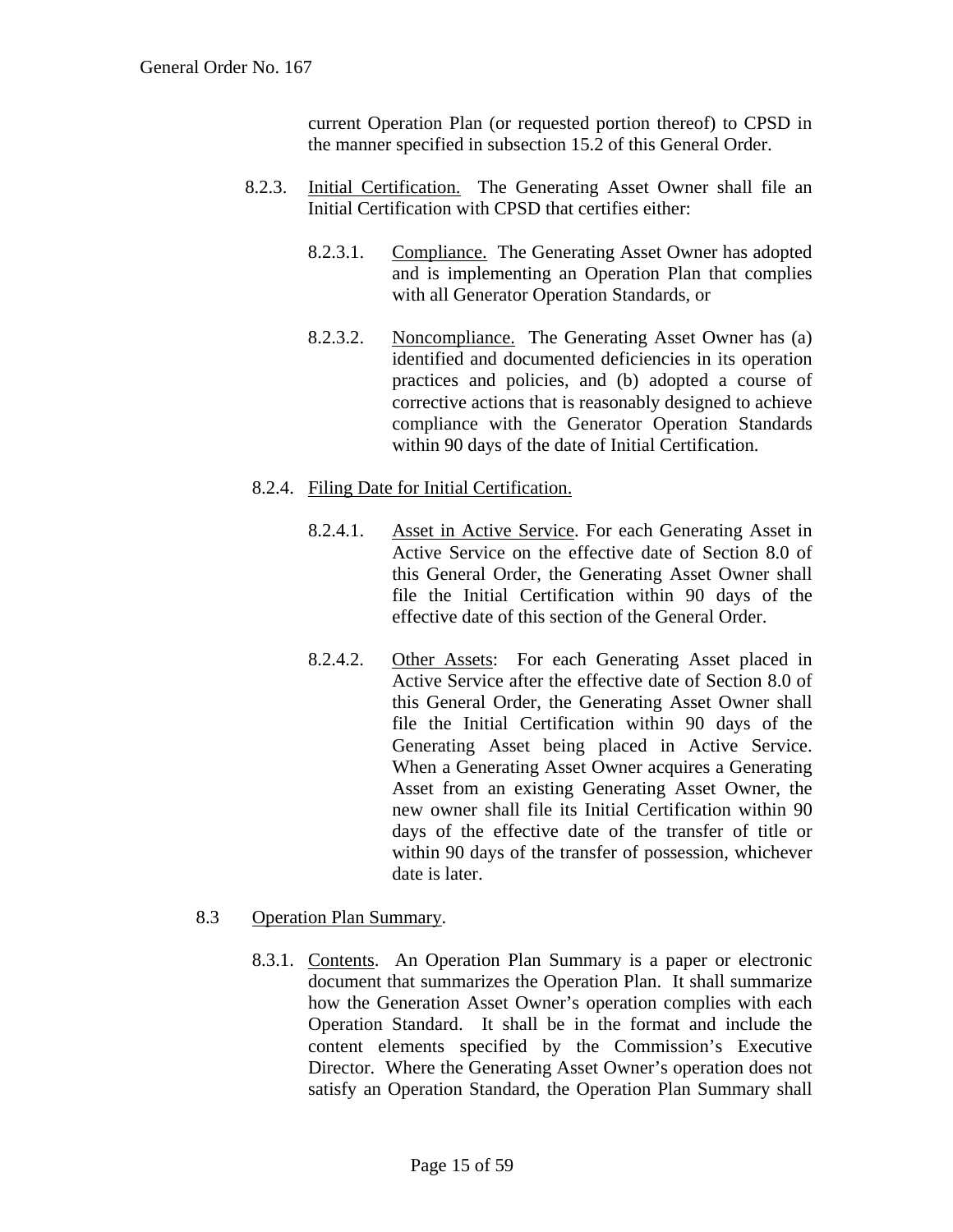summarize how and when operation will be brought into compliance.

- 8.3.2 Filing Date.
	- 8.3.2.1. Initial Filing for Assets in Active Service. For each Generating Asset in Active Service, the Generating Asset Owner shall file an Operation Plan Summary with CPSD within 120 days of the date the Executive Director specifies the contents and format.
	- 8.3.2.2. Other Assets: For each Generating Asset placed in Active Service after the effective date of Section 8.0 of this General Order, the Generating Asset Owner shall file the Operation Plan Summary at the same time as it files its Initial Certification. When a Generating Asset Owner acquires a Generating Asset from an existing Generating Asset Owner, the new owner shall file its Operation Plan Summary at the same time it files its Initial Certification.
	- 8.3.2.3. Updates. The Operation Plan Summary shall be updated and refiled with CPSD every other year pursuant to a schedule to be determined by CPSD.
- 8.4. Exemption. Generating Assets smaller than 50 megawatts are exempt from the entirety of Section 8.0. Notwithstanding this exemption, generating assets one megawatt or larger and smaller than 50 megawatts are required to observe the following requirements:
	- 8.4.1. Each facility shall be operated in a safe, reliable, and efficient manner that reasonably protects the public health and safety of California residents, businesses, and the community.
	- 8.4.2. Each facility shall be operated so as to be reasonably available to meet the demand for electricity, and promote electric supply system reliability, in a manner consistent with prudent industry practice.
	- 8.4.3. Each facility shall be operated in a reasonable and prudent manner consistent with industry standards while satisfying the legislative finding that each facility is an essential facility providing a critical and essential good to the California public.

#### **9.0 INDEPENDENT SYSTEM OPERATOR (ISO) OUTAGE COORDINATION PROTOCOL**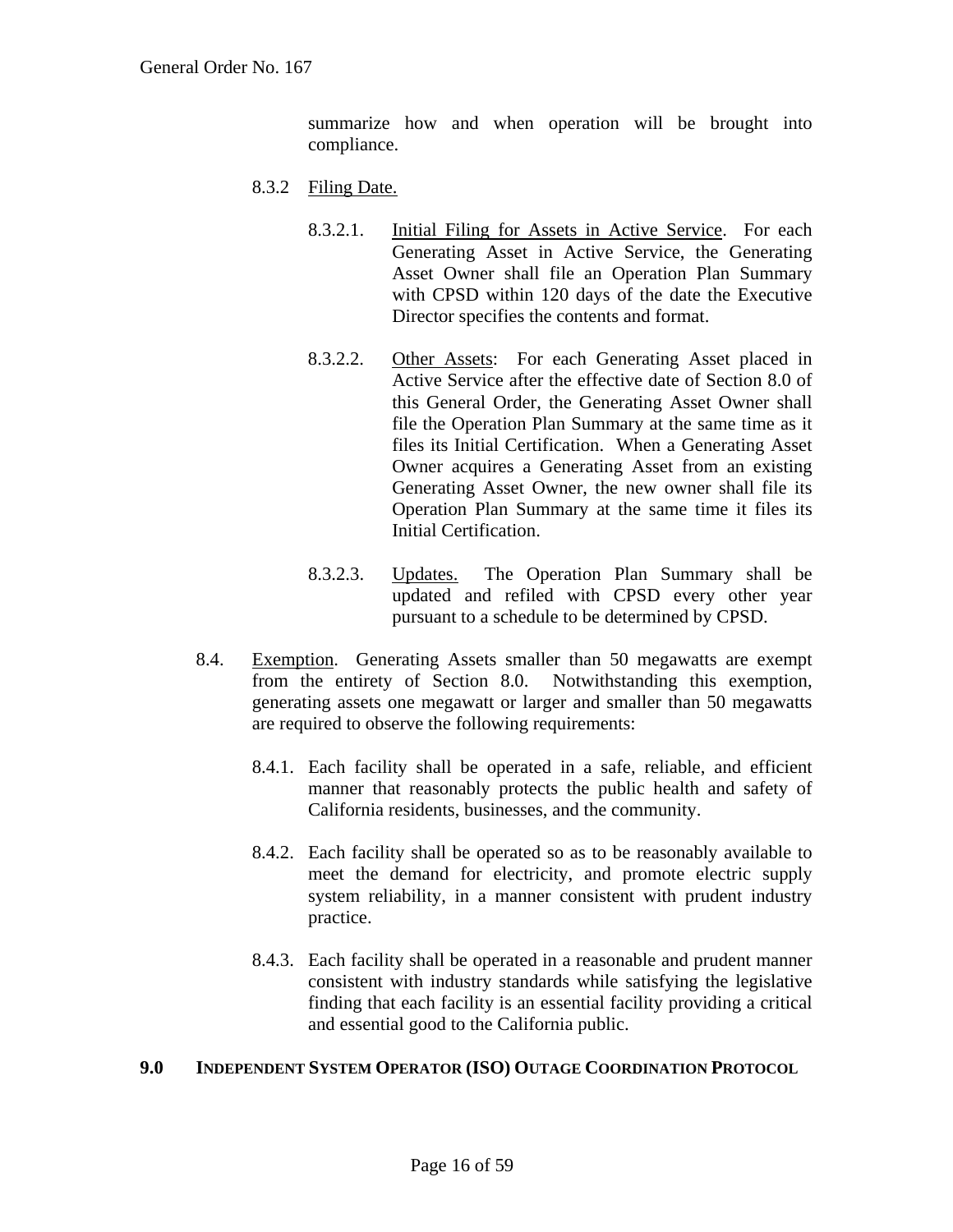9.1 Compliance. All Generating Asset Owners shall comply with the Outage Coordination Protocol adopted by the California Independent System Operator.

#### **10.0 INFORMATION REQUIREMENTS**

- 10.1 Provision of Information. Upon CPSD's request, a Generating Asset Owner shall provide information in writing concerning (a) a Generating Asset; (b) the operation or maintenance of the Generating Asset; (c) the, Initial Certification, Recertification, Corrective Plan, or Notice of Material Change pertaining to the Generating Asset; (d) any Maintenance, Operation, or Corrective Plans pertaining to the Generating Asset; (e) the design, performance, or history of a Generating Asset; (f) event or outage data concerning a Generating Asset including, but not limited to, unavailability reports or outage cause reports; (g) accounts, books, contracts, memoranda, papers, records, inspection reports of government agencies or other persons; and (h) any other documents or materials. These information requests shall be reasonably related to the requirements of this General Order. If CPSD has indicated when, where, and in what form the information is to be provided, the Generating Asset Owner will provide the information in that manner and will otherwise cooperate with CPSD in the provision of information. Except for an exigent circumstance, a minimum of five business days will be provided for the response. If CPSD determines the existence of an exigent circumstance, CPSD may establish a shorter response period for information reasonably required for CPSD to understand or respond to the exigent circumstance.
- 10.2 Authorization for Release of Information. Upon CPSD's request, a Generating Asset Owner shall authorize governmental agencies to release and provide directly to CPSD any information in that agency's or entity's possession regarding the operation or maintenance of that Generating Asset Owner's Generating Asset. To the extent such agencies have designated information as confidential, CPSD will not disclose that information to the public unless (a) CPSD has been authorized by that agency or entity to disclose the information; (b) the Commission orders or permits disclosure; or (c) a court of competent jurisdiction orders or permits disclosure. Where appropriate, the Commission may enter into a confidentiality agreement with such agency. Upon CPSD's request, a Generating Asset Owner shall authorize other persons or entities to release and provide directly to CPSD any information in the possession of that person or entity regarding the operation or maintenance of that Generating Asset Owner's Generating Asset, in which case the Generating Asset Owner may make a claim of confidentiality pursuant to subsection 15.4 of this General Order.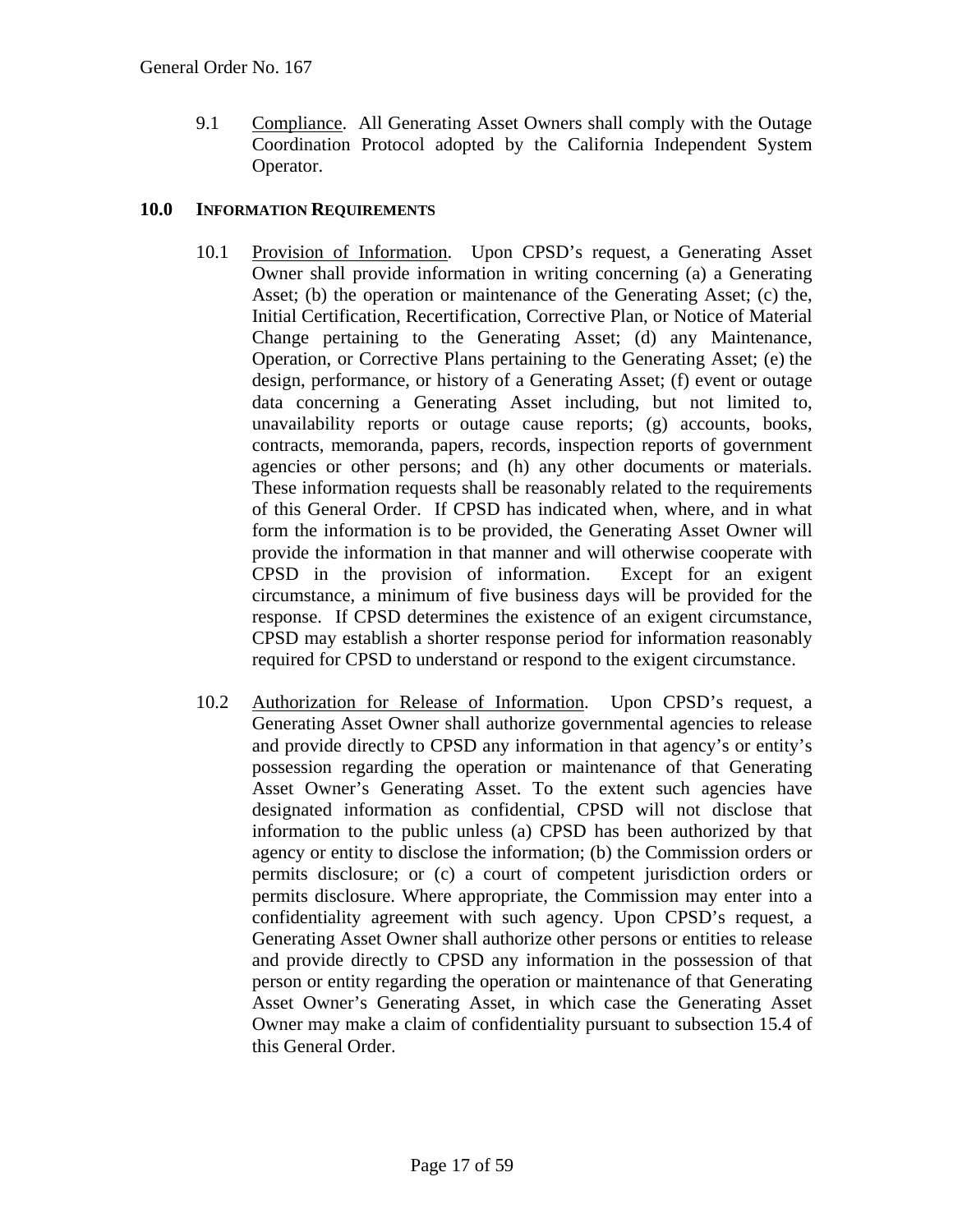- 10.3 Generating Asset Information. A Generating Asset Owner's obligations to provide or authorize the release of information specified in subsections 10.1 and 10.2 include, but are not limited by, the following specific requirements concerning Generating Assets:
	- 10.3.1 Monthly Report to ISO. As required by Public Utilities Code § 761.3(g), each Generating Asset Owner owning or operating a Generating Asset in California with a rated maximum capacity of 50 megawatts or greater shall provide a monthly report to the ISO (once the ISO has announced it is ready to receive such monthly reports) that identifies any periods during the preceding month when the unit was unavailable to produce electricity or was available only at reduced capacity. The report will include the reasons for any such unscheduled unavailability or reduced capacity.
	- 10.3.2 Submission of Information to NERC. Except for Generating Assets for which NERC does not accept data, each Generating Asset Owner shall submit generator design, performance, and event data to NERC for inclusion in GADS. Within the categories of data that NERC accepts, CPSD may specify the data the Generating Asset Owner must submit to NERC. If requested by CPSD, a Generating Asset Owner shall concurrently provide CPSD with a copy of all data submitted to NERC for inclusion in GADS.
	- 10.3.3 Transitional Compliance Period. If upon the effective date of this General Order, a Generating Asset Owner is not submitting generator design, performance, or event data concerning a Generating Asset to NERC for inclusion in GADS, the Generating Asset Owner shall do so within a transitional period of 180 days of the effective date of this General Order. Upon CPSD's request, the Generating Asset Owner shall provide comparable data directly to CPSD until the Generating Asset Owner begins to submit that information to NERC and the information becomes available to CPSD.
	- 10.3.4 Historical Information. Upon CPSD's request, and for any period after January 1, 1998, a Generating Asset Owner shall provide CPSD and/or NERC with generator design, performance, or event data concerning a Generating Asset.
	- 10.3.5 Nuclear Facility Data.
		- 10.3.5.1. As required by Public Utilities Code  $\S$  761.3(d)(1)(B), each Generating Asset Owner who owns or operates a nuclear powered generating facility shall file with the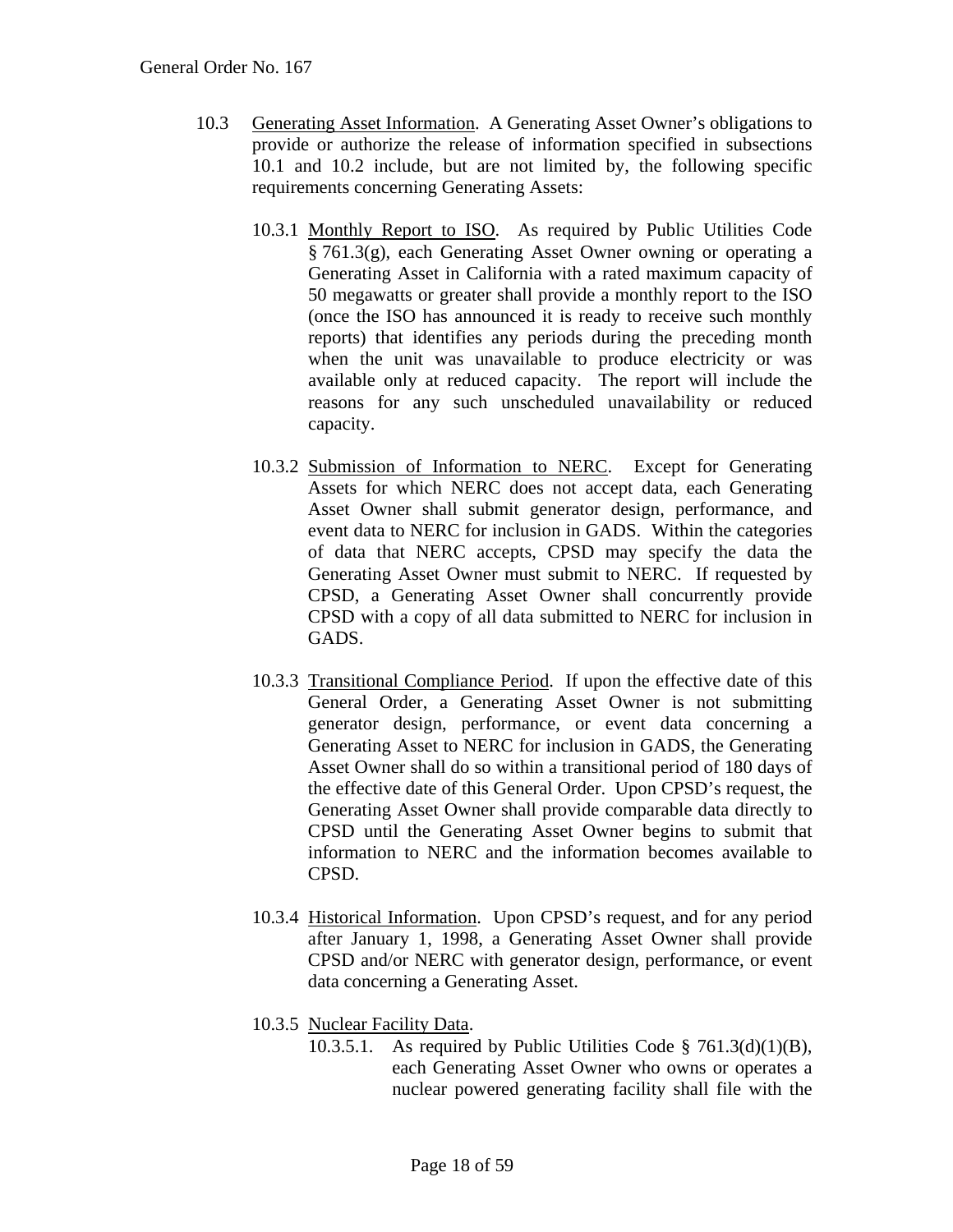Oversight Board and CPSD an annual schedule of maintenance, including repairs and upgrades, for each generating facility. The annual schedule of maintenance shall be filed with CPSD by October 15 for the maintenance scheduled for the following calendar year, and shall be updated quarterly thereafter on the fifteenth day of each January, April and July. The first such schedule shall be filed by October 15, 2005. The filing with CPSD shall be the same as the filing with the ISO (pursuant to Section 2.2 of the ISO's Outage Coordination Protocol or other ISO requirement) or, if different, shall clearly indicate that it is different and briefly summarize the differences. The owner or operator of a nuclear powered generation facility shall make good faith efforts to conduct its maintenance in compliance with its filed plan and shall report to the Oversight Board and the ISO any significant variations from its filed plan.

- 10.3.5.2. As required by Public Utilities Code  $\S$  761.3(d)(1)(C), each Generating Asset Owner who owns or operates a nuclear powered generating facility shall report on a monthly basis to the Oversight Board and CPSD all actual planned and unplanned outages of each facility during the preceding month. The report shall be filed with CPSD by the  $10<sup>th</sup>$  day of each month for the period covering the immediately prior month (e.g., filed by September 10 for outages in August), with the first report filed by September 10, 2005. The filing with CPSD shall be the same as the filing with the ISO (pursuant to the ISO's Outage Coordination Protocol, or other ISO requirement) or, if different, shall clearly indicate that it is different and briefly summarize the differences. The owner or operator of a nuclear powered generating facility shall report on a daily basis to the Oversight Board and the ISO the daily operational status and availability of each facility.
- 10.3.6 Qualifying Facility Data: Pursuant to Public Utilities Code  $§ 761.3(d)(2)(B):$ 
	- 10.3.6.1. An electrical corporation that has a contract with a qualifying small power production facility, or a qualifying cogeneration facility, with a name plate rating of 10 megawatts or greater, shall report the information specified below (§ 10.3.6.4) to the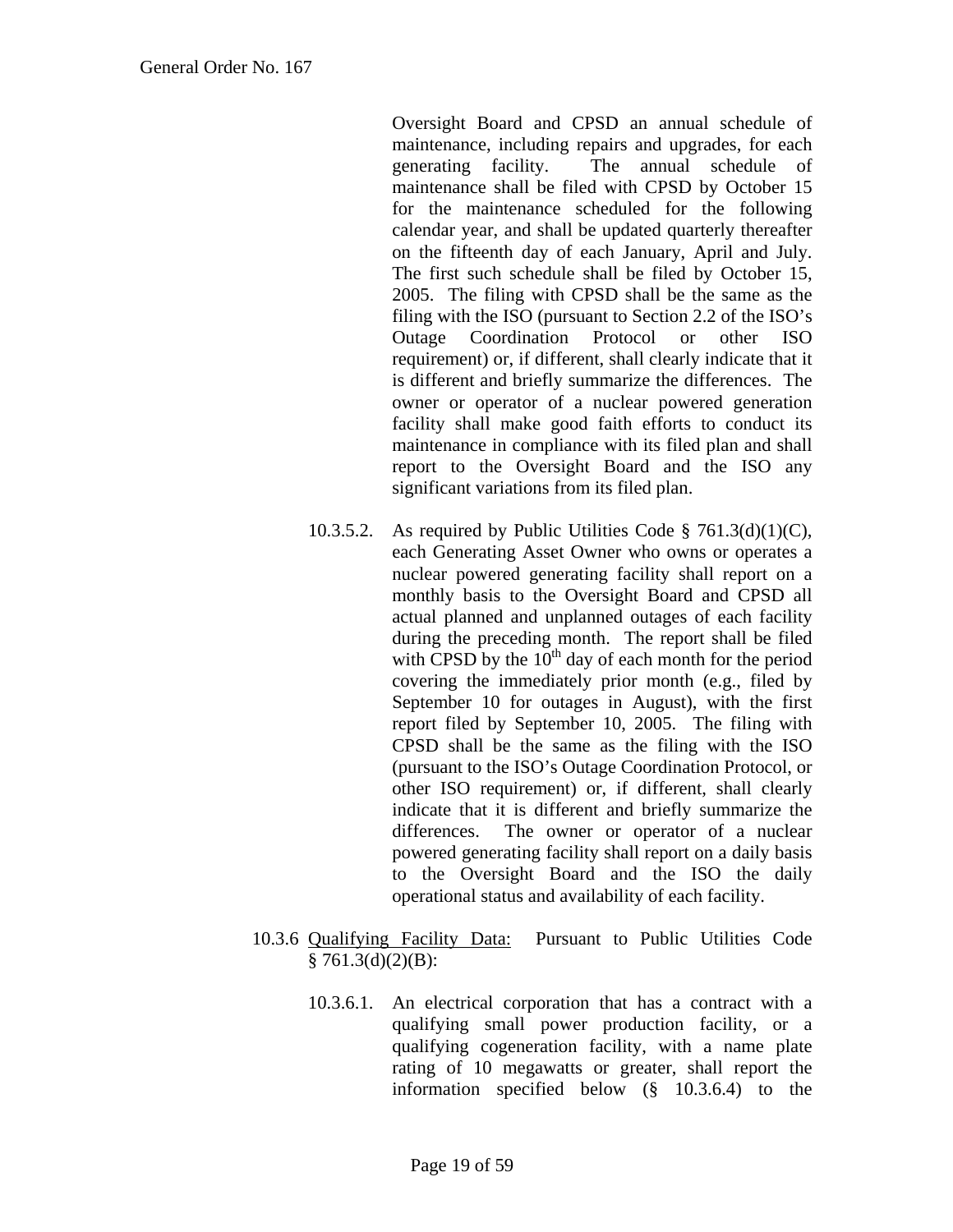Oversight Board and CPSD. The specified information shall be reported by the electrical corporation only if the information is provided to the electrical corporation by the qualifying facility pursuant to a contract.

- 10.3.6.2. Each qualifying facility with a name plate rating of 10 megawatts or greater shall report the information specified below (§ 10.3.6.4) directly to the Oversight Board and the ISO if the information is not provided to an electrical corporation by the qualifying facility pursuant to a contract with the electrical corporation.
- 10.3.6.3. Each electrical corporation shall file a report with CPSD, the Oversight Board and ISO by the thirty-first day of March covering the period of the immediately prior calendar year (e.g., January 1 through December 31). The first report shall be filed by March 31, 2006, and be updated annually thereafter on each subsequent thirty-first day of March. The report shall list each qualifying facility with which the electrical corporation had a contract for part or all of the prior calendar year. The list shall identify whether or not the information specified below (§ 10.3.6.4) was provided by the qualifying facility to the electrical corporation pursuant to a contract. If so, the electrical corporation shall include the specified information in its report. If not, the electrical corporation need not provide the specified information in its report, but the qualifying facility shall provide the information directly to the Oversight Board and the ISO. On the same day the report is filed with CPSD, the electrical corporation shall serve a copy of its report on each qualifying facility which it determines did not provide the specified information pursuant to a contract along with a cover letter. The cover letter shall inform the qualifying facility that the qualifying facility must provide the data specified below (§ 10.3.6.4) directly to the Oversight Board and ISO pursuant to Pub. Util. Code  $\S 761.3(d)(2)(B)$ , or pursue the matter with the electrical corporation within 30 days of the date of the letter.
- 10.3.6.4. Specified Information: The maintenance schedules for each qualifying facility, including all actual planned and unplanned outages of the qualifying facility, and the daily operational status and availability of the qualifying facility.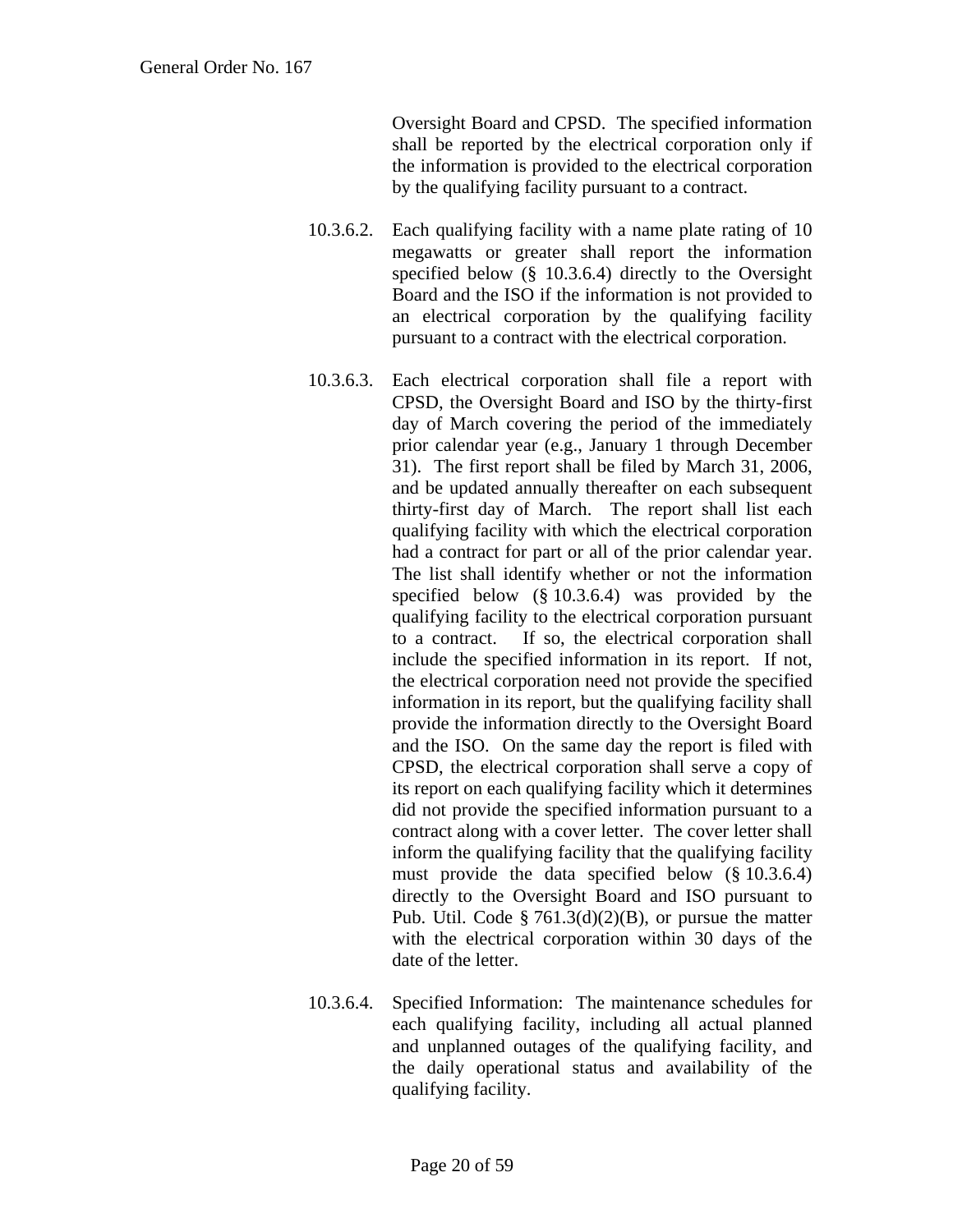10.4 Safety-related Incidents. Within 24 hours of its occurrence, a Generating Asset Owner shall report to the Commission's emergency reporting web site any safety-related incident involving a Generating Asset. If internet access is unavailable, the Generating Asset Owner may report using the backup telephone system. Such reporting shall include any incident that has resulted in death to a person; an injury or illness to a person requiring overnight hospitalization; a report to Cal/OSHA, OSHA, or other regulatory agency; or damage to the property of the Generating Asset Owner or another person of more than \$50,000. The Generating Asset Owner shall also report any other incident involving a Generating Asset that has resulted in significant negative media coverage (resulting in a news story or editorial from one media outlet with a circulation or audience of 50,000 or more persons) when the Generating Asset Owner has actual knowledge of the media coverage. If not initially provided, a written report also will be submitted within five business days of the incident. The report will include copies of any reports concerning the incident that have been submitted to other governmental agencies.

#### **11.0 AUDITS, INSPECTIONS, AND INVESTIGATIONS**

- 11.1 General Requirement. A Generating Asset Owner shall cooperate with CPSD during any audit, inspection, or investigation (including but not limited to tests, technical evaluations, and physical access to facilities). An audit, inspection, or investigation may extend to any records pertaining to the specifications, warranties, logbooks, operations, or maintenance of the Generating Asset. Generating Asset Owners, as entities subject to ongoing regulation under this General Order, are hereby notified that these audits, inspections, or investigations will occur on a regular, systematic, and recurring basis supplemented as needed by additional audits, inspections, or investigations to ensure compliance with this General Order.
- 11.2 Interviews and Testimony. Upon CPSD's request, a Generating Asset Owner, its employees, and its contractors shall provide testimony under oath or submit to interviews concerning a Generating Asset, its specifications, warranties, logbooks, operations, or maintenance.
- 11.3 Tests and Technical Evaluations. Upon CPSD's request, a Generating Asset Owner shall conduct a test or technical evaluation of a Generating Asset (or shall contract with an auditor, consultant, or other expert, mutually selected by CPSD and the Generating Asset Owner, to conduct the test or technical evaluation) so as to provide information reasonably necessary for determining compliance with the Standards enforced by this General Order. The Generating Asset Owner will pay all costs and liabilities resulting from such tests or technical evaluations, except for CPSD's own staff expenses. If a test or technical evaluation may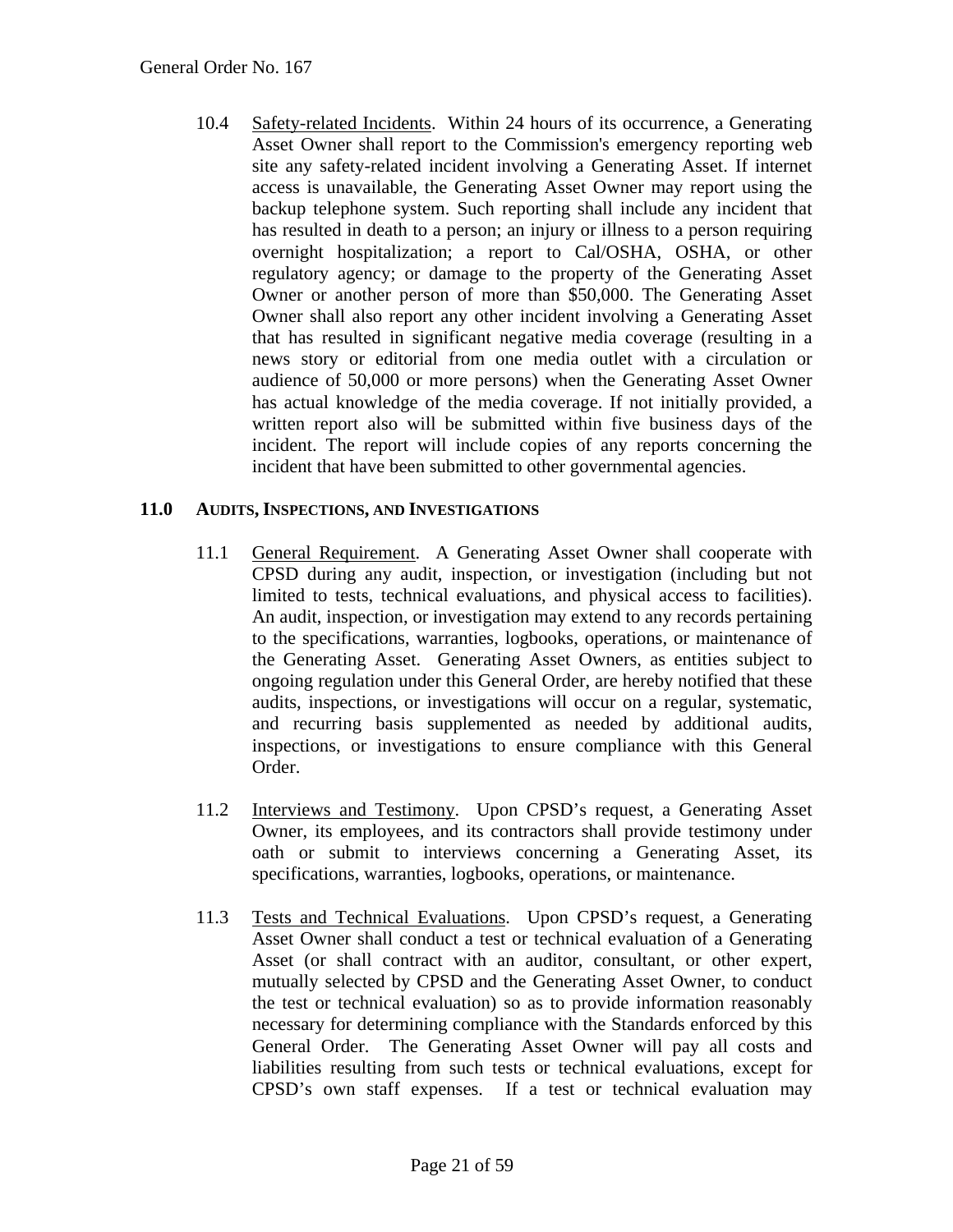reasonably result in the reduced or suspended generation from a Generating Asset, the Generating Asset Owner shall notify CAISO as soon as the Generating Asset Owner becomes aware of the test or technical evaluation. To the extent feasible, Commission staff shall schedule such tests or evaluations to minimize generation disruptions and shall, as appropriate, coordinate its activities with CAISO.

- 11.4 Preservation of Records. A Generating Asset Owner shall retain all records including logbooks, whether in paper or electronic format, concerning the operation and maintenance of a Generating Assert for five years. Any subsequent modification to a record must show the original entry, the modified entry, the date of the modification, the person who made or authorized the modification, and the reason for the modification.
- 11.5 Third-Party Audits, Tests, or Technical Evaluations. During an audit, test, or technical evaluation conducted under this section 11.0, a Generating Asset Owner may submit, or authorize access to, audits, tests, inspections, or technical evaluations previously performed by government agencies, insurance companies, or other persons or entities. While this third-party information may be relevant to the inquiry, the information may not be sufficient, in and of itself, to demonstrate compliance with the standards. CPSD will determine whether a third-party audit, test, inspection, or technical evaluation is sufficient for the purposes of this section 11.0.

#### **12.0 VIOLATIONS**

- 12.1 Violation. A violation is the failure of a Generating Asset Owner to comply with a requirement of this General Order. A Generating Asset's Owner's lawful and reasonable assertion of its rights under this General Order or state or federal law will not be considered a failure to cooperate under any provision of this General Order.
- 12.2 Retaliation. Any adverse action, as that term has been used and applied under Title VII of the Civil Rights Act, 42 U.S.C. § 2000e *et seq*. or the California Fair Employment and Housing Act, Gov. Code § 12940 *et seq.,* taken by a Generating Asset Owner against an officer, employee, agent, contractor, subcontractor, or customer of a Generating Asset Owner for reporting a Violation of the Standards, reporting a Violation of this General Order, or providing information during the course of an audit, inspection, or investigation is also a Violation of this General Order.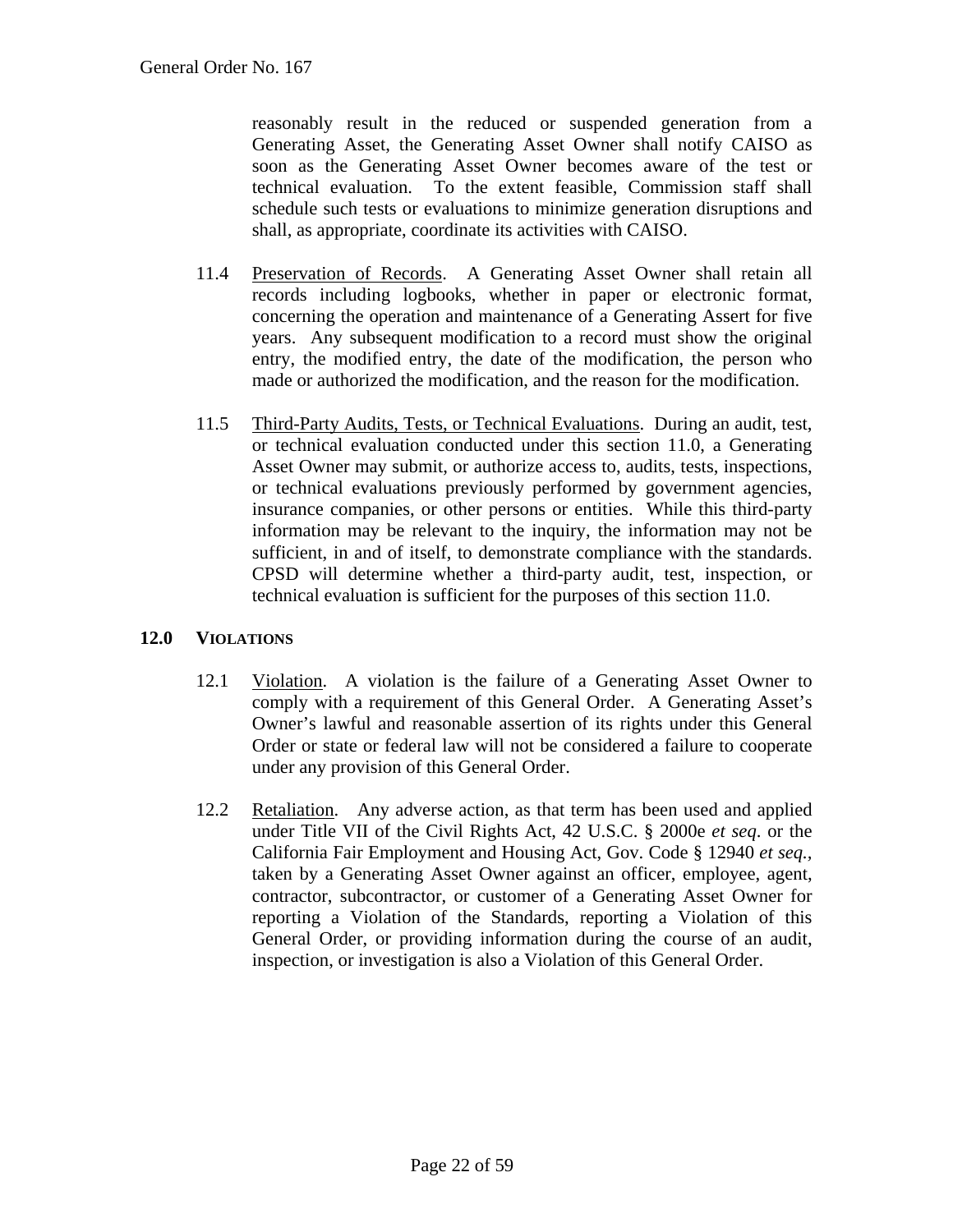#### **13.0 COMMISSION PROCEEDINGS**

- 13.1 Formal Enforcement Proceedings. In responding to alleged Violations of this General Order, the Commission may initiate any formal proceeding authorized by the California Constitution, the Public Utilities Code, other state and federal statutes, court decisions or decrees, the Commission's RULES OF PRACTICE AND PROCEDURE, or prior Commission decisions or rulings.
- 13.2 Other Commission Remedies. In enforcing the provisions of this General Order, the Commission may pursue any other remedy authorized by the California Constitution, the Public Utilities Code, other state or federal statutes, court decisions or decrees, or otherwise by law or in equity.

#### 13.3 Imposition of Fines for Specified Violations

- 13.3.1 Specified Violations. For specified Violations of this General Order, the Director of CPSD and his/her designee may assess a scheduled fine or, in the alternative, proceed with any remedy otherwise available to CPSD or the Commission. Scheduled fines may be assessed by CPSD only for the Violations referenced in subsection 13.3.2 of this General Order. CPSD shall notify the Generating Asset Owner, in writing, of any specified Violations and assessed fines, and shall include notice of the right to contest the fine as set forth in subsections 13.3.4 and 13.3.8 of this General Order. No fine assessed by CPSD pursuant to this subsection shall become payable if contested by the Generating Asset Owner pursuant to subsection 13.3.4.
- 13.3.2 Schedule of Fines. The Specified Violations and the corresponding fines that may be assessed are set forth in Appendix F to this General Order. The Commission may modify this schedule of fines no earlier than 30 days after providing reasonable notice and affording interested persons with an opportunity to comment.
- 13.3.3 Acceptance of Assessed Fine. A Generating Asset Owner may either accept or appeal the assessment of a scheduled fine. In the event the Generating Asset Owner accepts the assessment and elects to pay the scheduled fine in lieu of an appeal, the Generating Asset Owner shall so notify CPSD in writing within 30 days of the assessment, shall pay the fine in full, and shall bring itself into compliance with the applicable provision(s) of the General Order within 30 days of the written acceptance. Fines shall be submitted to CPSD for payment into the State Treasury to the credit of the General Fund. Fines are delinquent if not paid within 30 days of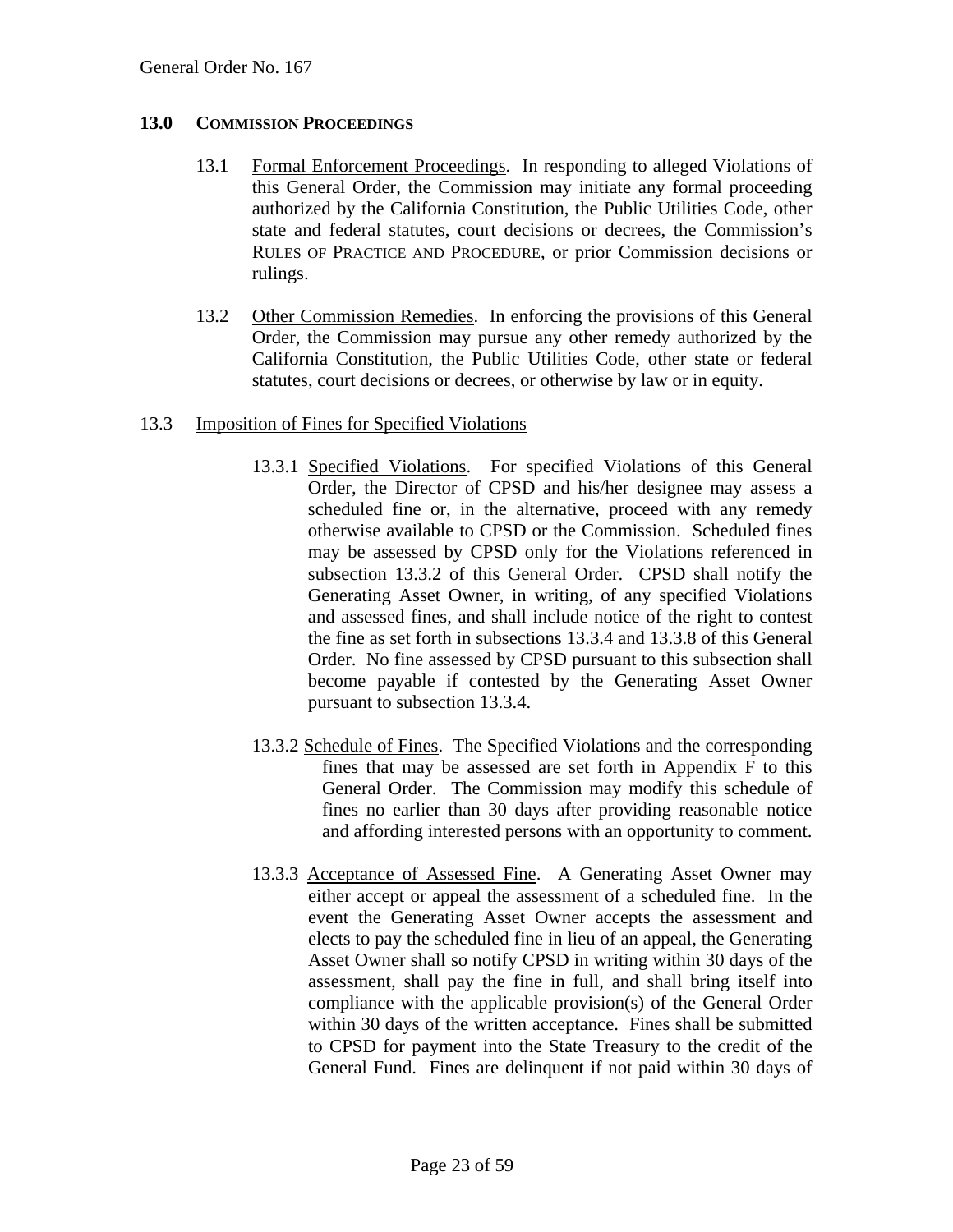the Generating Asset Owner's acceptance; and, thereafter, the balance of the fine bears interest at the legal rate for judgments.

- 13.3.4 Appeal of Citation. If a Generating Asset Owner appeals the citation and assessment of a scheduled fine, the Generating Asset Owner must file its Notice of Appeal within 30 days of the date of the citation. In the event of such a contest, staff shall, at its discretion, proceed with evidentiary hearings on the appeal, or withdraw the citation where facts and circumstances warrant such action and provide a written notice of withdrawal to the Generating Asset Owner. In the event of an appeal, any remedy available may be imposed, and the remedy shall not be mandated or limited to the scheduled fine.
- 13.3.5 Default. If a Generating Asset Owner (a) notifies CPSD of acceptance of a scheduled fine and fails to pay the full amount of the fine within 30 calendar days of the date of the written acceptance of the fine; or (b) fails to notify CPSD of acceptance of a scheduled fine and fails to serve a written notice of appeal on the Director of CPSD in the manner and time required, the Generating Asset Owner shall be in default, and the fine contained in the citation shall become final. Upon default, any unpaid balance of a citation fine shall accrue interest at the legal rate of interest for judgments, and CPSD and the Commission may take any action provided by law to recover unpaid penalties and ensure compliance with applicable statutes and Commission orders, decisions, rules, directions, demands or requirements.
- 13.3.6 Form and Content of Citations. The Director of CPSD or his/her designee is authorized to draft a citation and present it to the Generating Asset Owner. If after investigation, CPSD finds violations of any of the Specified Violations, CPSD may issue a citation and levy the corresponding fine set forth in Appendix F to this General Order. Citations shall include the following:
	- 13.3.6.1 Citations shall clearly delineate the alleged violations and fine amount and shall summarize CPSD's evidence.
	- 13.3.6.2 Citations shall include an explanation of how to file an appeal, including an explanation of the Generating Asset Owner's right to have a hearing, to have a representative at the hearing, and to request a transcript of the hearing.
	- 13.3.6.3 Citations shall be supported by evidence documenting the alleged violation and this information, if not voluminous, shall be provided with the citation. If the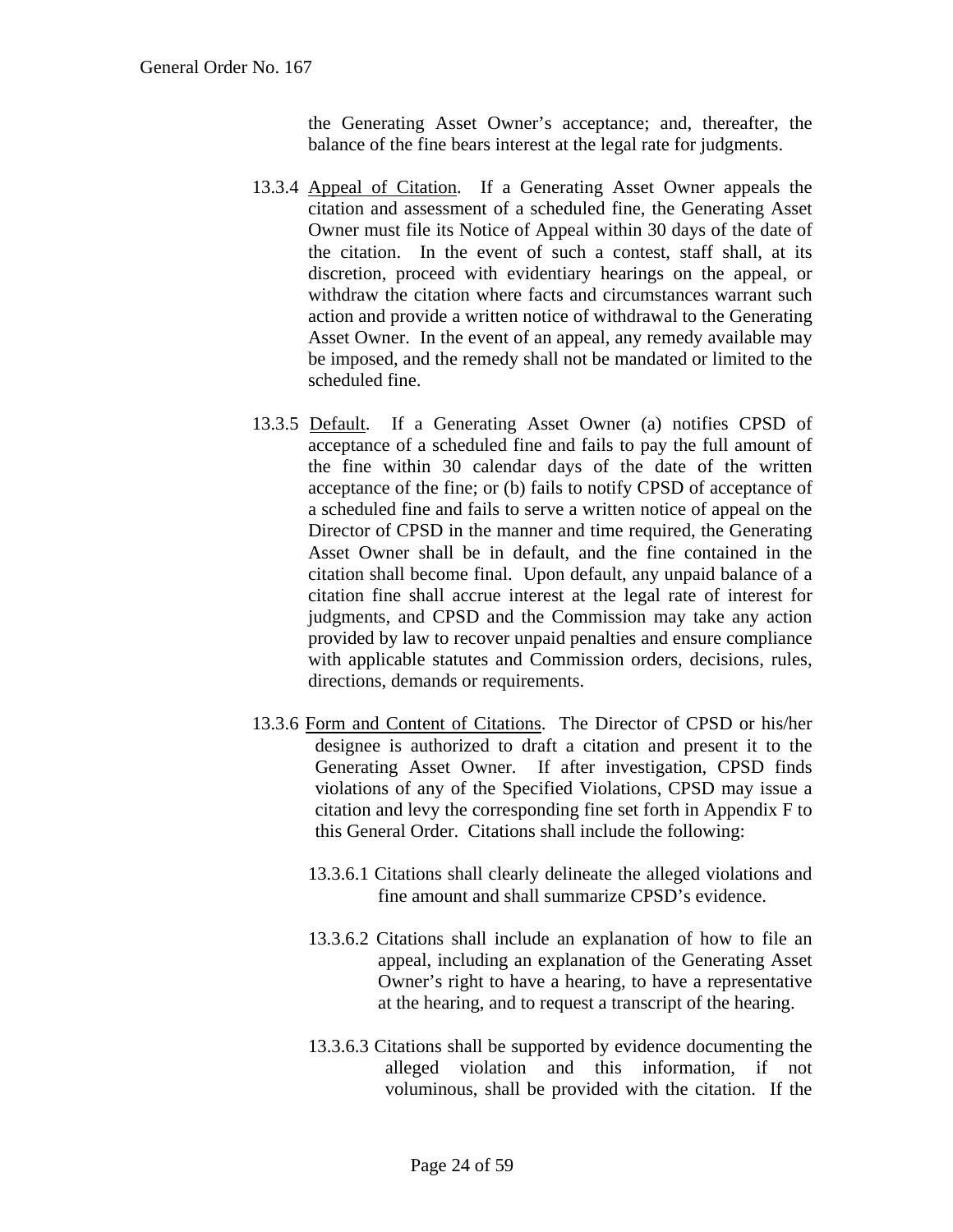evidence is voluminous, CPSD may summarize the evidence and make it available for timely inspection by the Generating Asset Owner.

- 13.3.7 Service of Citations. Citations shall be sent by first class mail to the Generating Asset Owner's authorized representative as set forth in the most recent verified statement or certification records on file with the Commission, or the agent for service of process of the corporation or LLC or other business entity filed with the Secretary of State of California.
- 13.3.8 Appeals. Appeals will be conducted as follows:
	- 13.3.8.1 The appeal shall be brought by Filing a written Notice of Appeal upon the Director of CPSD within 30 days from the date of the citation. The Notice of Appeal must indicate the grounds for the appeal.
	- 13.3.8.2 CPSD shall promptly advise the Chief Administrative Law Judge upon receipt of a timely Notice of Appeal. The Chief Administrative Law Judge shall designate an Administrative Law Judge to hear appeals under this resolution.
	- 13.3.8.3 Upon advice from CPSD that a citation has been appealed, the Chief Administrative Law Judge shall forward the matter to the assigned Administrative Law Judge, who shall promptly set the matter for hearing. The Administrative Law Judge may, for good cause shown or upon agreement of the parties, grant a reasonable continuance of the hearing.
	- 13.3.8.4 Appeals of citations shall be heard in the Commission's San Francisco or Los Angeles hearing rooms on regularly scheduled days. Appeals shall be calendared accordingly, except that a particular matter may be recalendared at the direction of the Administrative Law Judge.
	- 13.3.8.5 The respondent may order a transcript of the hearing, and shall pay the cost of the transcript in accordance with the Commission's specified procedures.
	- 13.3.8.6 The respondent may be represented at the hearing by an attorney or other representative, but any such representation shall be at the respondent's expense.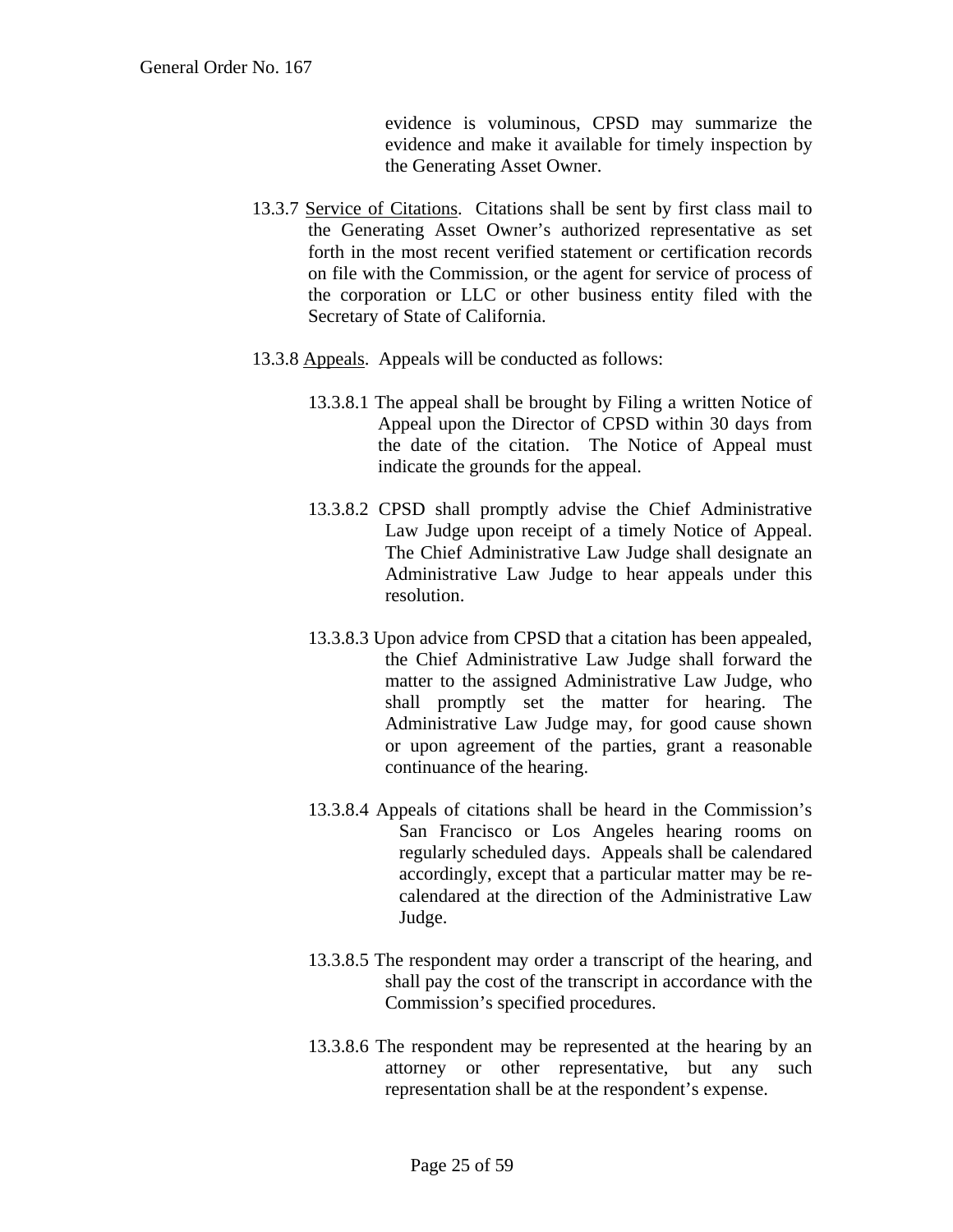- 13.3.8.7 At an evidentiary hearing, CPSD bears the burden of proof and accordingly shall open and close. The Administrative Law Judge may, in his or her discretion to better ascertain truth, alter the order of presentation. Formal rules of evidence do not necessarily apply, and all relevant and reliable evidence may be received in the discretion of the Administrative Law Judge.
- 13.3.8.8 Ordinarily, the case shall be submitted at the close of the hearing. The Administrative Law Judge, upon a showing of good cause, may keep the record open for a reasonable period to permit a party to submit additional evidence or argument.
- 13.3.8.9 The Administrative Law Judge shall issue an order resolving the appeal not later than 30 days after the appeal is submitted, and the order shall be placed on the first available agenda, consistent with the Commission's applicable rules.
- 13.3.9 Ex Parte Communications. From the date that CPSD issues a citation to and including the date when the final order is issued, neither the Generating Asset Owner nor CPSD staff, or any agent or other person acting on behalf of the Generating Asset Owner or CPSD, may communicate regarding the appeal, orally or in writing, with a Commissioner, Commissioner's advisor, or Administrative Law Judge, except as expressly permitted under these procedures.

#### **14.0 SANCTIONS**

- 14.1 Sanctions. Consistent with prior Commission decisions, the following factors will be considered in determining the sanctions to be imposed against a Generating Asset Owner for violating this General Order:
	- 14.1.1 The diligence and reasonableness demonstrated by the Generating Asset Owner in attempting to prevent a Violation, in detecting a Violation, in disclosing a Violation to CPSD and other requisite government agencies, and in rectifying a Violation.
	- 14.1.2 The seriousness of the Violation in terms of injury, if any, to persons, property, and the integrity of the regulatory process.
	- 14.1.3 The number and seriousness of any prior Violations.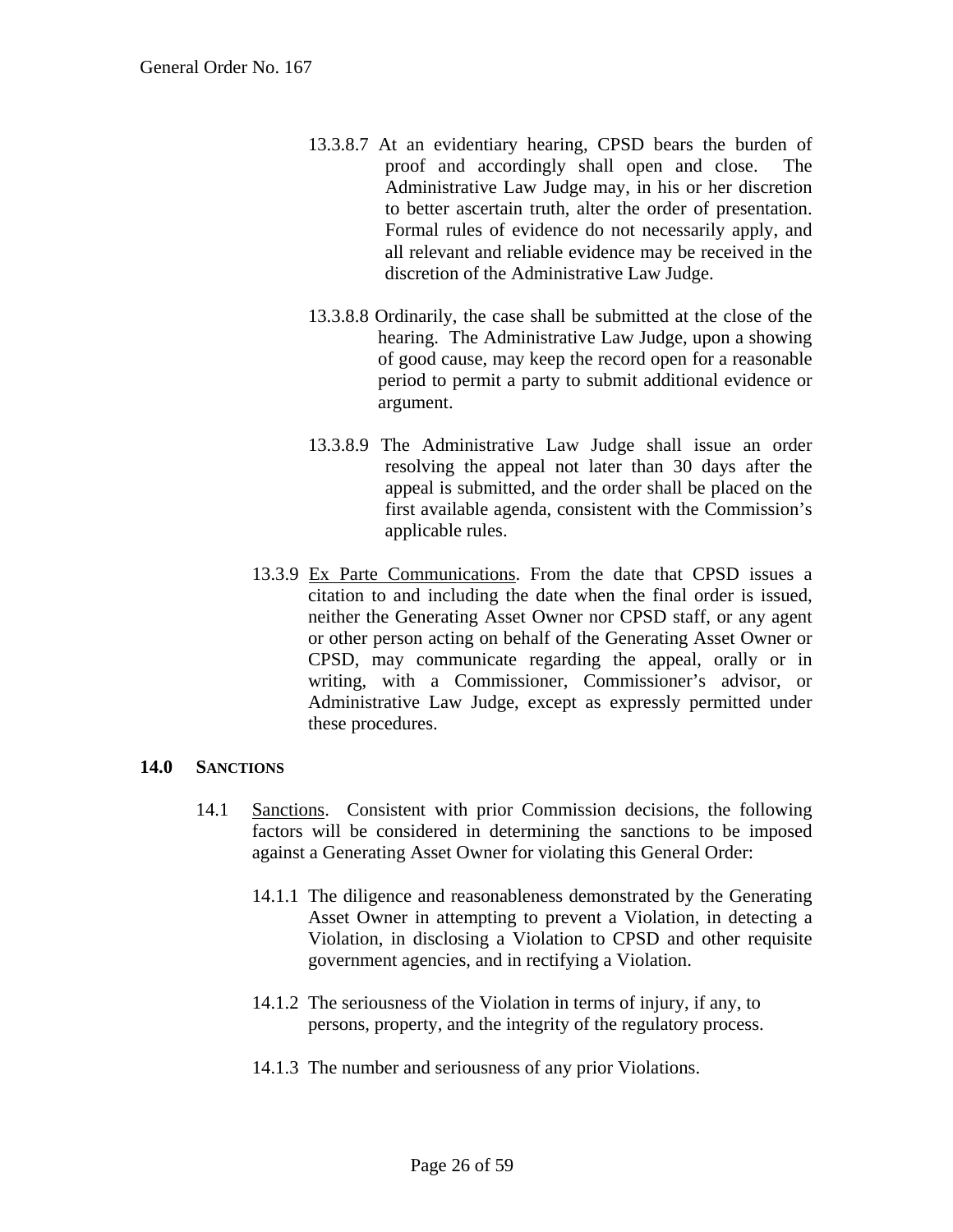- 14.1.4 The Generating Asset Owner's financial resources.
- 14.1.5 The totality of the circumstances in furtherance of the public interest.
- 14.1.6 Commission precedent.
- 14.2 Mitigation of Sanctions. The following factors may be considered as mitigation in considering the sanctions to be imposed for violating this General Order:
	- 14.2.1 The Generating Asset Owner's demonstrated, substantial compliance with any guidelines or other guidance issued by the Committee or the Executive Director concerning the Standards and requirements of this General Order.
	- 14.2.2 Conflicting or competing requirements imposed on the Generating Asset Owner by other governmental agencies; warranty requirements; power contract requirements; or requirements imposed by the California Independent System Operator, NERC, or the Western Electricity Coordinating Council.
	- 14.2.3 Penalties already imposed on the Generating Asset Owner by other governmental agencies, contracts, or other regulatory bodies for the same acts or omissions resulting in Violations of this General Order.
	- 14.2.4 The Generating Asset Owner's demonstrated cooperation in assisting the Commission and CPSD in the enforcement of this General Order.
- 14.3 Enhancement of Sanctions. The following enhancing factors may be considered in increasing the sanctions that would otherwise be imposed for violating this General Order:
	- 14.3.1 The Generating Asset Owner's demonstrated, substantial noncompliance with any guidelines or other guidance issued by the Committee or the Executive Director concerning the Standards and requirements of this General Order.
	- 14.3.2 The Generating Asset Owner's repetitive violations of the Standards, the Public Utilities Code, or this General Order.
	- 14.3.3 The Generating Asset Owner's violations of the Standards or this General Order have resulted in the failure to deliver electricity as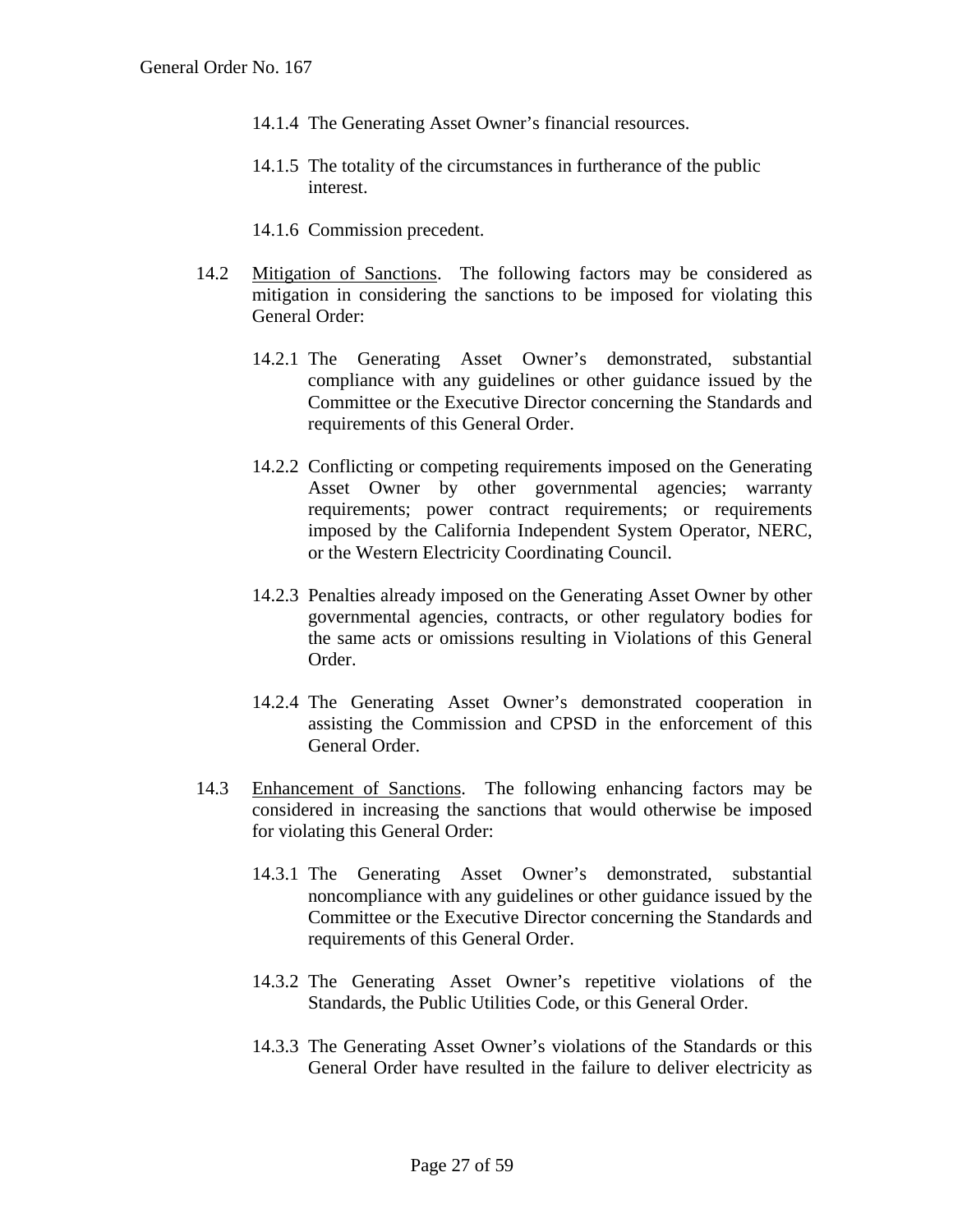scheduled by the Independent System Operator or in actual power outages.

- 14.3.4 The Generating Asset Owner's failure to report, as required, or cooperate with the Commission and CPSD in any investigation, audit, inspection, test, or technical evaluation.
- 14.3.5 The Generating Asset Owner's efforts to impede or frustrate CPSD in the enforcement of this General Order. A Generating Asset Owner's lawful and reasonable assertion of its rights under this General Order or state or federal law will not be used to enhance a sanction.
- 14.4 Not Applicable to Specified Fines. The factors set forth in subsections 14.1, 14.2, and 14.3 do not apply to those specified Violations, set forth in Appendix F, for which a scheduled fine has been assessed against and accepted by a Generating Asset Owner, pursuant to subsection 13.3 of this General Order.

#### **15.0 MISCELLANEOUS PROVISIONS**

- 15.1 Ongoing Reporting Obligations.
	- 15.1.1. Periodic Recertifications. For each Generating Asset not exempted under subsections 5.2, 6.2, 7.4, or 8.4, the Generating Asset Owner shall file a recertification that it continues to maintain logbooks as required under sections 5.0 or 6.0 of this General Order and continues to implement a Maintenance Plan and an Operation Plan, as described in Sections 7.0. and 8.0. of this General Order, in a manner that complies with the Generator Maintenance Standards and Generator Operation Standards. The recertifications will be filed every other year pursuant to a schedule to be determined by CPSD.
	- 15.1.2. Notice of Material Change. A Generating Asset Owner shall notify CPSD of (a) any previously unreported deficiency in its operation or maintenance practices (including logbook practices); or (b) any correction or amendment to the Initial Certification, Recertification, Maintenance Plan Summary or Operation Plan Summary pertaining to a Generating Asset that is required because of a material change in the operation or maintenance of the Generating Asset. A material change is a modification of the characteristics, operation, or maintenance of a Generating Asset when that change reasonably could be expected to significantly improve or degrade the reliability, output, or performance of the Generating Asset. The Generating Asset Owner shall file a Notice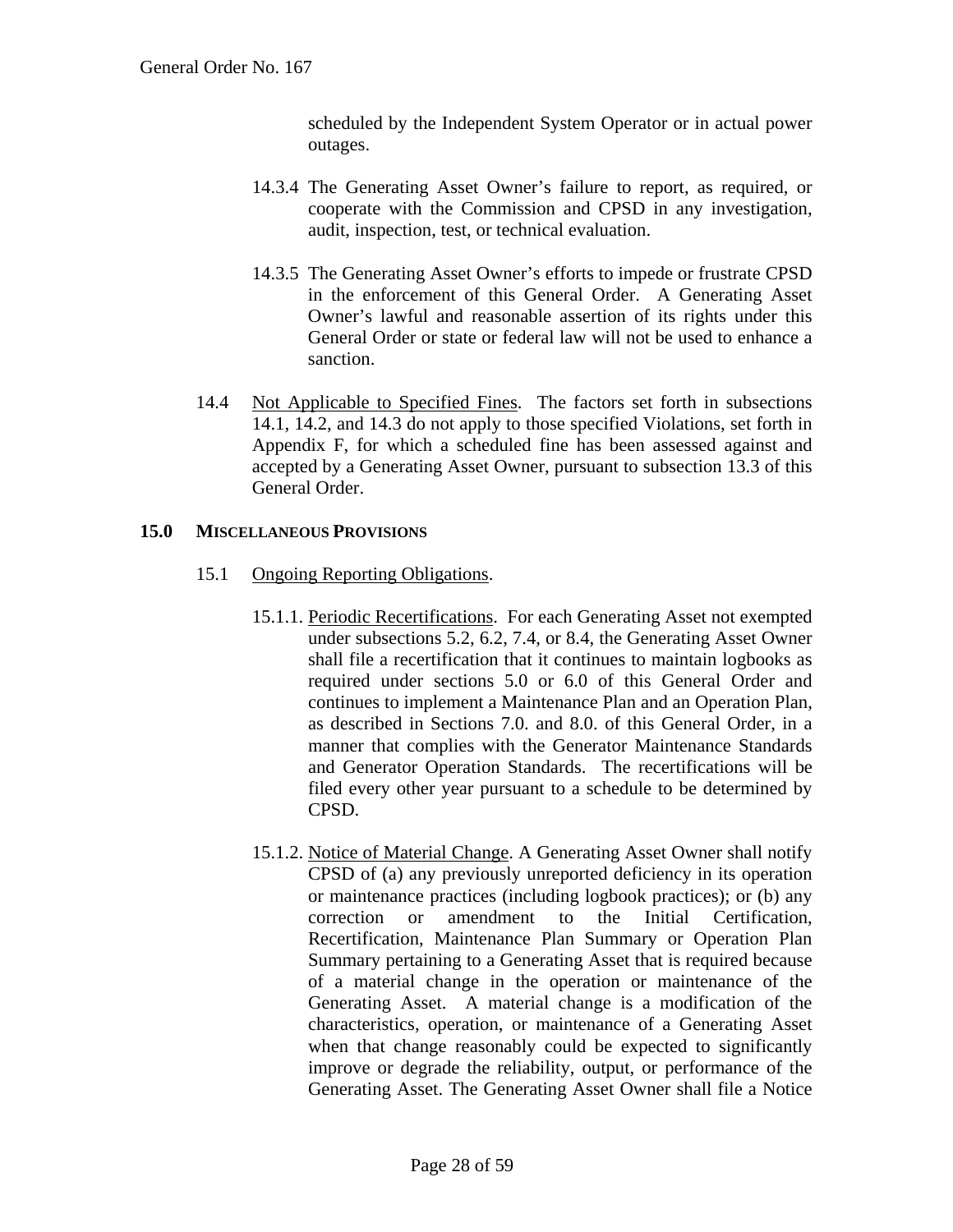of Material Change within 30 days of the known occurrence of the material change.

- 15.2 Filings and Submissions. All Certifications, Recertifications, Notices, or other submissions of information or data in response to Commission requests and the requirements of this General Order will be filed directly with the CPSD, Electric Generation Performance Program, at 505 Van Ness Ave., San Francisco, CA 94102. Documents must be received by CPSD on the day they are due. In addition to or instead of paper filings, CPSD may require electronic submissions of all filings that reasonably can be created in that format.
- 15.3 Oath, Affirmation or Verification. Each formal filing with the Commission (i.e., Certification, Recertification, Notice, Contest, Maintenance Plan Summary, Operation Plan Summary, Updates of Plan Summaries) will be under the written oath, affirmation, or verification of a corporate officer of the Generating Asset Owner.
- 15.4 Confidentiality. All claims of confidentiality related to the implementation and enforcement of this General Order must be based on the provisions of this subsection.
	- 15.4.1 Burden of Establishing Privilege. A Generating Asset Owner has the burden of establishing any privilege that it claims regarding requested documents or information. A Generating Asset Owner has the right to claim an absolute statutory privilege, such as the attorney-client privilege, for information requested. If such a privilege applies, the Generating Asset is not required to provide such information to the Commission. However, the Generating Asset Owner must specify the statutory privilege applicable to particular information. A Generating Asset Owner may also assert a claim of privilege for documents or information provided to the Commission on a confidential basis, such as the trade secret privilege. In such cases, the Generating Asset Owner must assert the specific privilege(s) it believes the Generating Asset Owner and/or the Commission holds and why the document, or portion of document, should be withheld from public disclosure.
	- 15.4.2 Confidentiality Claims Requiring Balancing of Interests. If a confidentiality request is based on a privilege or exemption requiring a balancing of interests for and against disclosure, rather than on a statutory prohibition against disclosure or a privilege held by the Generating Asset Owner, the Generating Asset Owner must demonstrate why the public interest in an open process is clearly outweighed by the need to keep the material confidential. A Generating Asset Owner which is a public utility should not cite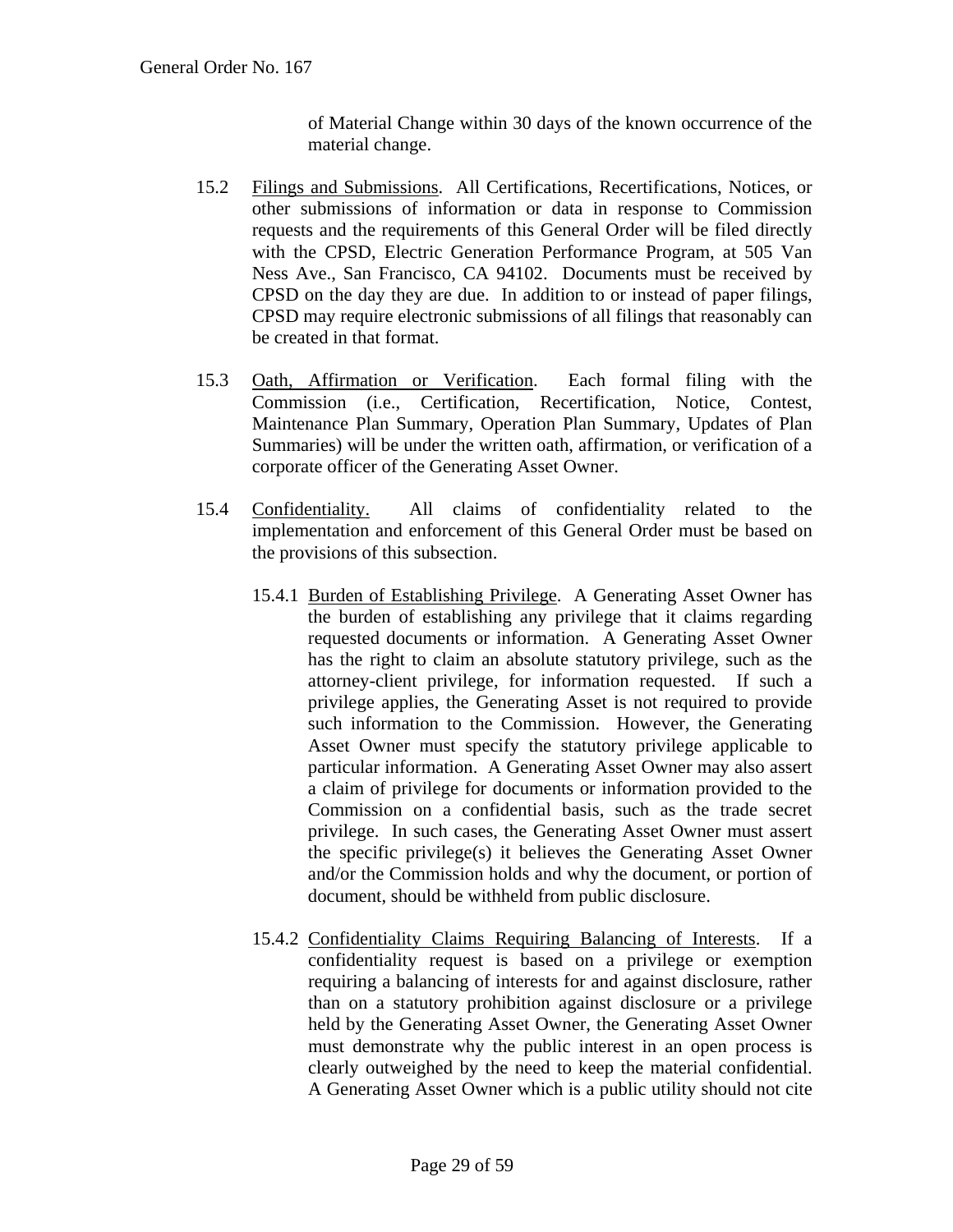Public Utilities Code § 583 as a sole basis for the Commission's nondisclosure of information since, as noted in D.91-12-019, § 583 does not create for a utility any privilege that may be asserted against the Commission's disclosure of information or designate any specific types of documents as confidential.

- 15.4.3 Requirements. A Generating Asset Owner desiring confidential treatment of information provided to the Commission shall at a minimum:
	- 15.4.3.1 Specifically indicate the information that the Generating Asset Owner wishes to be kept confidential, clearly marking each page, or portion of a page, for which confidential treatment is requested.
	- 15.4.3.2 Identify the length of time the Generating Asset Owner believes the information should be kept confidential and provide a detailed justification for the proposed length of time. The business sensitivity of information generally declines over time and the balancing of interests for and against disclosure may change accordingly.
	- 15.4.3.3 Identify any specific provision of state or federal law the Generating Asset Owner believes prohibits disclosure of the information for which it seeks confidential treatment and explain in detail the applicability of the law to that information.
	- 15.4.3.4 Identify any specific privilege the Generating Asset Owner believes it holds and may assert to prevent disclosure of information, and explain in detail the applicability of that law to the information for which confidential treatment is requested. For example, if a Generating Asset Owner asserts that information is subject to a trade secret privilege (Evidence Code § 1060 *et seq.*, the Generating Asset Owner must explain how the information fits the definition of a trade secret (*e.g.*, how the information provides the holder with economic value by virtue of its not being generally known to the public and what steps the Generating Asset Owner has taken to maintain the secrecy of the information.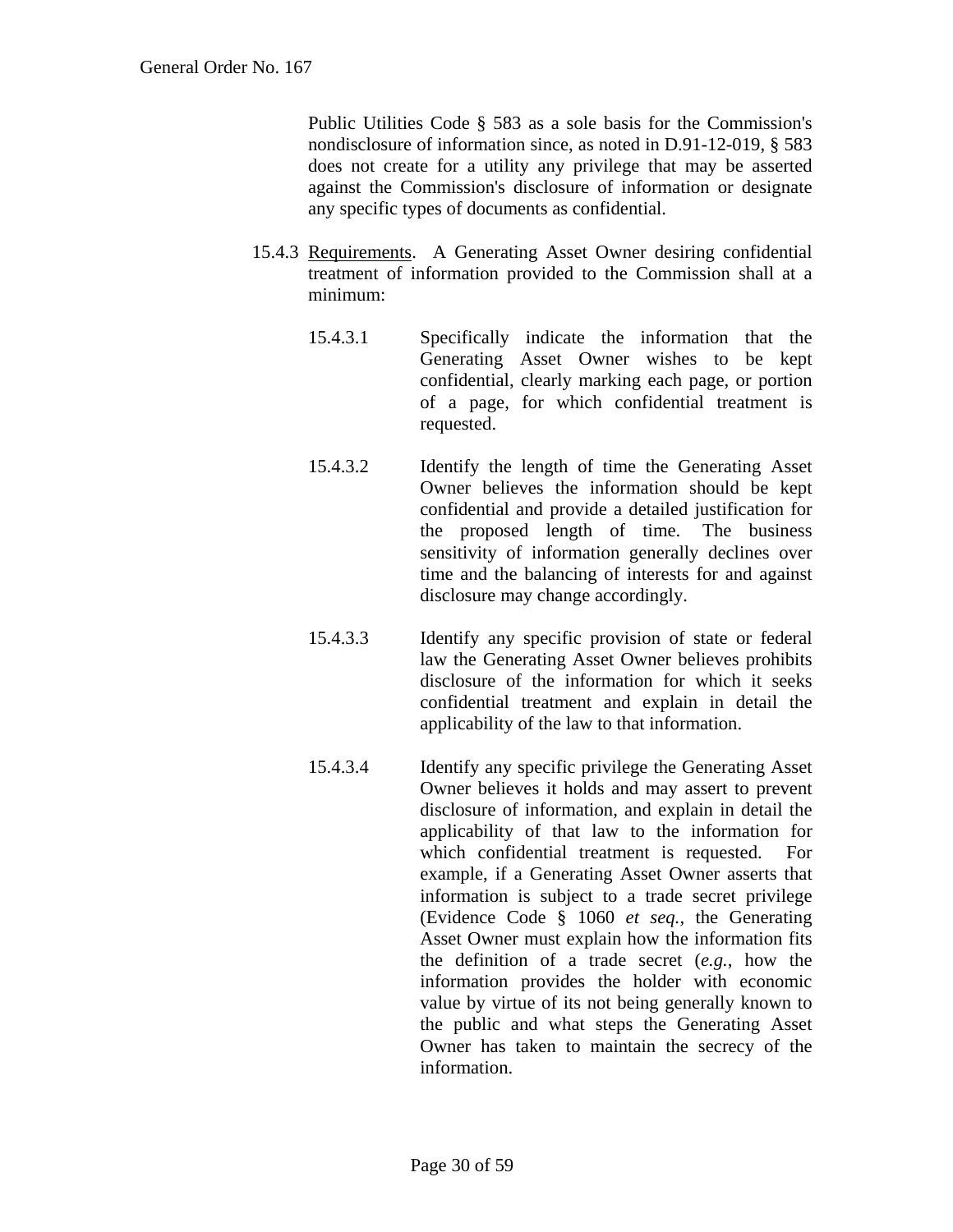- 15.4.3.5 Identify any specific privilege the Generating Asset Owner believes the Commission holds and may assert to prevent disclosure of information and explain in detail the applicability of that privilege to the information for which confidential treatment is requested. For example, if the privilege is one that involves a balancing of public interests for and against disclosure, such as the official information privilege in Evidence Code § 1040(b)(2), the Generating Asset Owner must demonstrate that the information at issue falls within the definition of official information and the Commission's disclosure of the information is against the public interest because there is a necessity for preserving the confidentiality of the information that outweighs the necessity for disclosure in the interest of justice.
- 15.4.3.6 State whether the Generating Asset Owner would object if the information were disclosed in an aggregated format.
- 15.4.3.7 State whether and how the Generating Asset Owner keeps the information confidential and whether the information has ever been disclosed to a person other than an employee of the Generating Asset Owner.
- 15.4.4 Duration of Confidentiality Claims. A confidentiality claim, whether or not specifically acted upon by the Commission, expires on the earliest of the following dates: (a) at the end of the period specified by the Generating Asset Owner pursuant to subsection 15.4.3.2; (b) at the end of a period specified in a specific Commission ruling or decision; or (c) two years after the claim was first asserted before the Commission. To reassert the confidentiality claim, the Generating Asset Owner must again satisfy the requirements of this subsection 15.4 before the end of the confidentiality period. Staff may disclose information provided under a claim of confidentiality if the Commission has already authorized disclosure of that class of information.
- 15.5 Disclosure to Other Agencies. If the Commission provides any information to another governmental agency (whether in response to a request, subpoena, or on the Commission's own initiative), the Commission will ensure that the information is accompanied with a copy of any confidentiality claim that has been submitted pursuant to subsection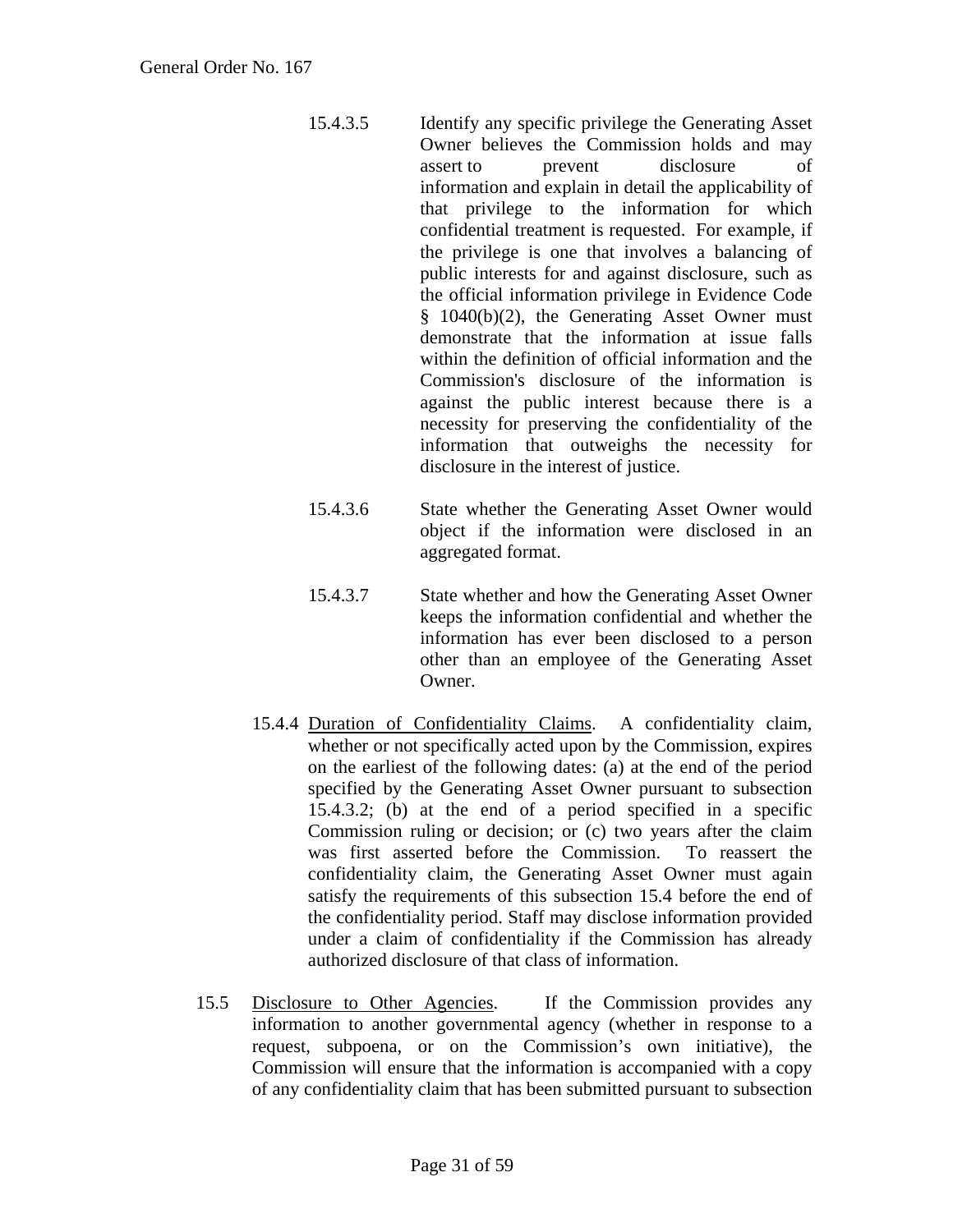15.4 of this General Order. Where appropriate, the Commission may enter into a confidentiality agreement with the other governmental agency. When the Commission obtains information indicating a possible violation of any federal, state, or local law, the Commission may provide that information to the appropriate governmental agency. Even though a claim of confidentiality has been made, the claim of confidentiality will not prevent the Commission from providing that information to the appropriate governmental agency.

- 15.6 Compliance with Other Laws. Pursuant to California Public Utilities Code § 761.3(f), enforcement of any Standard will not modify, delay, or abrogate any deadline, standard, rule or regulation that is adopted by a federal, state, or local agency for the purposes of protecting public health or the environment including, but not limited to, any requirements imposed by the California State Air Resources Board, an air pollution control district, or an air quality management district pursuant to Division 26 (commencing with section 39000) of the California Health and Safety Code.
- 15.7 Committee Amendments. The Committee may file any amendment to the Standards, duly adopted by the Committee, with the Commission's Docket Office. The Committee shall serve the amendment on CPSD or its successor. The amendment will become enforceable by the Commission under this General Order on the thirtieth day following publication of the notice of filing in the Commission's *Daily Calendar* (or successor publication). In its filing of any amendment, the Committee shall reference this General Order and request publication of the notice of the filing in the Commission's *Daily Calendar* (or any successor publication). In the case of any amendments, the Executive Director will make the appropriate codification revisions to the appendices to this General Order.
- 15.8. Duration of Standards. When the Committee ceases to exist pursuant to Public Utilities Code § 761.3(b)(3), the Standards, as on file with the Commission on the date the Committee ceases to exist, will remain effective and enforceable by the Commission under this General Order. The Commission thereafter may amend the Standards in a rulemaking proceeding and enforce the Standards as amended, all in exercise of its responsibilities under the California Constitution, Public Utilities Code, and this General Order.
- 15.9 Extension of Time. For good cause shown, a Generating Asset Owner may request the extension of any deadline established in or pursuant to this General Order. The request must be in writing and submitted in advance of the deadline to the Executive Director or the Executive Director's designee. Pursuant to the request, the Executive Director may grant one or more extensions, if the Executive Director determines that a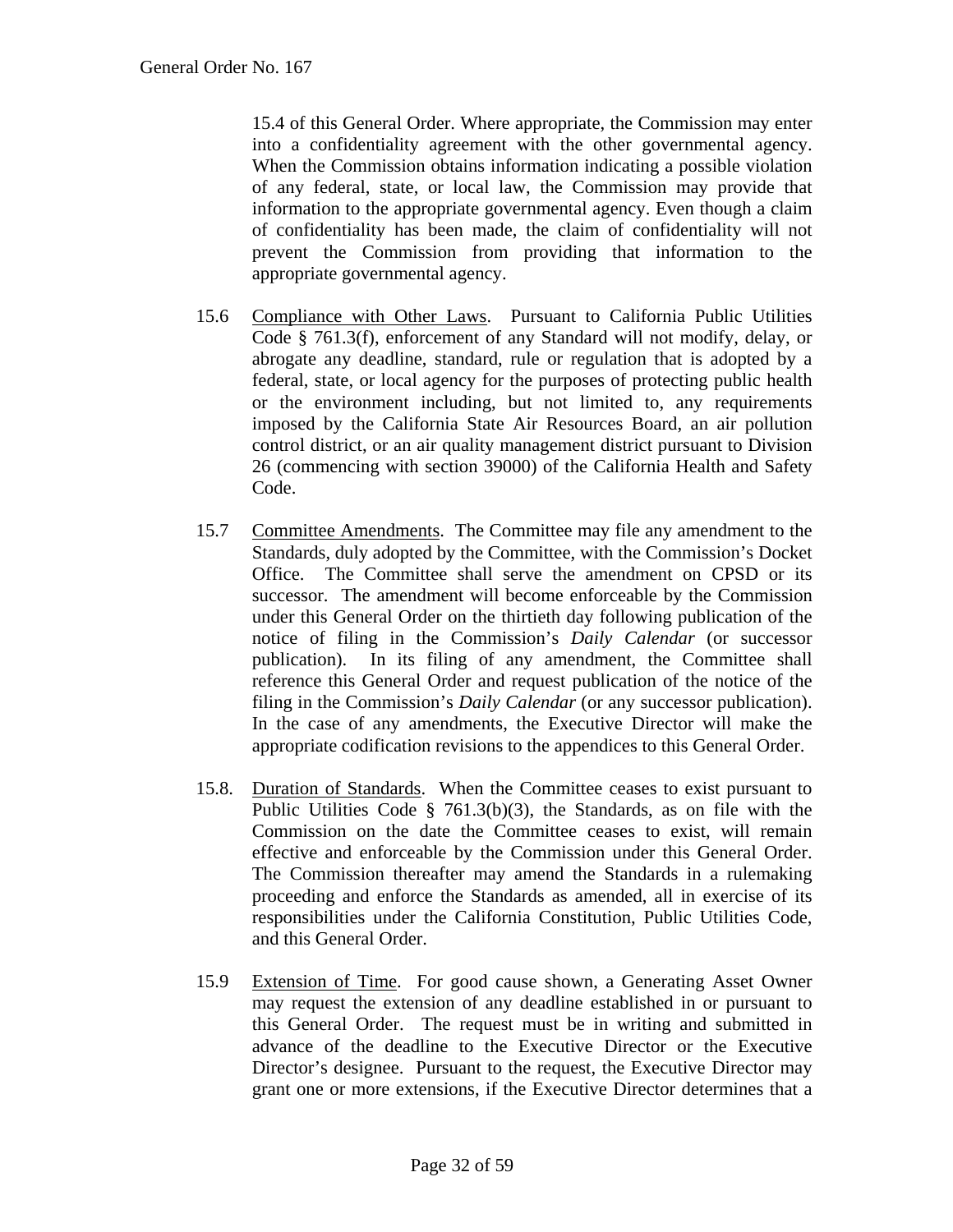good and sufficient reason exists for the extension. The extension will specifically indicate its duration.

- 15.10 Guidance. The Executive Director may promulgate forms, instructions, advisories, and other guidance to Generating Asset Owners aiding them in achieving compliance with this General Order.
- 15.11 Severability. If a court of competent jurisdiction determines that any provision of this General Order is void or unenforceable, the Commission will continue to enforce the remainder of the General Order without reference to the void or unenforceable provision.
- 15.12 Effective Date. This General Order is effective on the third day following the mailing of the Commission's decision adopting this General Order. The initial Commission decision adopting this General Order was mailed May 7, 2004, and the General Order became effective May 10, 2004. Changes to this General Order are effective on the third day following the mailing of the Commission's decision adopting these changes. This includes changes regarding Generator Maintenance Standards and Generator Operation Standards (Sections 7.0, 8.0, Attachment D and Attachment E, plus related parts in Sections 2, 3, 4 and 15), logbook Electronic Database Minimum Requirements (Section 5.7), and Generating Asset Information (Sections 10.3.5 and 10.3.6.)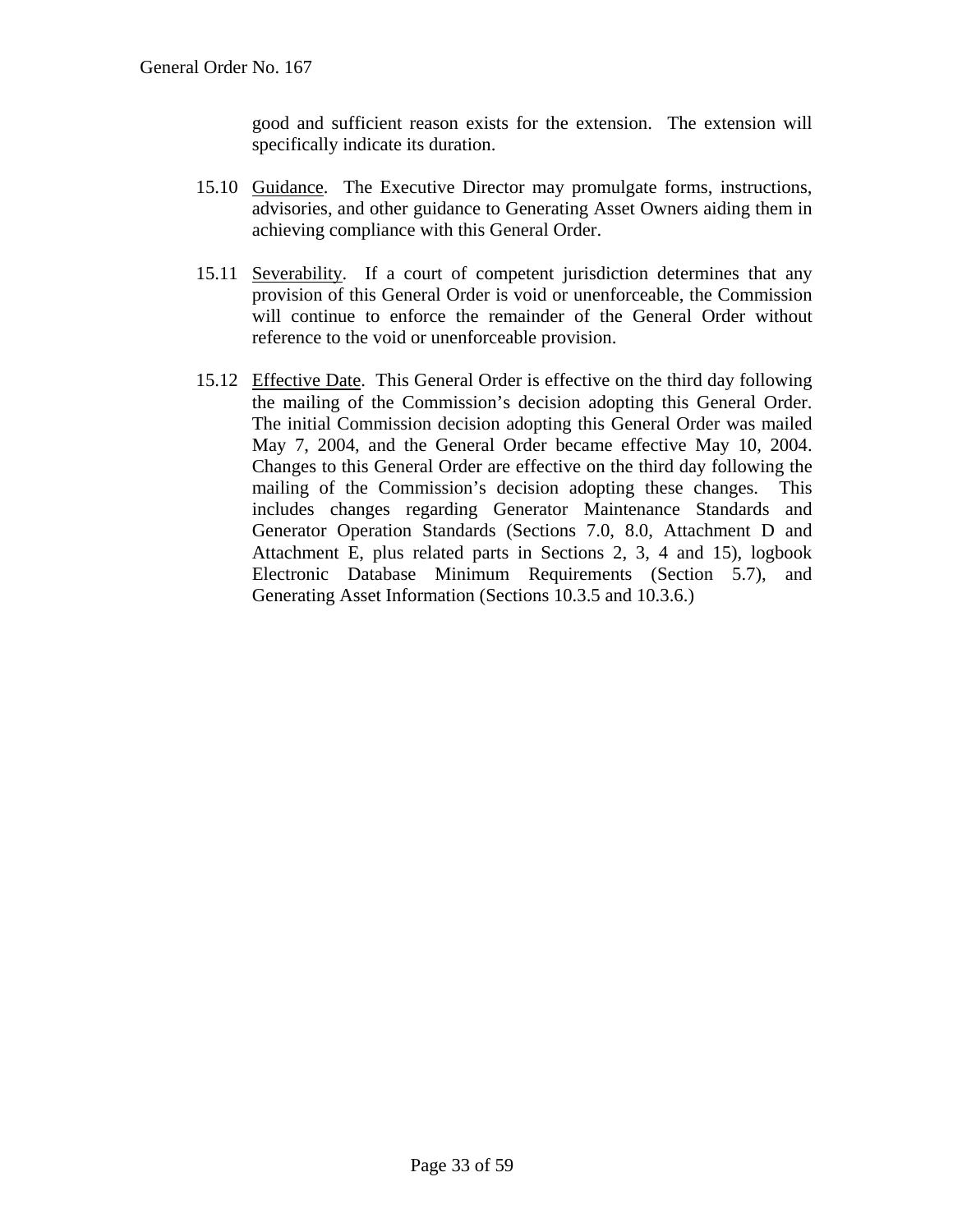# **APPENDIX A: GENERAL DUTY STANDARDS FOR OPERATIONS AND MAINTENANCE**

Pursuant to California Public Utilities Code § 761.3, each facility used for the generation of electricity owned by an electrical corporation or located in California (Facility) shall be operated and maintained by its owner(s) and operator(s) in accordance with the following standards:

- 1. Each Facility shall be operated and maintained in a safe, reliable and efficient manner that reasonably protects the public health and safety of California residents, businesses, employees, and the community.
- 2. Each Facility shall be operated and maintained so as to be reasonably available to meet the demand for electricity, and promote electric supply system reliability, in a manner consistent with prudent industry practice.
- 3. Each Facility shall comply with the protocols of the California Independent System Operator for the scheduling of power plant outages.
- 4. [Reserved.]
- 5. Each Facility shall maintain reasonable logs of operations and maintenance in a manner consistent with prudent industry practice.
- 6. Each Facility shall be operated and maintained in a reasonable and prudent manner consistent with industry standards while satisfying the legislative finding that each facility is an essential facility providing a critical and essential good to the California public.

Pursuant to California Public Utilities Code § 761.3(a), the California Public Utilities Commission shall implement and enforce these General Duty Standards for Operation and Maintenance. Pursuant to the provisions of California Public Utilities Code § 761.3(f), nothing in these General Duty Standards for Operations and Maintenance shall modify, delay, or abrogate any deadline, standard, rule or regulation that is adopted by a federal, state, or local agency for the purposes of protecting public health or the environment, including, but not limited to, any requirements imposed by the California State Air Resources Board, an air pollution control district, or an air quality management district pursuant to Division 26 (commencing with Section 39000) of the California Health and Safety Code.

### **(END OF APPENDIX A)**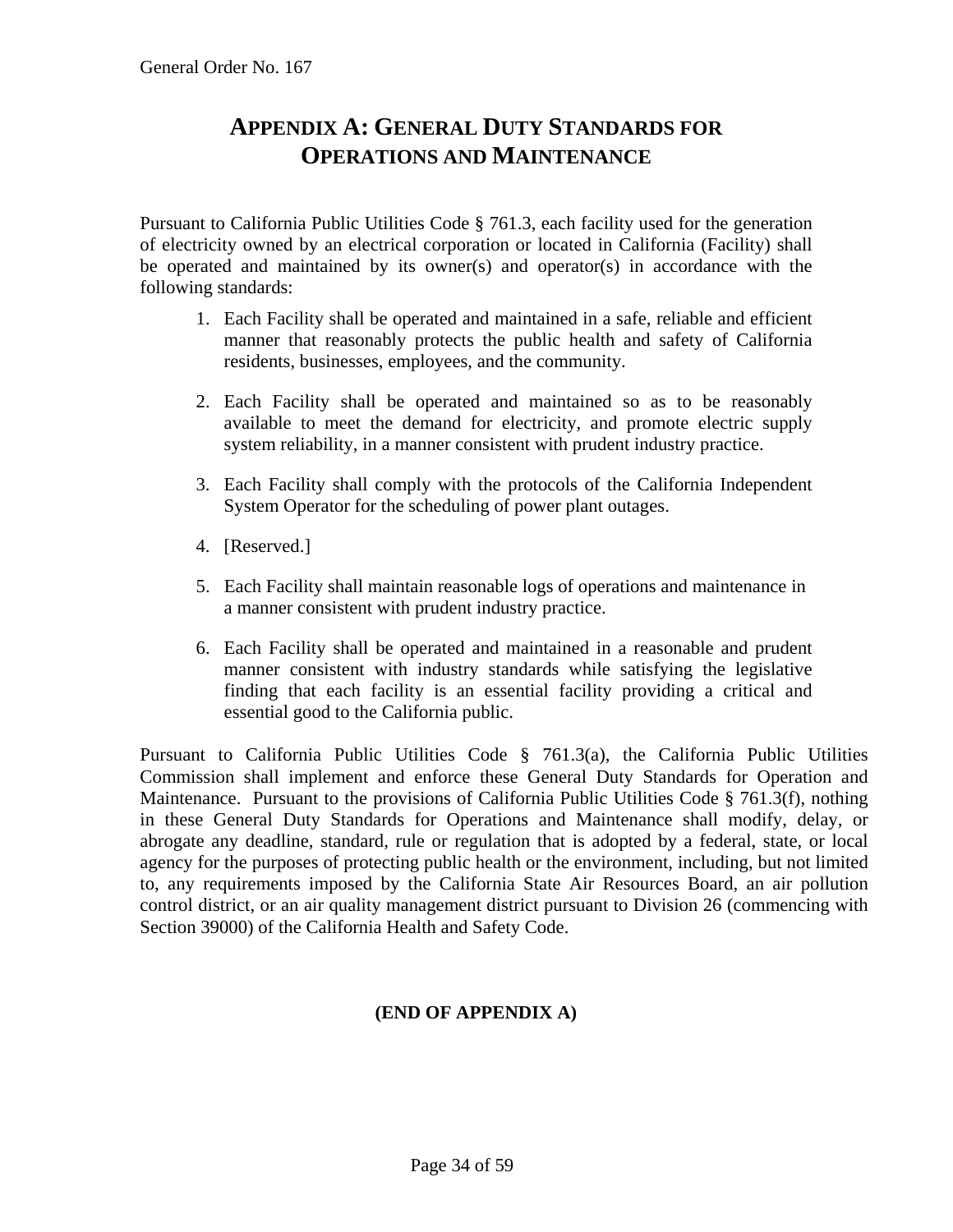## **APPENDIX B: GENERATOR LOGBOOK STANDARDS (THERMAL ENERGY)**

#### **I. PURPOSE**

The intent of this document is to define the requirements for facility logs for plants generating electricity by the use of thermal energy.

#### **II. GENERAL**

Each generating facility shall maintain a Control Operator Log that contains the chronological history of the facility including detailed entries regarding the operations and maintenance of the facility. Where information is unit specific, information for each unit must be recorded and so identified.

The Control Operator Log is a formal record of real time operating events as well as the overall status of the generating units and auxiliary equipment under the purview of the Control Room Operator. The log shall also contain an accurate and concise record of important and/or unusual events involving operations, maintenance, water chemistry, safety, accidents affecting personnel, fires, contractor activities, environmental matters, and any other pertinent information concerning the operation of the facility. The log shall also record communications between the facility and outside entities including but not limited to the Independent System Operator (ISO), scheduling coordinators or headquarters facilities, regulators, environmental agencies, CalOSHA or similar agencies. The log shall be maintained notwithstanding and in addition to any other similar requirements that mandate that events be recorded. The generator must collect and record all information specified in these standards. All such information must be readily available to operators, California Public Utilities Commission staff, and other authorized personnel at all times.

Notwithstanding the above, generators may elect to record certain kinds of information in separate logs, as authorized by either Exception 1 or Exception 2 below. The information specified in Exception 1 may be recorded in an Equipment Out of Service Log. Similarly, the information specified in Exception 2 may be recorded in a Work Authorization log. Information recorded in these separate logs need not be recorded in the Control Operator log.

All required logs entries shall be retained in hard copy, electronic format, or both for a minimum period of five years from the date of the log entry. Each log entry shall start by recording the time of the event. The Generating Asset Owner (GAO) is responsible for maintaining the integrity of the generating facility logs.

Each facility must record a Plant Status Entry at least once each calendar day. If practicable, the control operator shall make that entry at midnight; however, a facility may for operational reasons elect to make that entry at another time. In any case, the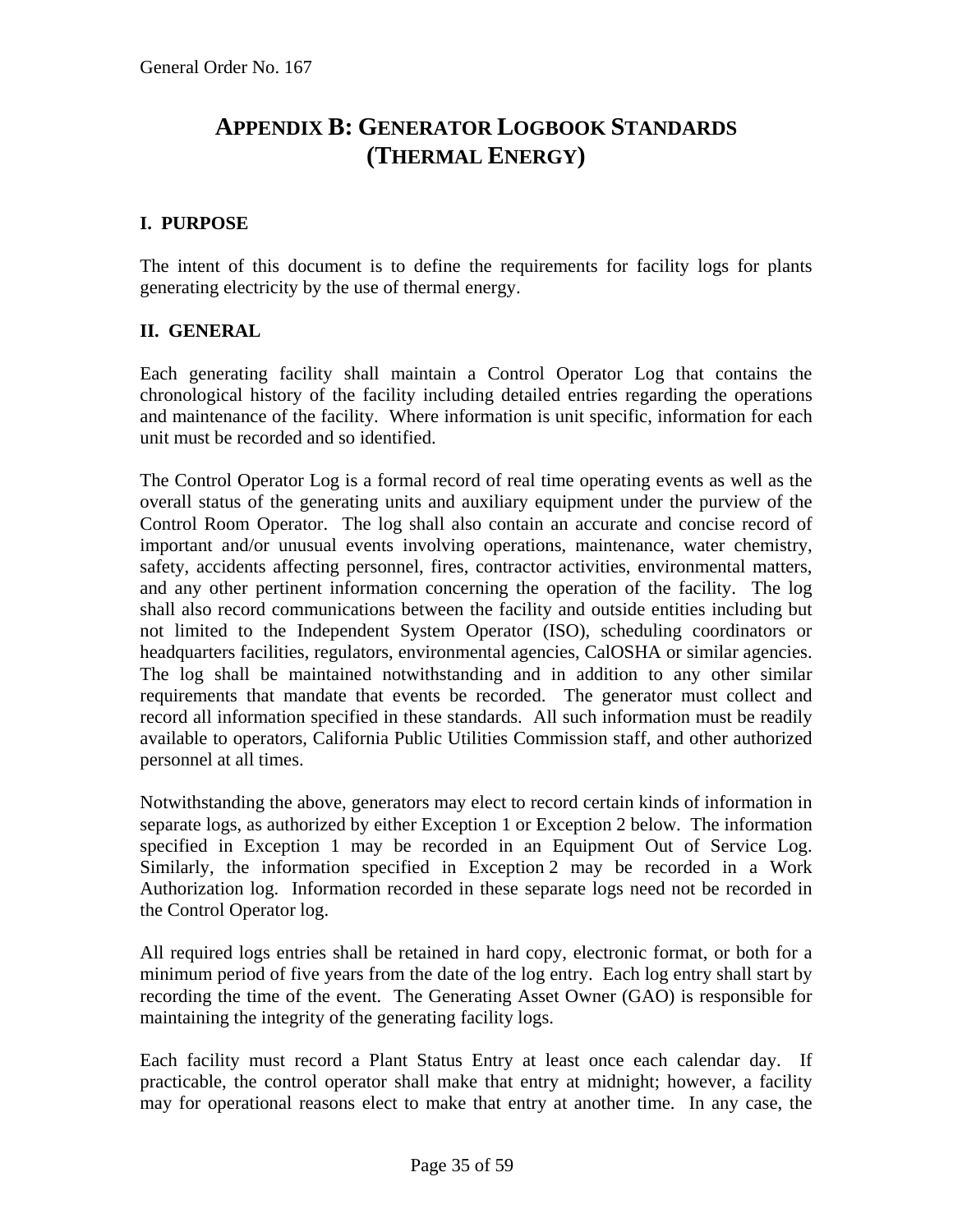Plant Status Entry must be made at the same time each day, except when emergency conditions require a postponement. In the case of such emergency conditions, the entry for that day shall be made as soon as it is safe to do so.

Information in the Plant Status Entry shall include:

- 1) Unit status, if on line, including:
	- Current Mega Watt (MW) load.
	- Generator Kilo Volt (KV) and Mega VAR (MVAR) readings.
	- Fuel type and availability.
	- For units equipped with Automatic Generation Control (AGC), the status of AGC equipment, including the availability of AGC, its operational status (on or off), and the normal range of output possible when the unit is operating under AGC.
	- Condenser water box differential pressures, condenser back pressure/vacuum readings, boiler and pre-boiler water chemistry readings (if applicable).
	- Status of environmental monitoring equipment.

Or if off line:

- Type of outage with expected return date/time (including the ISO outage ID number).
- Any other reason the unit is off line.
- 2) Any unit MW output restrictions (de-rates) including reasons for and expected time/date of release (including the ISO outage ID number).
- 3) Status of any environmental constraints (for example total annual NOx allowable emissions vs. year to date total emissions or, for jet peakers, total allowable run time vs. current year to date actual run time).
- 4) Equipment out of service, including any equipment that has been isolated and prepared for an upcoming work authorization with particular emphasis on redundant equipment that if the primary equipment fails, will result in a load restriction or a unit trip (see Exception 1).
- 5) Any abnormal operating conditions.
- 6) Outstanding work authorizations commonly referred to as clearances (see Exception 2).
- 7) Status of any retention/waste basins.
- 8) Status of any water conditioning equipment such as facility demineralizers and in stream demineralizers.
- 9) The on hand quantities of large consumables including distilled water, hydrogen, nitrogen and hypochlorite, if applicable.
- 10) Any other pertinent information regarding the status and reliability of the facility.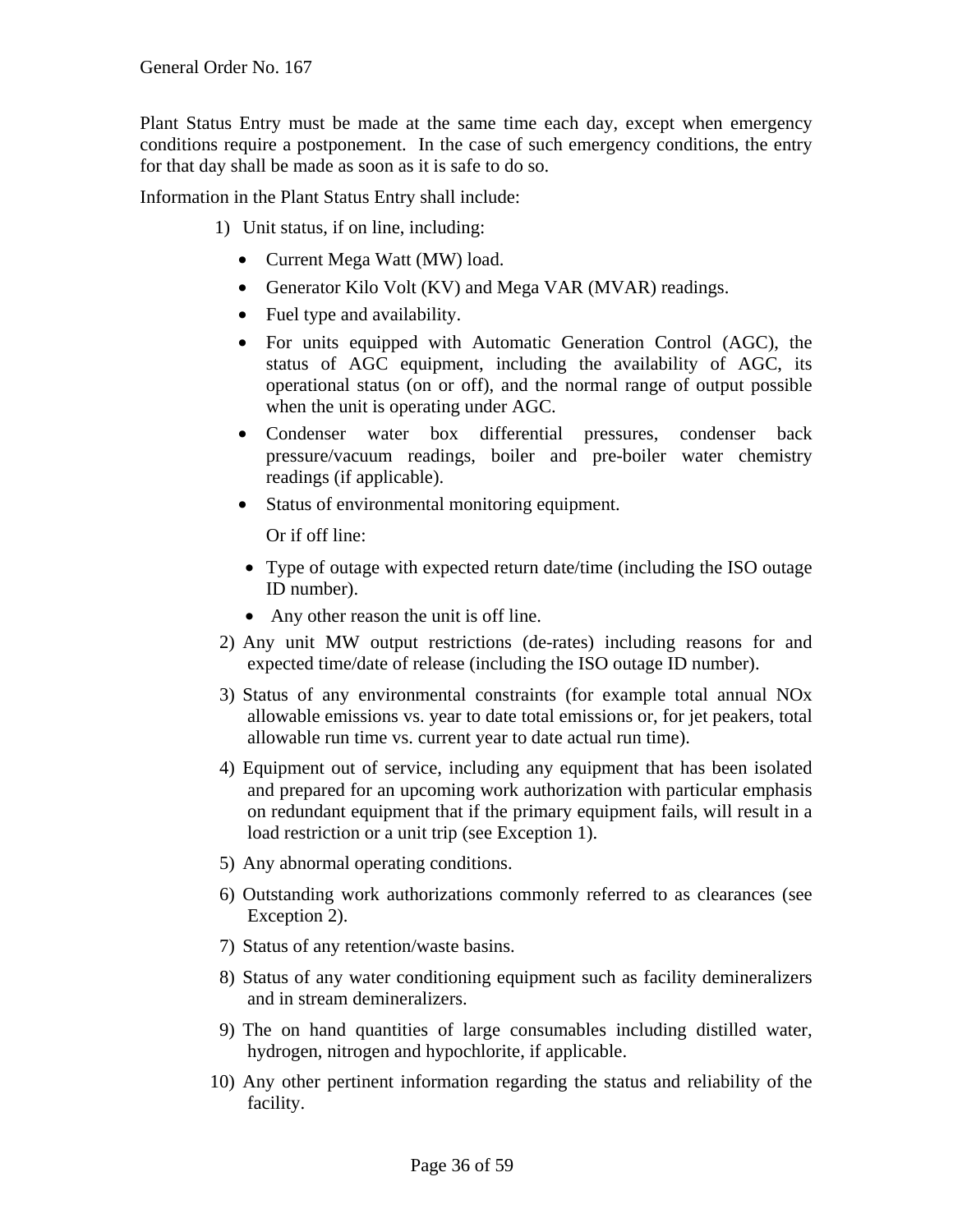The first entry in the Control Operator Log at the start of a shift shall identify each operator on that shift and by some regular means distinguish his/her responsibilities (list in a regular order the identity of the Shift Supervisor(s), Control Operator(s), Assistant Control Operator(s) and Plant Equipment Operator(s)). This initial entry shall indicate that the crew has ascertained the plant status through the shift turnover, review of the log and a check of the indications and alarms in the control room.

Events shall be logged chronologically as they occur. Significant entries will include the control operator's name at the end of the entry preceded by the name(s) of others involved in the activity.

The events recorded in the Control Operator log shall include, but are not limited to, the following:

- 1) Any changes to generator MW output (except when on AGC). The current load of the unit shall be recorded as well as the new target load and the reason for the load change including:
	- a) As directed by the day ahead schedule.
	- b) Deviations from the schedule as directed by a scheduling coordinator.
	- c) Load reductions for scheduled equipment outages (cleaning condensers, pump repairs, etc.).
	- d) ISO directions.
	- e) Unplanned unit equipment problems (forced derates) including load restrictions for environmental causes.
	- f) Reducing to minimum load.
	- g) Any other reason.
- 2) Starting and stopping of equipment and any associated abnormal conditions.
- 3) Significant operations and milestones in the process of major operations such as start-ups, shutdowns and heat-treats.
- 4) During a unit start up, once on line, each generator load increment released to the scheduling coordinator.
- 5) Each instance where a unit is placed on or removed from AGC, including a notation if the AGC limits are set for a different value than the normal AGC range for that unit.
- 6) Any changes to the future schedule for generator output.
- 7) Detailed account of unit trips including any known or suspected causes and remedial action taken.
- 8) Load limit position anytime it is placed at any value less than full load and reason for such action.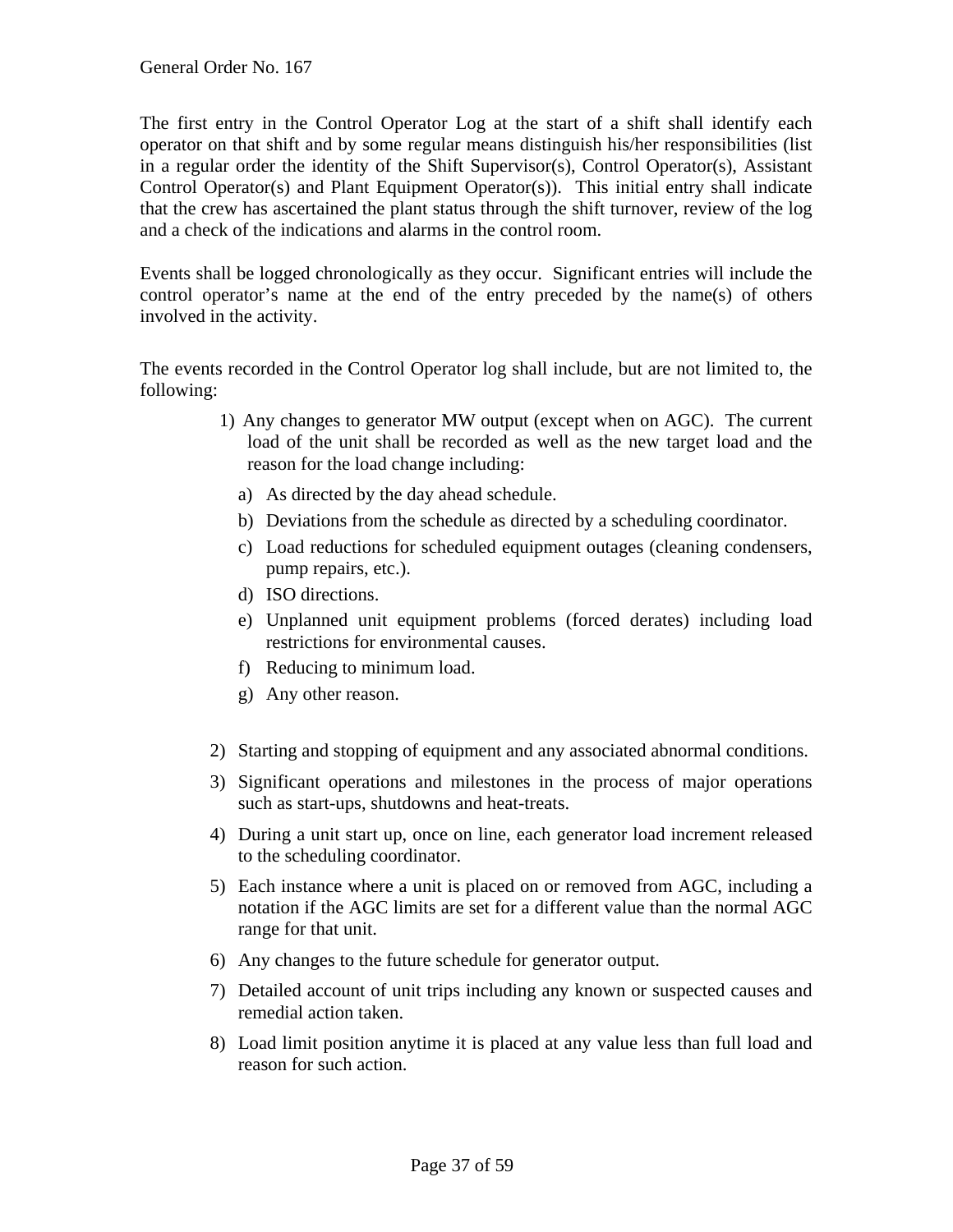- 9) All information related to planned outages or de-rates, including but not limited to communications with scheduling coordinators, headquarters, or the ISO regarding such outages (including requests to take an outage; and notification to the facility that such outages have been approved or denied), the nature of the work to be completed during the outage, initial and revised return-to-service dates, completion of milestones in such work, requests to the ISO or others for extension of such outages including the reason for that extension, and completion of such outages. All entries shall include the date, time, duration, reason or explanation and the identities of all involved.
- 10) All information related to forced outages or de-rates, including but not limited to communications with scheduling coordinators, headquarters, or the ISO regarding such outages; the nature of the problem; progress reports on further diagnosis of the problem or on ongoing repairs; estimated and revised return-to-service dates; the nature of any extended work to be completed during the outage; completion of milestones in such work; and completion of such outages. All entries shall include the date, time, duration, reason or explanation and the identities of all involved.
- 11) All work authorizations issued and released and the reason for such work.
- 12) Equipment placed in a not normal status.
- 13) Equipment declared out of service (OOS) including date and time of initial OOS declaration.
- 14) Any current or potential fuel-supply problems.
- 15) Results of performance tests including heat rate tests, hotwell drop tests, turbine stop valve tests, etc.
- 16) Equipment outages of environmentally sensitive equipment or environmental monitoring devices.
- 17) All out-of-limit water chemistry conditions including duration and remedial actions, as well as all boiler chemical feeds and boiler drum blowdowns where applicable.
- 18) Changes in equipment/systems status (such as a suspected boiler tube leak, fouled condensers, or a feedwater heater tube leak).
- 19) Detailed information regarding environmental limitations exceeded, including the date, time, duration, amount, and any known or suspected cause.
- 20) Detailed reports of observations related to transmission system or facility trouble involving frequency or voltage deviations.
- 21) Report of any industrial accident including all details of the incident and the names of all parties involved.
- 22) All other pertinent information concerning the operation of the facility including names of all individuals involved.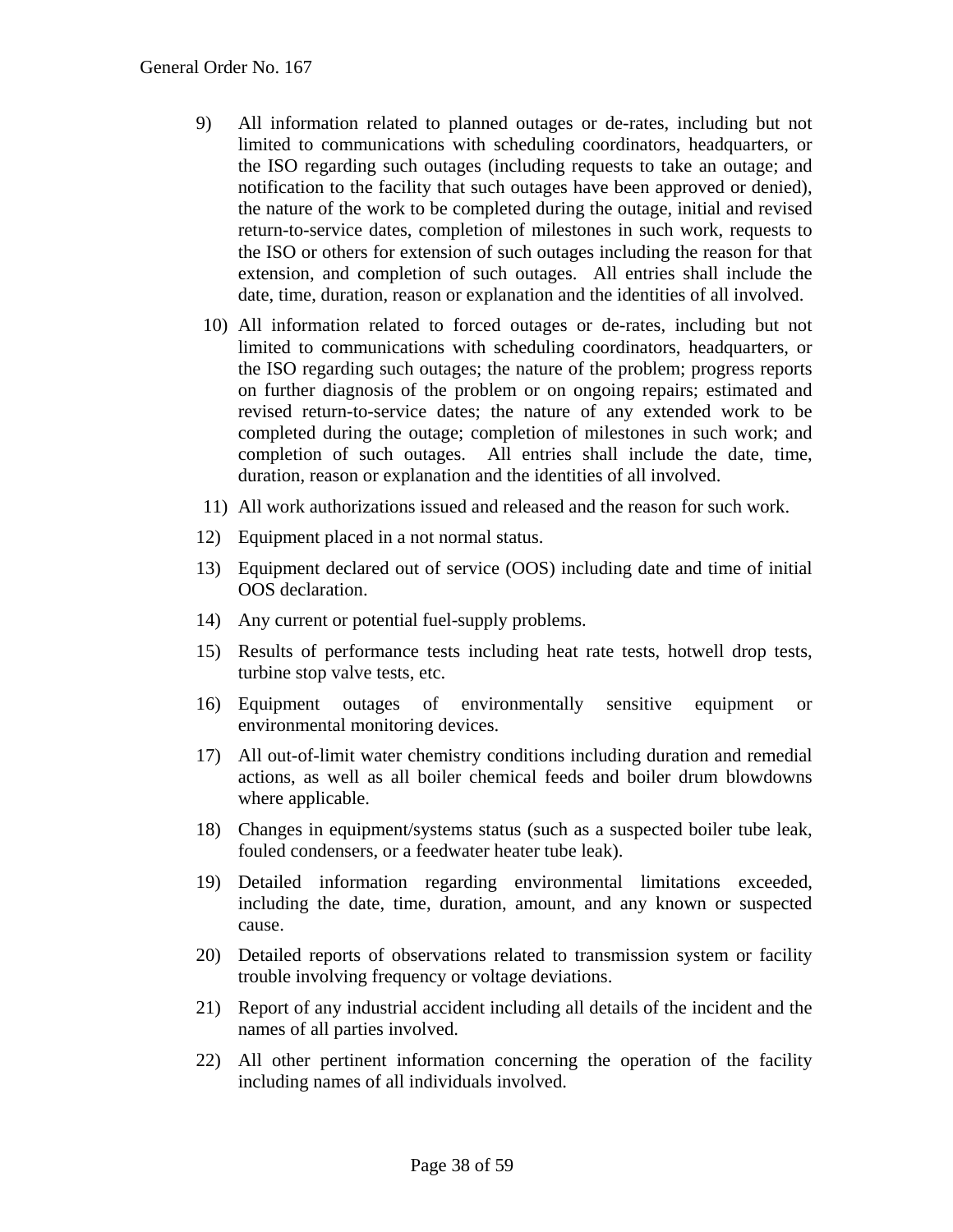#### Exceptions:

- 1. In lieu of logging equipment out of service information in the plant status entry, an Equipment OOS Log may be utilized, at the discretion of the GAO, to track equipment declared out of service. The work authorization program is intended to provide a safe work environment for current maintenance activities. If a delay is encountered in the repair process, the work authorization should be released and the equipment declared OOS. If the OOS designation is expected to be of short duration (five days or less), the OOS entry should be carried forward in the plant status Control Operator Log entry. If a longer period is anticipated, the OOS entry can be recorded in the OOS log to avoid carrying it forward repeatedly in the CO log. Information in the OOS log shall include the following:
	- Equipment description
	- Date declared OOS
	- Reason for being declared OOS
	- Estimated time for equipment to return to service
	- Name of person declaring equipment OOS
	- Maintenance order number or similar tracking mechanism
	- Contact person(s)
	- Date equipment is returned to service
- 2. In lieu of logging outstanding work authorizations in the plant status entry, a Work Authorization log book may be utilized, at the discretion of the GAO, during periods of construction, overhauls, or major work; and contains work authorizations*,*  commonly referred to as clearances issued, released, and associated with the special activity. All other entries pertaining to the special activity shall be entered in the Control Operator log. Work authorization log entries do not need to be carried forward for each plant status but may remain for the duration of the special activity. Information in the Work Authorization log shall include the following:
	- Date and time the clearance was issued.
	- Name of the Control Operator or Assistant Control Operator issuing the clearance.
	- Identification of clearance.
	- Name of person the clearance is issued to.

#### **III. THERMAL PLANTS TO WHICH THESE STANDARDS ARE APPLICABLE**

Thermal Logbook Standards are applicable to each facility that generates electric energy by the use of thermal resources owned by an electrical corporation or located in California that is 50 MW or larger. Thermal Logbook Standards are not applicable in the following cases (see California Pub. Util. Code §§ 761.3(d), 761.3(h)):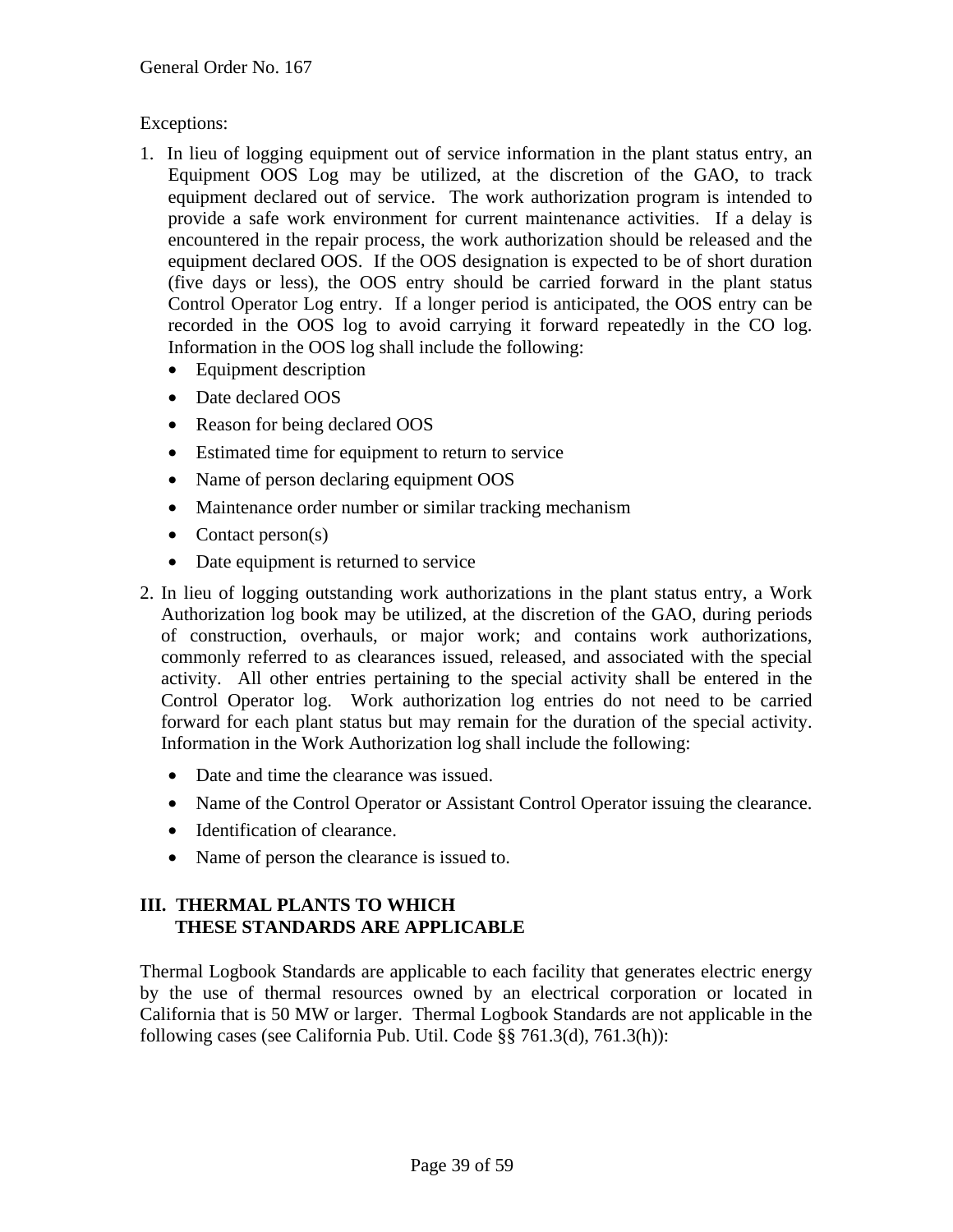- 1. Nuclear-powered generating facilities that are federally regulated and subject to standards developed by the Nuclear Regulatory Commission, and that participate as members of the Institute of Nuclear Power Operations.
- 2. Qualifying small power production facilities or qualifying cogeneration facilities within the meaning of §§ 201 and 210 of Title 11 of the federal Public Utility Regulatory Policies Act of 1978 (16 U.S.C. Secs. 796(17), 796(18), and 824a-3), and the regulations adopted pursuant to those sections by the Federal Energy Regulatory Commission (18 C.F.R. Secs. 292.101 to 292.602, inclusive).
- 3. Generation units installed, operated, and maintained at a customer site, exclusively to serve that customer's load.
- 4. Facilities owned by a local publicly owned electric utility as defined in California Pub. Util. Code § 9604(d).
- 5. Any public agency that may generate electricity incidental to the provision of water or wastewater treatment.
- 6. Facilities owned by a city and county operating as a public utility, furnishing electric service as provided in California Pub. Util. Code § 10001.

Electrical corporation does not include electric plant:

- a. where electricity is generated on or distributed by the producer through private property solely for its own use or the use of its tenants and not for sale or transmission to others  $(\S 218(a))$ ,
- b. employing cogeneration technology or producing power from other than a conventional power source solely for one or more of three named purposes (§ 218(b)),
- c. employing landfill gas technology for one or more of three named purposes  $(\S 218(c))$ ,
- d. employing digester gas technology for one or more of three named purposes (§ 218(d)), and
- e. employing cogeneration technology or producing power from other than a conventional power source for the generation of electricity that physically produced electricity prior to January 1, 1989, and furnished that electricity to immediately adjacent real property for use thereon prior to January 1, 1989 (§ 218(e)).

## **(END OF APPENDIX B)**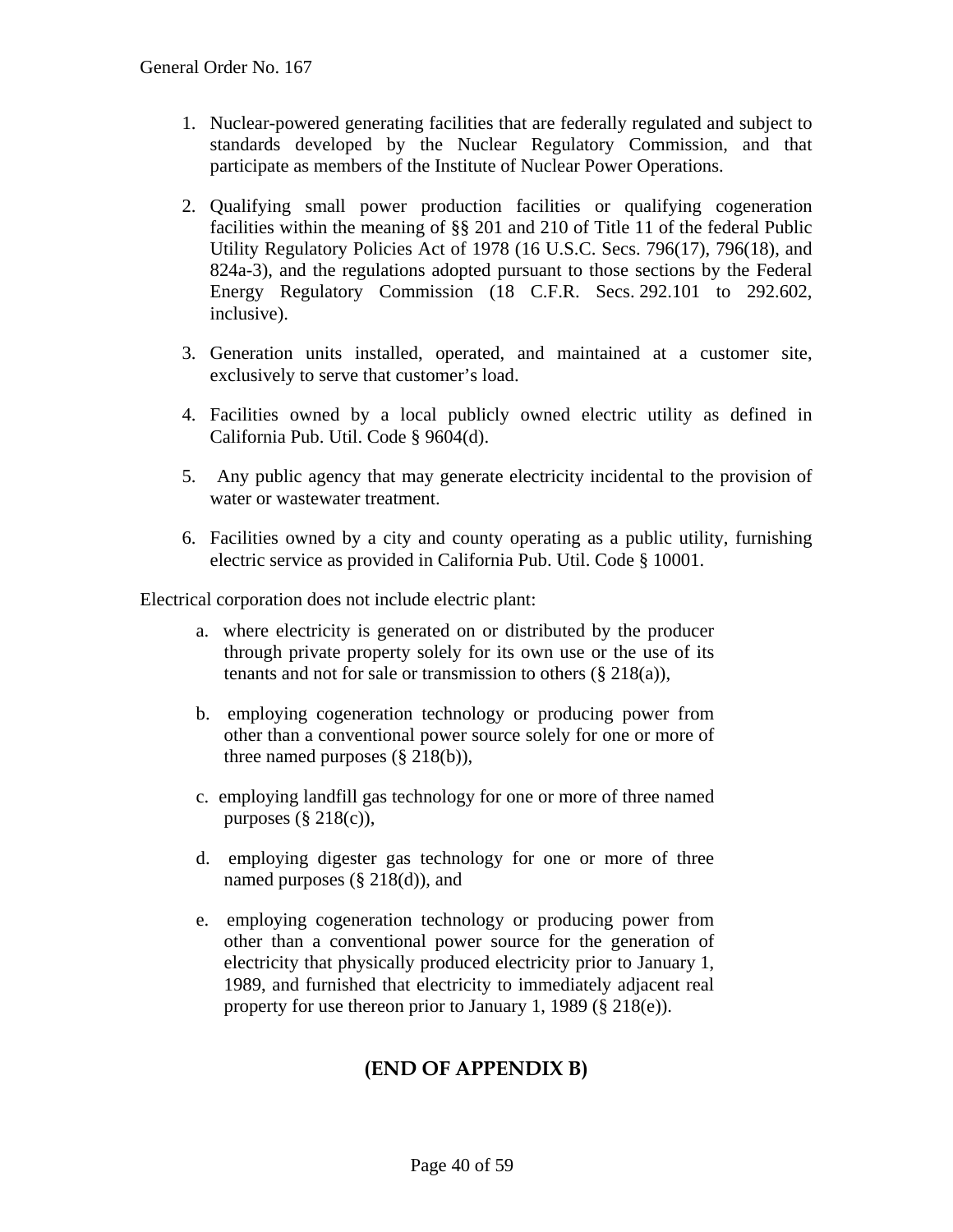# **APPENDIX C: GENERATOR LOGBOOK STANDARDS (HYDROELECTRIC ENERGY)**

#### **I. PURPOSE**

The intent of this document is to define requirements for operation logs for attended and unattended hydroelectric generating facilities. These standards are intended to ensure that operating information associated with normal operation, maintenance, and abnormal activities are properly recorded and available for review and analysis by regulatory agencies

#### **II. GENERAL**

Owners of hydroelectric generating facilities shall maintain logbooks or other data collection systems that contain the chronological, real-time operational history of the facilities. Logbooks shall include accurate and concise entries regarding the operations and maintenance of the facility and overall status of the generating units and auxiliary equipment. Logbooks shall be maintained at attended facilities, control centers for unattended facilities, and unattended facilities, as described more fully below.

Logbooks shall include, as appropriate, entries of important and/or unusual events relating to safety, accidents, environmental matters, and any other information pertinent to operations. Where information is unit specific, information for each unit must be recorded and so identified**.** Logbooks shall also contain entries noting operations and maintenance communications between the facility operator and outside entities, including but not limited to the Independent System Operator (ISO), scheduling coordinators or headquarters facilities, regulators, environmental agencies, CalOSHA or similar agencies. The logbooks shall be maintained notwithstanding and in addition to any other similar requirements that mandate that events be recorded.

Owners of hydroelectric generating facilities must collect and record, either through automated data collection systems, written logbooks, or both, all information specified in this standard. Such information must be readily available to operators, California Public Utilities Commission staff, and other authorized personnel at all times, and must be kept for a minimum period of five years from the date of collection. The owner of the hydroelectric facility is responsible for maintaining the integrity of the information collected and recorded. Any corrections to logbook entries shall be made in a manner that preserves the legibility or integrity of the original entry, and identifies the date and time of the correction. Each utility (and facility) will maintain a list of any approved abbreviations used by operators in that utility (and that particular facility), along with a definition of each abbreviation.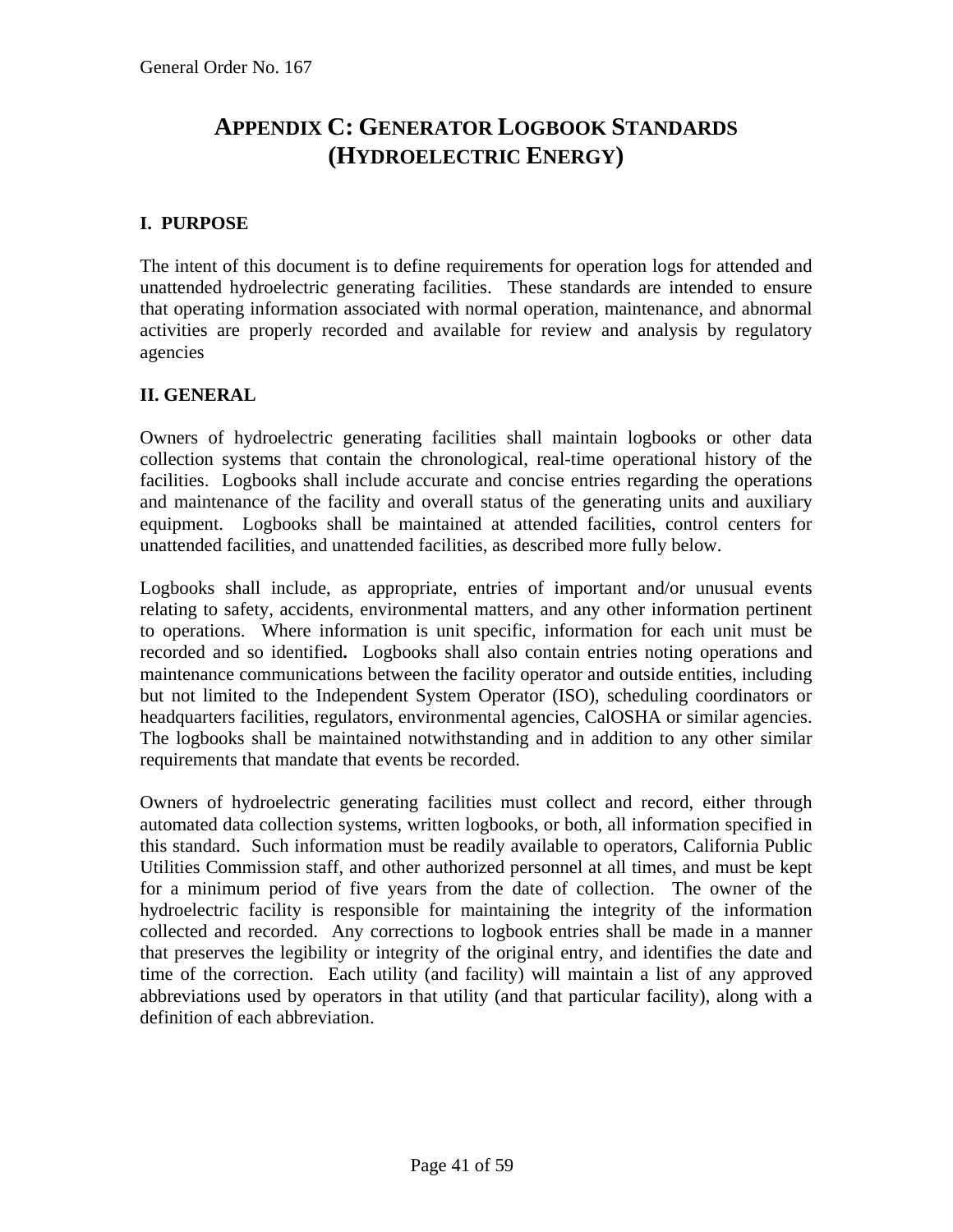#### **III. REQUIRED INFORMATION**

#### A. Attended Facilities and Control Centers for Unattended Facilities

Logbooks at attended facilities and control centers for unattended facilities shall be the chronological, real-time record of the operation and maintenance activities that occur either at the attended facility or the unattended facilities within the jurisdiction of the control center, respectively.

Information collected and recorded by automatic devices may be maintained separately and need not be entered in the logbook itself, provided that the information is available for review and shall be maintained in accordance with the standards set forth herein for the daily operations logbooks.

Each logbook shall consist of accurate, concise entries and shall contain at least the information specified below. To the extent any of the information below is not available to the control center operator, it shall be captured either by automated systems or recorded in the Unattended Facilities Log.

- 1. Orders and other communications received and transmitted by the operator, as appropriate, including but not limited to those from or to the Independent System Operator (ISO); scheduling coordinators, headquarters facilities and/or dispatchers; transmission operating centers; regulators; environmental agencies; CalOSHA; or similar agencies;
- 2. Actions taken by the operator to change load, derate the unit, or take the unit off line,
- 3. Operational data, including power production (load) levels, water flows, the availability and operation of automatic generation control (AGC), and any generation limits applicable to AGC operation other than the normal limits specified in the Participating Generator Agreement with the California Independent System Operator;
- 4. Operation of system protection relays;
- 5. Water regulation (e.g., downstream water requirements, FERC license requirements);
- 6. Unit separation and parallel times;
- 7. Clearances/Work authorizations;
- 8. Reporting on and off clearances;
- 9. Start and completion of switching operations;
- 10. The application, removal, moving, or change in location and/or number of grounding devices;
- 11. Site emergency activities; including but not limited to accidents, spills and earthquakes;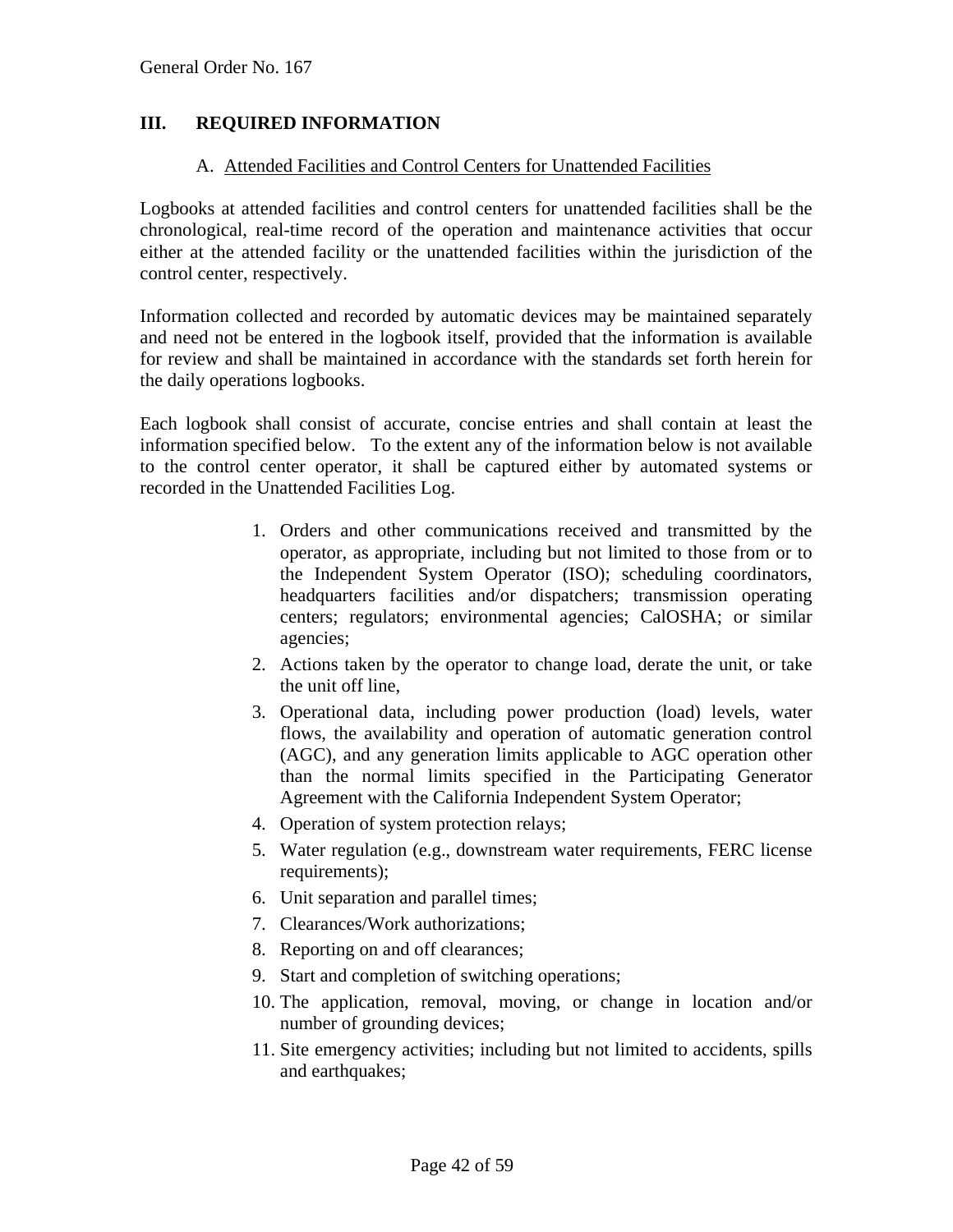- 12. Trouble reports; including but not limited to those involving equipment failures and those from outside persons or entities;
- 13. Daily operations, including unit outages and de-ratings, Automatic Voltage Regulator/Power System Stabilizer operations, voltage operations, governor operations, and black-start operations, if applicable;
- 14. Special system setups for hydraulic, mechanical, electrical or pneumatic systems.

Each entry shall include the time, location and description of event, including, as relevant, the equipment involved, loads and other readings, voltage orders, directed load changes, deviations from generation schedules, weather, annunciator alarms or other indications, relay target information including device number, limitations, notifications, and corrective actions. Entries noting communications between the operator and outside parties shall include the names of the persons involved in the communication.

#### B. Unattended Facilities

Logbooks at unattended facilities shall be the chronological record of operation and maintenance activities that occur when personnel visit an unattended facility. Entries in logbooks at unattended facilities shall be made consecutively and shall include the following information, as applicable:

- 1. Time and date of entry and exit;
- 2. Name(s) of personnel entering/exiting the station;
- 3. Location of event;
- 4. Text description of event/reason for entering station;
- 5. All information pertinent to event, including but not limited to equipment involved, loads and other readings, voltage orders, directed load changes, deviations, weather, annunciator alarms or other indications, relay target information including device number, curtailments, limitations, notifications, corrective actions;
- 6. The application, removal, moving, or change in location and/or number of grounding devices;
- 7. Clearances/Work authorizations.

### **(END OF APPENDIX C)**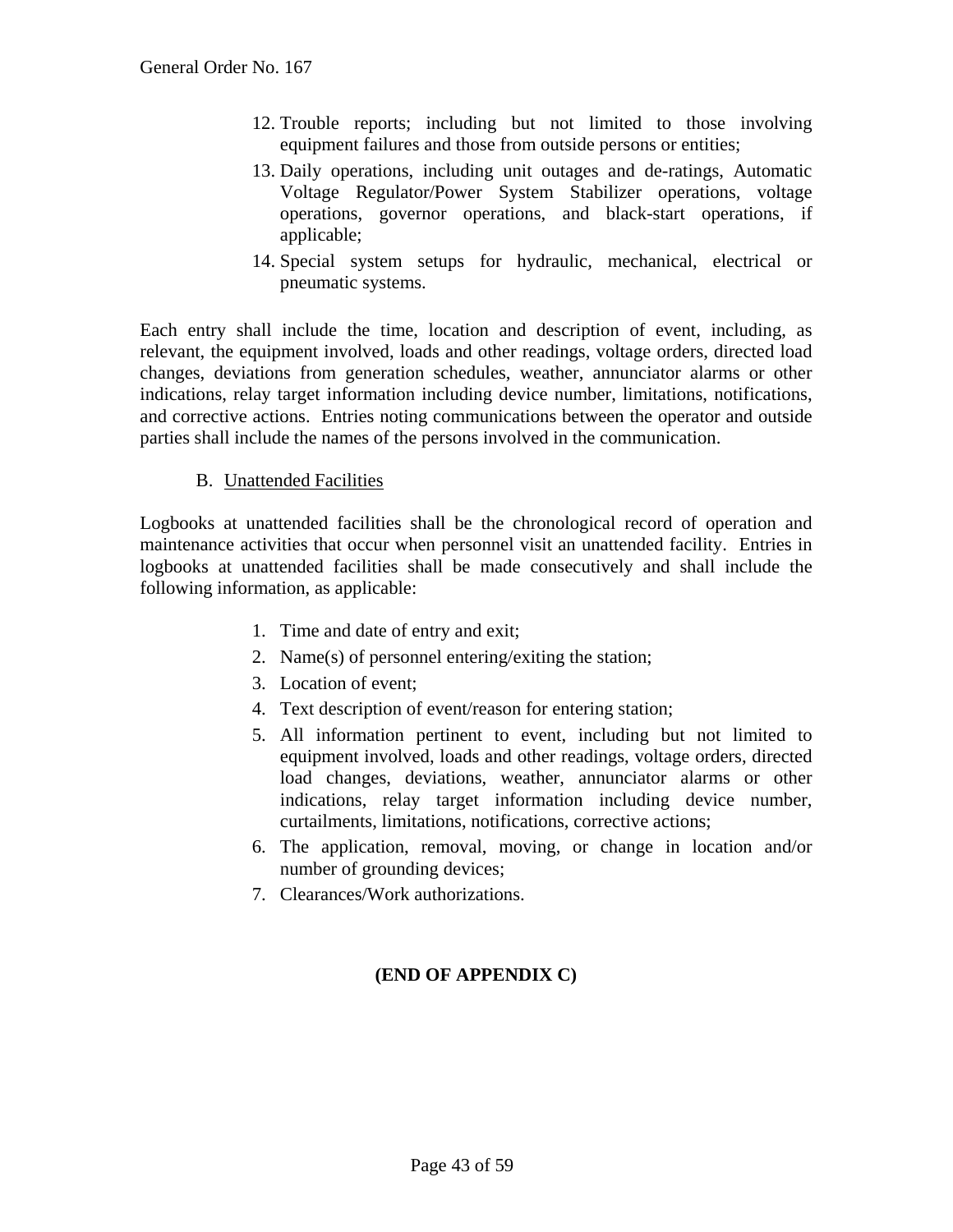# **APPENDIX D: MAINTENANCE STANDARDS FOR GENERATING ASSET OWNERS**

Maintenance Standards (MS) 1 though 18 apply to each covered generating asset. (See GO 167, §§ 3 and 7.) A separate document containing recommended guidelines may be obtained from the Commission's Consumer Protection and Safety Division (or successor entity). (See GO 167 § 15.2.) The guidelines are intended to assist each generating asset owner determine how it may comply with these MS.

#### **1. MS 1 – Safety**

The protection of life and limb for the work force is paramount. The company behavior ensures that individuals at all levels of the organization consider safety as the overriding priority. This is manifested in decisions and actions based on this priority. The work environment, and the policies and procedures foster such a safety culture, and the attitudes and behaviors of individuals are consistent with the policies and procedures.

#### **2. MS 2 - Organizational Structure and Responsibilities**

The organization with responsibility and accountability for establishing and implementing a maintenance strategy to support company objectives for reliable station operation is clearly defined, communicated, understood and is effectively implemented. Reporting relationships, control of resources, and individual authorities support and are clearly defined and commensurate with responsibilities.

#### **3. MS 3 – Maintenance Management and Leadership**

Maintenance managers establish high standards of performance and align the maintenance organization to effectively implement and control maintenance activities.

#### **4. MS 4 – Problem Resolution and Continuing Improvement**

The company values and fosters an environment of continuous improvement and timely and effective problem resolution.

#### **5. MS 5 - Maintenance Personnel Knowledge and Skills**

Maintenance personnel are trained and qualified to possess and apply the knowledge and skills needed to perform maintenance activities that support safe and reliable plant operation.

#### **6. MS 6 - Training Support**

A systematic approach to training is used to achieve, improve, and maintain a high level of personnel knowledge, skill, and performance.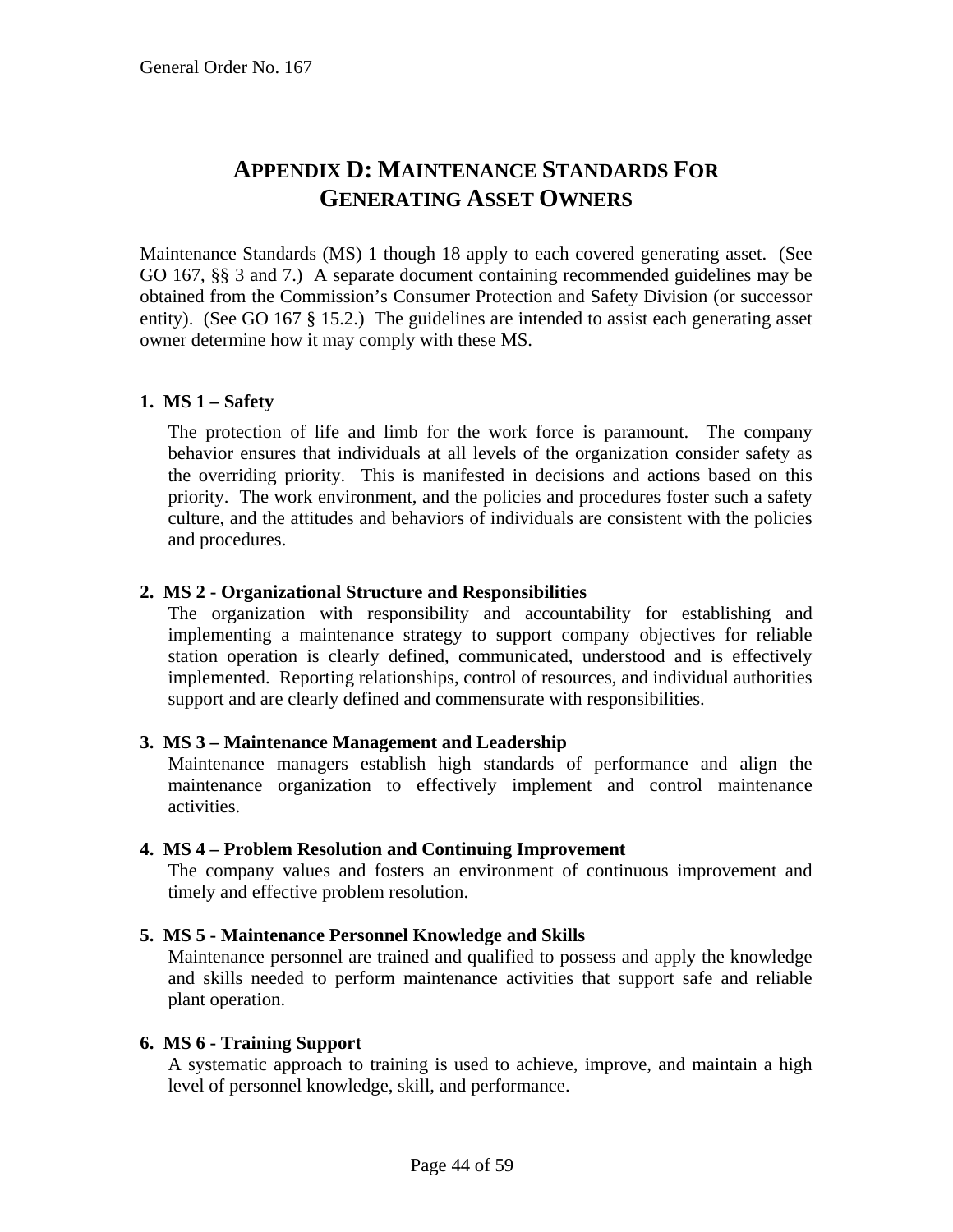#### **7. MS 7 – Balance of Maintenance Approach**

The maintenance program includes the proper balance of the various approaches to maintenance, e.g., preventive, predictive, or corrective. The approach is adequately documented with consideration of economics and reliability of equipment or components, and their affect on reliable operation of the unit. Operating experience is factored into the program. Maintenance procedures and documents should include the generation equipment and all those components owned by the generation owner directly connected to the plant that are an integral part of delivering power to the grid including fuel supply systems, electrical switchyards, transmissions lines, penstocks, flumes, exhaust system, etc.

#### **8. MS 8 – Maintenance Procedures and Documentation**

Maintenance procedures and documents are clear and technically accurate, provide appropriate direction, and are used to support safe and reliable plant operation. Procedures must be current to the actual methods being employed to accomplish the task and are comprehensive to ensure reliable energy delivery to the transmission grid.

#### **9. MS 9 – Conduct of Maintenance**

Maintenance is conducted in an effective and efficient manner so equipment performance and materiel condition effectively support reliable plant operation.

#### **10. MS 10 – Work Management**

Work is identified and selected based on value to maintaining reliable plant operation. Work is planned, scheduled, coordinated, controlled, and supported with resources for safe, timely, and effective completion.

#### **11. MS 11 – Plant Status and Configuration**

Station activities are effectively managed so plant status and configuration are maintained to support reliable and efficient operation.

#### **12. MS 12 – Spare Parts, Material and Services**

Correct parts and materials in good condition, are available for maintenance activities to support both forced and planned outages. Procurement of services and materials for outages are performed in time to ensure materials will be available without impact to the schedule. Storage of parts and materials support maintaining quality and shelf life of parts and materials.

#### **13. MS 13 - Equipment Performance and Materiel Condition**

Equipment performance and materiel condition support reliable plant operation. This is achieved using a strategy that includes methods to anticipate, prevent, identify, and promptly resolve equipment performance problems and degradation.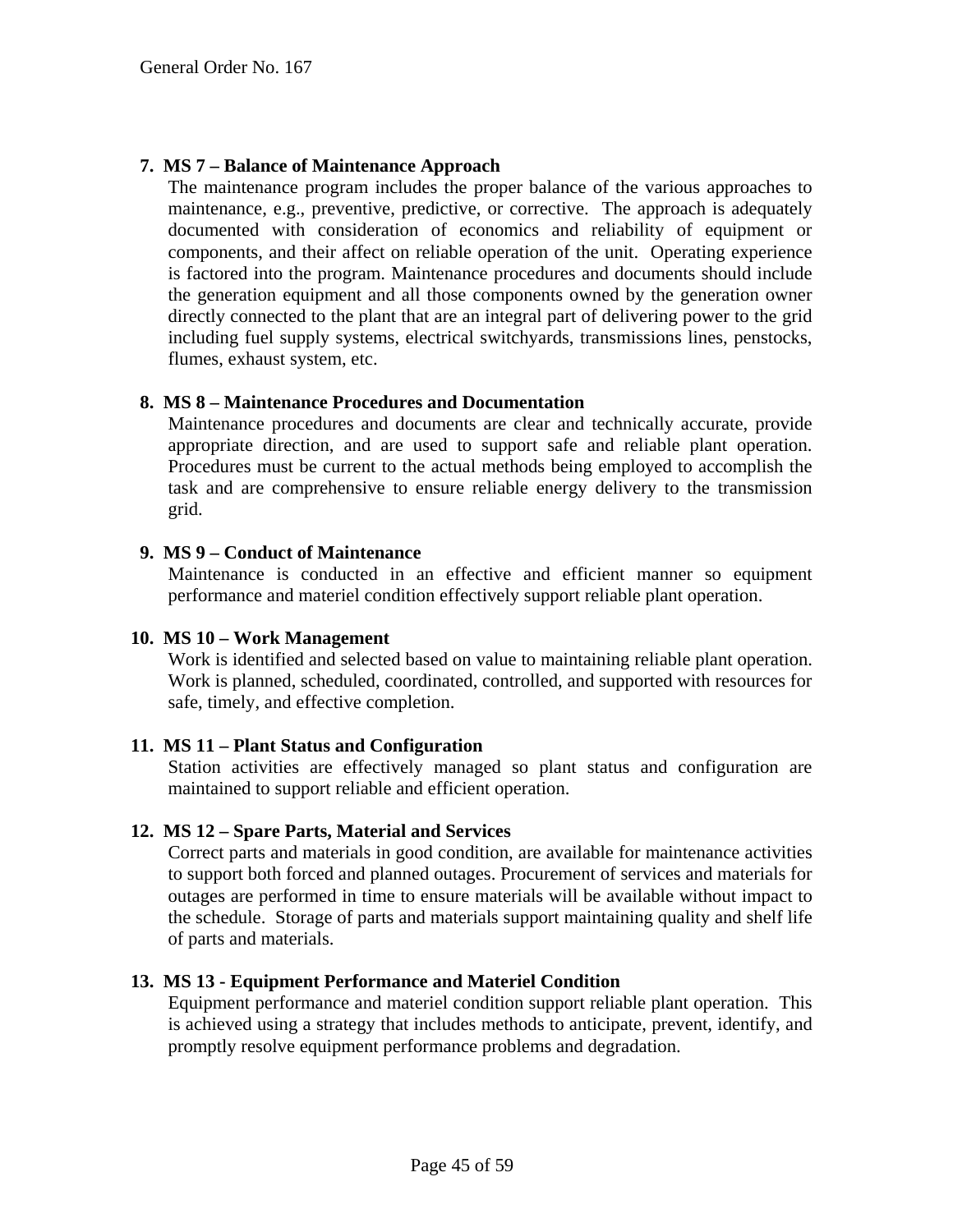#### **14. MS 14 – Engineering and Technical Support**

Engineering activities are conducted such that equipment performance supports reliable plant operation. Engineering provides the technical information necessary for the plant to be operated and maintained within the operating parameters defined by plant design.

#### **15. MS 15 – Chemistry Control**

Chemistry controls optimize chemistry conditions during all phases of plant operation and system non-operational periods.

#### **16. MS 16 – Regulatory Requirements**

Regulatory compliance is paramount in the operation of the generating asset. Each regulatory event is properly identified, reported and appropriate action taken to prevent recurrence.

#### **17. MS 17 – Equipment History**

Maintenance standards or procedures clearly define requirements for equipment history for the systems and equipment, including, what information or data to collect, how to record data, and how the data is to be used.

#### **18. MS 18 – Maintenance Facilities and Equipment**

Facilities and equipment are adequate to effectively support maintenance activities.

#### **(END OF APPENDIX D)**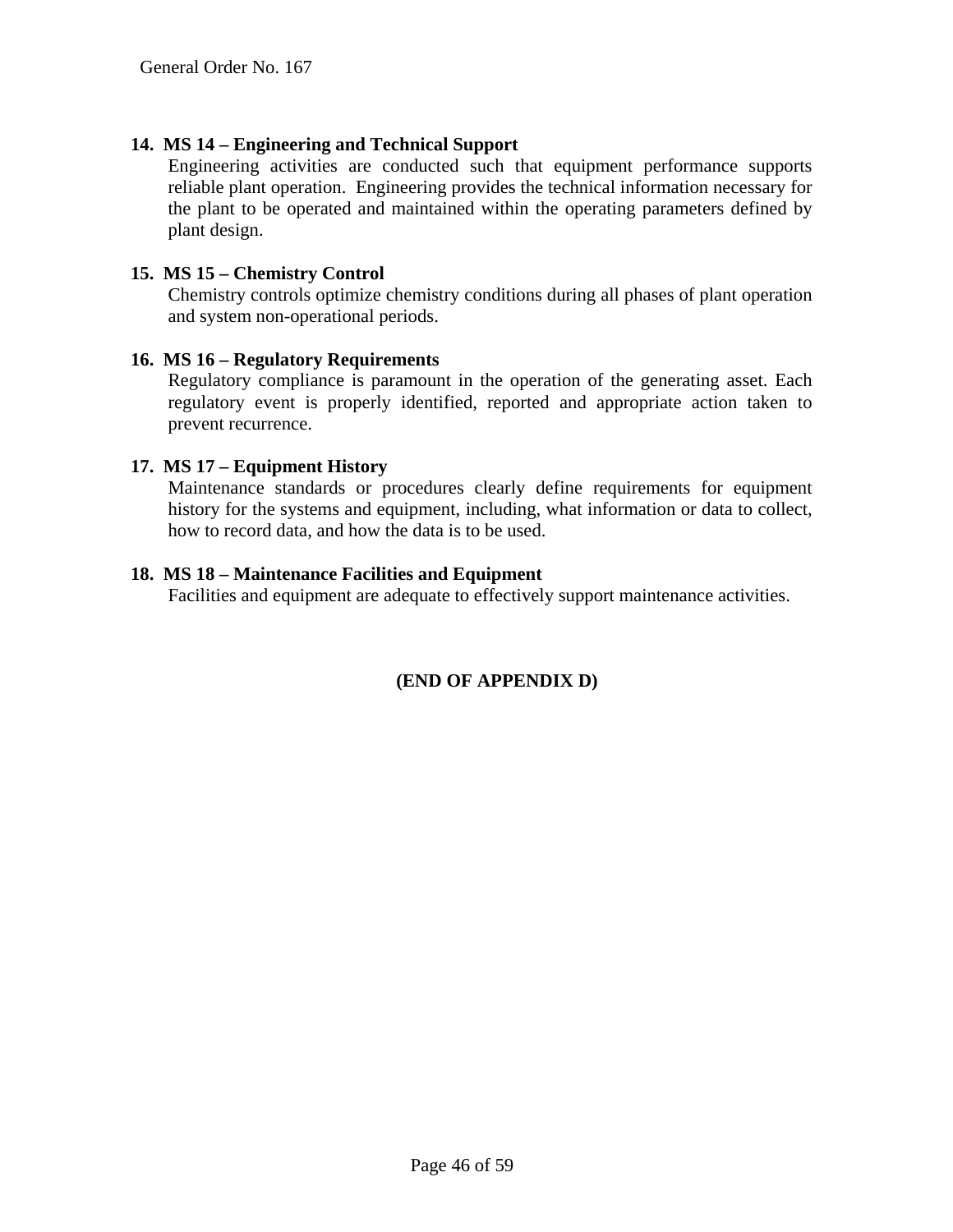# **APPENDIX E: OPERATION STANDARDS FOR GENERATING ASSET OWNERS**

Operating Standards (OS) 1 though 28 apply to each covered generating asset. (See GO 167, §§ 3 and 8.) A separate document containing recommended guidelines may be obtained from the Commission's Consumer Protection and Safety Division (or successor entity). (See GO 167 § 15.2.) The guidelines are intended to assist each generating asset owner determine how it may comply with these OS.

#### **1. OS 1 - Safety**

The protection of life and limb for the work force is paramount. GAOs have a comprehensive safety program in place at each site. The company behavior ensures that personnel at all levels of the organization consider safety as the overriding priority. This is manifested in decisions and actions based on this priority. The work environment and the policies and procedures foster such a safety culture, and the attitudes and behaviors of personnel are consistent with the policies and procedures.

#### **2. OS 2 - Organizational Structure and Responsibilities**

The organization with responsibility and accountability for establishing and implementing an operation strategy to support company objectives for reliable plant operation is clearly defined, communicated, understood and is effectively implemented. Reporting relationships, control of resources, and individual authorities support and are clearly defined and commensurate with responsibilities.

#### **3. OS 3 - Operations Management and Leadership**

Operations management establishes high standards of performance and aligns the operations organization to effectively implement and control operations activities.

#### **4. OS 4 - Problem Resolution and Continuing Improvement**

The GAO values and fosters an environment of continuous improvement and timely and effective problem resolution.

#### **5. OS 5 - Operations Personnel Knowledge and Skills**

Operations personnel are trained and qualified to possess and apply the knowledge and skills needed to perform operations activities that support safe and reliable plant operation.

#### **6. OS 6 - Training Support**

A systematic approach to training is used to achieve, improve, and maintain a high level of personnel knowledge, skill, and performance. Each GAO provides a site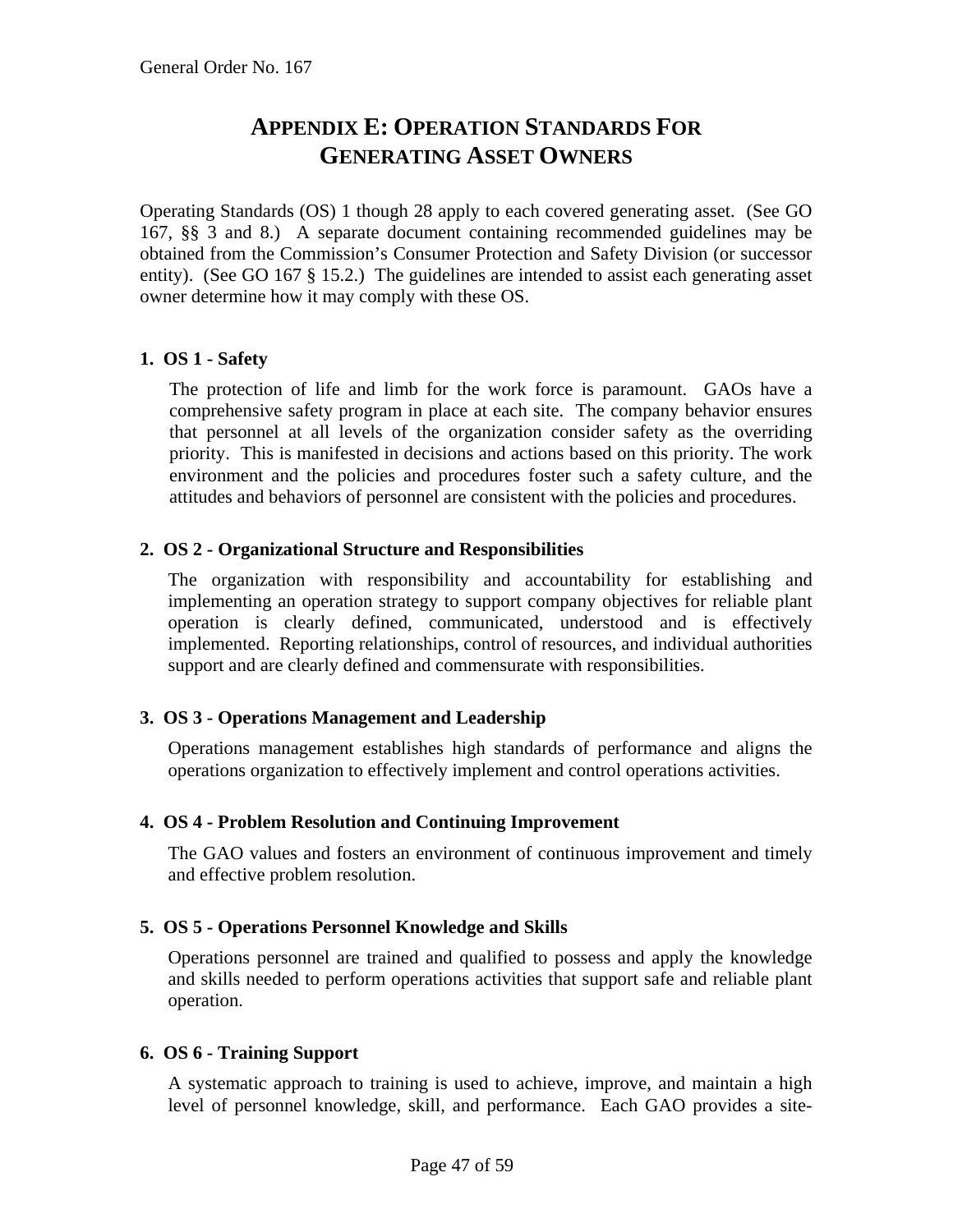specific training program including on-the-job training, covering operations, including reasonably anticipated abnormal and emergency operations. Personnel are trained commensurate with their duties.

#### **7. OS 7 - Operation Procedures and Documentation**

Operation procedures exist for critical systems and states of those systems necessary for the operation of the unit including startup, shutdown, normal operation, and reasonably anticipated abnormal and emergency conditions. Operation procedures and documents are clear and technically accurate, provide appropriate direction, and are used to support safe and reliable plant operation. Procedures are current to the actual methods being employed to accomplish the task and are comprehensive to ensure reliable energy delivery to the transmission grid.

#### **8. OS 8 - Plant Status and Configuration**

Station activities are effectively managed so plant status and configuration are maintained to support safe, reliable and efficient operation.

#### **9. OS 9 - Engineering and Technical Support**

Engineering activities are conducted such that equipment performance supports reliable plant operation. Engineering provides the technical information necessary for the plant to be operated and maintained within the operating parameters defined by plant design. Engineering provides support, when needed, to operations and maintenance groups to resolve operations and maintenance problems.

#### **OS 10 - Environmental Regulatory Requirements**

Environmental regulatory compliance is paramount in the operation of the generating asset. Each regulatory event is identified, reported and appropriate action taken to prevent recurrence.

#### **OS 11 - Operations Facilities, Tools and Equipment**

Facilities and equipment are adequate to effectively support operations activities.

#### **OS 12 - Operations Conduct**

To ensure safety, and optimize plant availability, the GAO conducts operations systematically, professionally, and in accordance with approved policies and procedures. The GAO takes responsibility for personnel actions, assigns personnel to tasks for which they are trained, and requires personnel to follow plant and operation procedures and instructions while taking responsibility for safety. Among other things: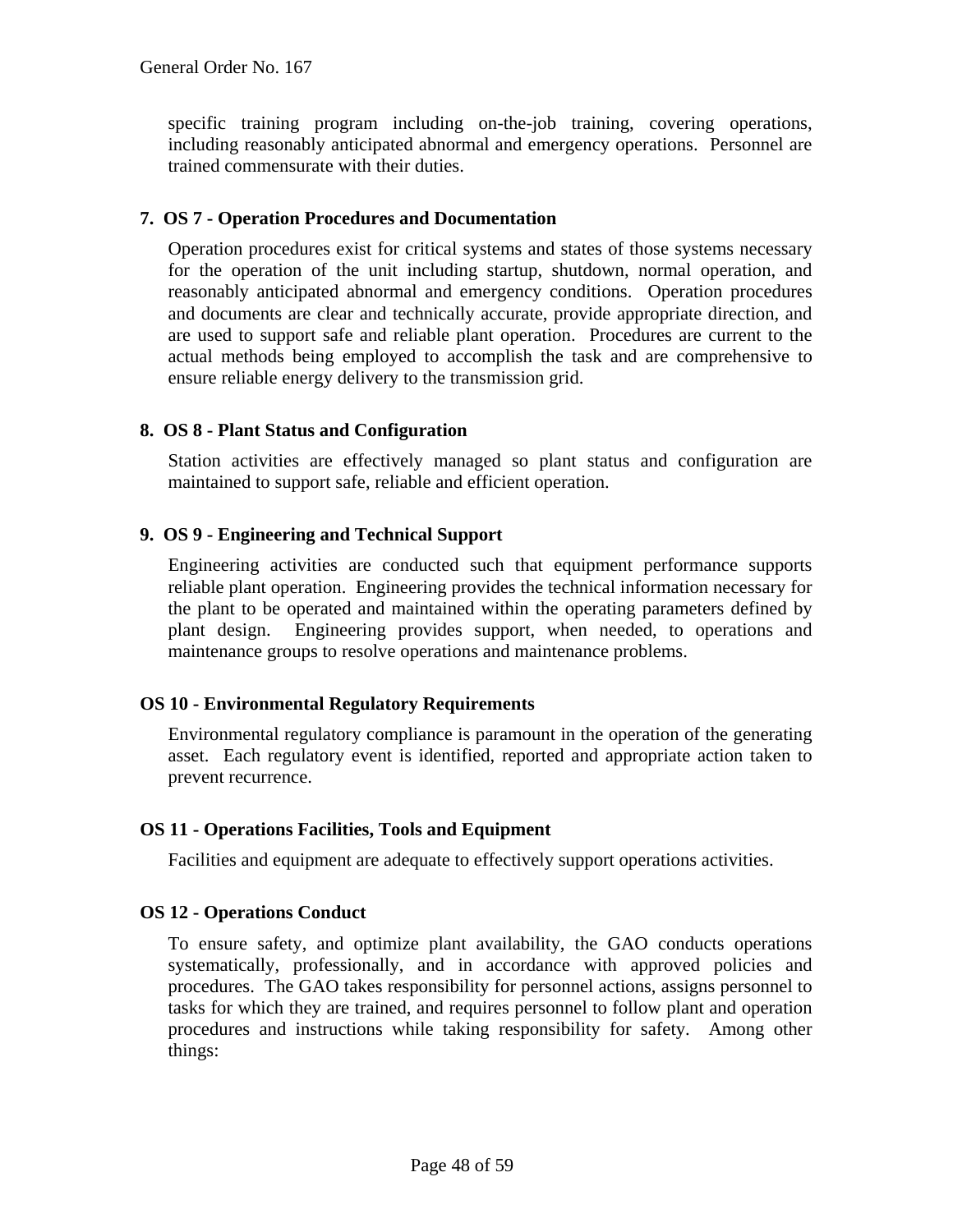- A. All personnel follow approved policies and procedures. Procedures are current, and include a course of action to be employed when an adopted procedure is found to be deficient.
- B. All operations are performed in a professional manner. Basic rules of conduct apply throughout the plant at all times.
- C. All personnel on-duty are trained, qualified, and capable of performing their job functions. Personnel are assigned only to duties for which they are properly trained and qualified.
- D. Personnel take immediate actions to prevent or correct unsafe situations.

#### **13. OS 13 - Routine Inspections**

Routine inspections by plant personnel ensure that all areas and critical parameters of plant operations are continually monitored, equipment is operating normally, and that routine maintenance is being performed. Results of data collection and monitoring of parameters during routine inspections are utilized to identify and resolve problems, to improve plant operations, and to identify the need for maintenance. All personnel are trained in the routine inspections procedures relevant to their responsibilities. Among other things, the GAO creates, maintains, and implements routine inspections by:

- A. Identifying systems and components critical to system operation (such as those identified in the guidelines to Standard 28).
- B. Establishing procedures for routine inspections that define critical parameters of these systems, describe how those parameters are monitored, and delineate what action is taken when parameters meet alert or action levels.
- C. Training personnel to conduct routine inspections.
- D. Monitoring routine inspections.

#### **OS 14 - Clearances**

Work is performed on equipment only when safe. When necessary**,** equipment is taken out of service, de-energized, controlled, and tagged in accordance with a clearance procedure. Personnel are trained in the clearance procedure and its use, and always verify that equipment is safe before any work proceeds. Among other things:

- A. The GAO prepares and maintains a clearance procedure. The clearance procedure contains requirements for removing a component from service and/or placing a component back into service.
- B. The GAO ensures that personnel are trained in and follow the clearance procedure.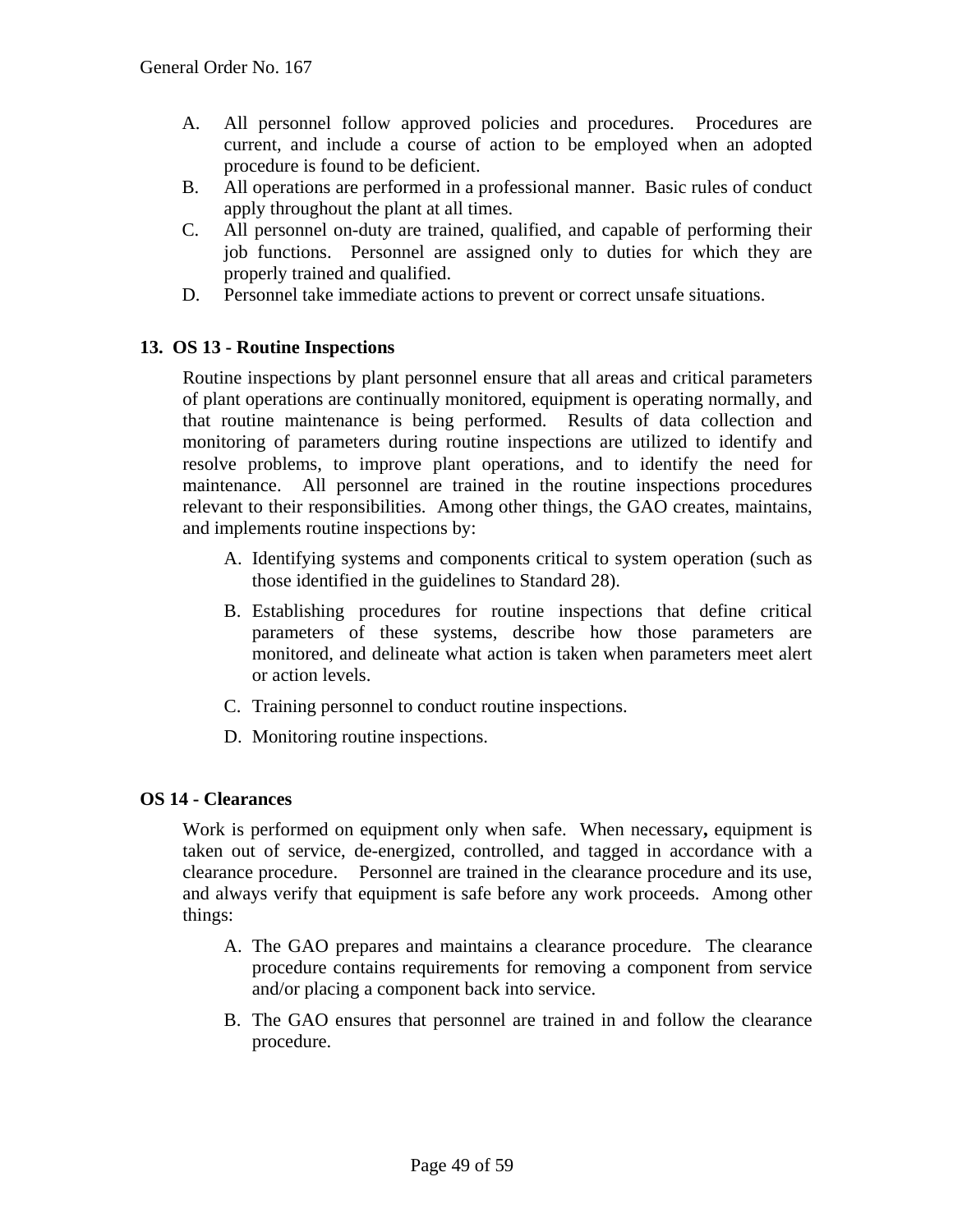#### **15. OS 15 - Communications and Work Order Meetings**

The availability of the generating asset and safety of personnel is ensured during the execution of work orders by adequate communications and meetings, which may be scheduled or as needed, to review work plans with all affected personnel before work begins. Clear lines of communication exist between personnel responsible for operations, maintenance and engineering groups. Among other things:

- A. The GAO prepares and maintains a procedure for review of work plans through communications and work order meetings at the facility.
- B. Work is analyzed to determine what personnel, components, and systems are affected.
- C. Affected personnel meet before work begins to define the work, identify safety issues, to minimize the impact on plant operation, and to determine the need for further meetings.
- D. Personnel are trained in and follow the procedure.

#### **16. OS 16 - Participation by Operations Personnel in Work Orders**

Operations personnel identify potential system and equipment problems and initiate work orders necessary to correct system or equipment problems that may inhibit or prevent plant operations. Operations personnel monitor the progress of work orders affecting operations to ensure timely completion and closeout of the work orders, so that the components and systems are returned to service. Among other things:

- A. Operations personnel identify problems requiring work orders, and initiate work orders to correct those problems
- B. The operations manager or other appropriate operating personnel periodically review work orders that affect operations to ensure timely completion and closeout of the work orders, so that components and systems are returned to service.
- C. Personnel responsible for prioritizing work orders consult operations personnel to assure that work orders affecting the operations of the plant are properly prioritized.
- D. Appropriate personnel are trained in and follow procedures applicable to work orders.

#### **17. OS 17 - Records of Operation**

The GAO assures that data, reports and other records reasonably necessary for ensuring proper operation and monitoring of the generating asset are collected by trained personnel and retained for at least five years, and longer if appropriate.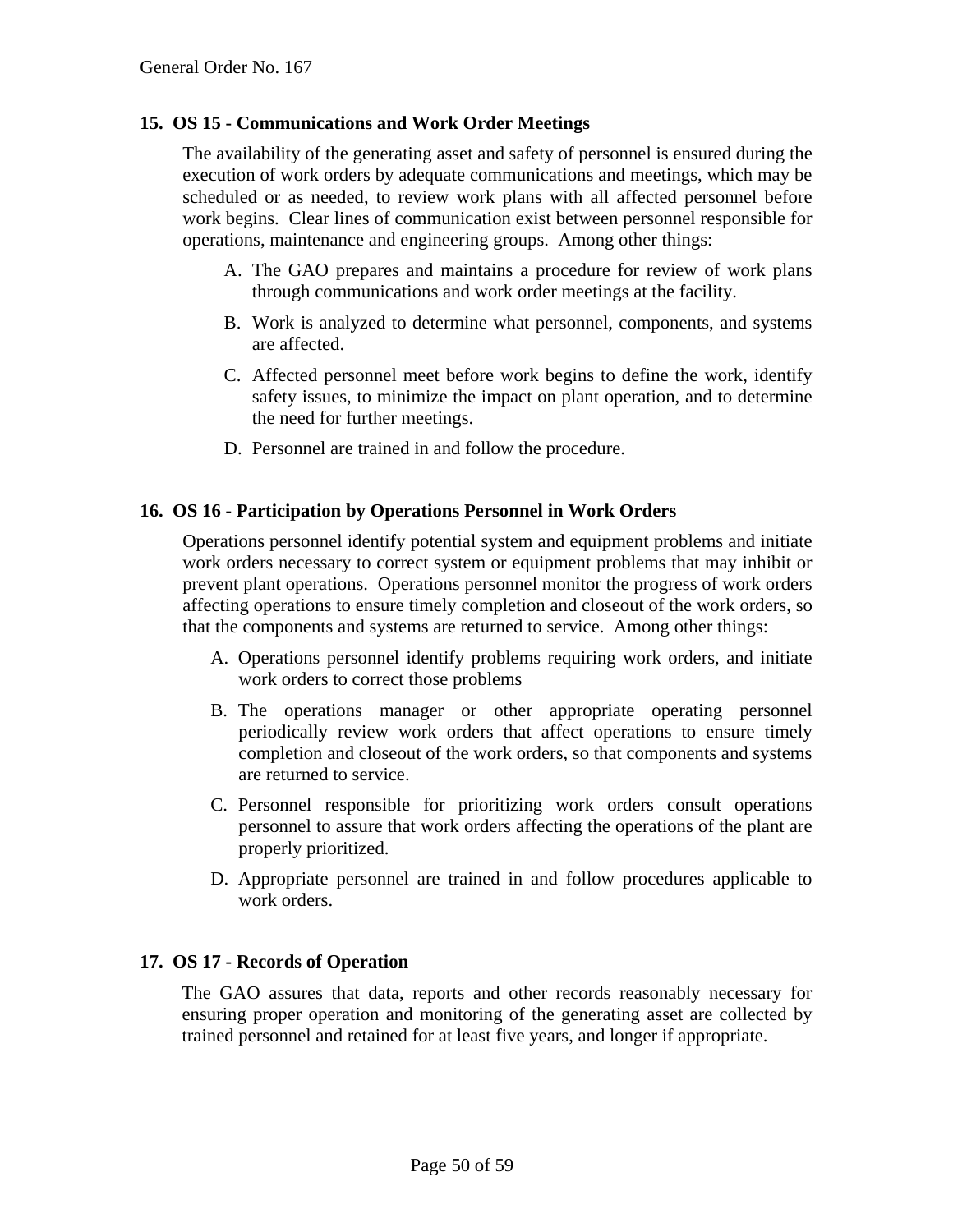#### **18. OS 18 - Unit Performance Testing**

The GAO conducts periodic performance tests as appropriate to identify trends and possible improvements in unit operation. The GAO responds to test results with changes to equipment, policies, routines, or procedures necessary to maintaining unit availability and the unit's ability to support grid operations consistent with the Unit Plan.

#### **19. OS 19 - Emergency Grid Operations**

The GAO prepares for conditions that may be reasonably anticipated to occur during periods of stress or shortage on the state's electric grid. During such periods of stress or shortage, the GAO makes operational decisions to maximize each unit's availability and ability to support grid operations. Among other things the GAO:

- A. Takes reasonable steps to maintain the ability to communicate with the Control Area Operator all times.
- B. In preparing for periods of stress or shortage, takes steps to clarify the regulatory requirements, such as emissions, water discharge temperature, etc., which will apply during emergencies.
- C. When emergencies appear imminent, seeks regulatory relief from those regulatory requirements that reduce output.
- D. Assists the Control Area Operator in responding to the various kinds of possible problems on the electrical grid, including restoration of service after a disturbance.
- E. When practical, during periods of stress or shortage, consults with the Control Area Operator before derating a unit or taking a unit off line and defers outages and derates at the Control Area Operator's request when continued operation is
	- 1. Possible and practical,
	- 2. Safe to plant personnel and to the public,
	- 3. In accordance with applicable law and regulations, and
	- 4. Will not cause major damage to the plant.

#### **20. OS 20 - Preparedness for On-Site and Off-Site Emergencies**

The GAO plans for, prepares for, and responds to reasonably anticipated emergencies on and off the plant site, primarily to protect plant personnel and the public, and secondarily to minimize damage to maintain the reliability and availability of the plant. Among other things, the GAO:

- A. Plans for the continuity of management and communications during emergencies, both within and outside the plant,
- B. Trains personnel in the emergency plan periodically, and
- C. Ensures provision of emergency information and materials to personnel.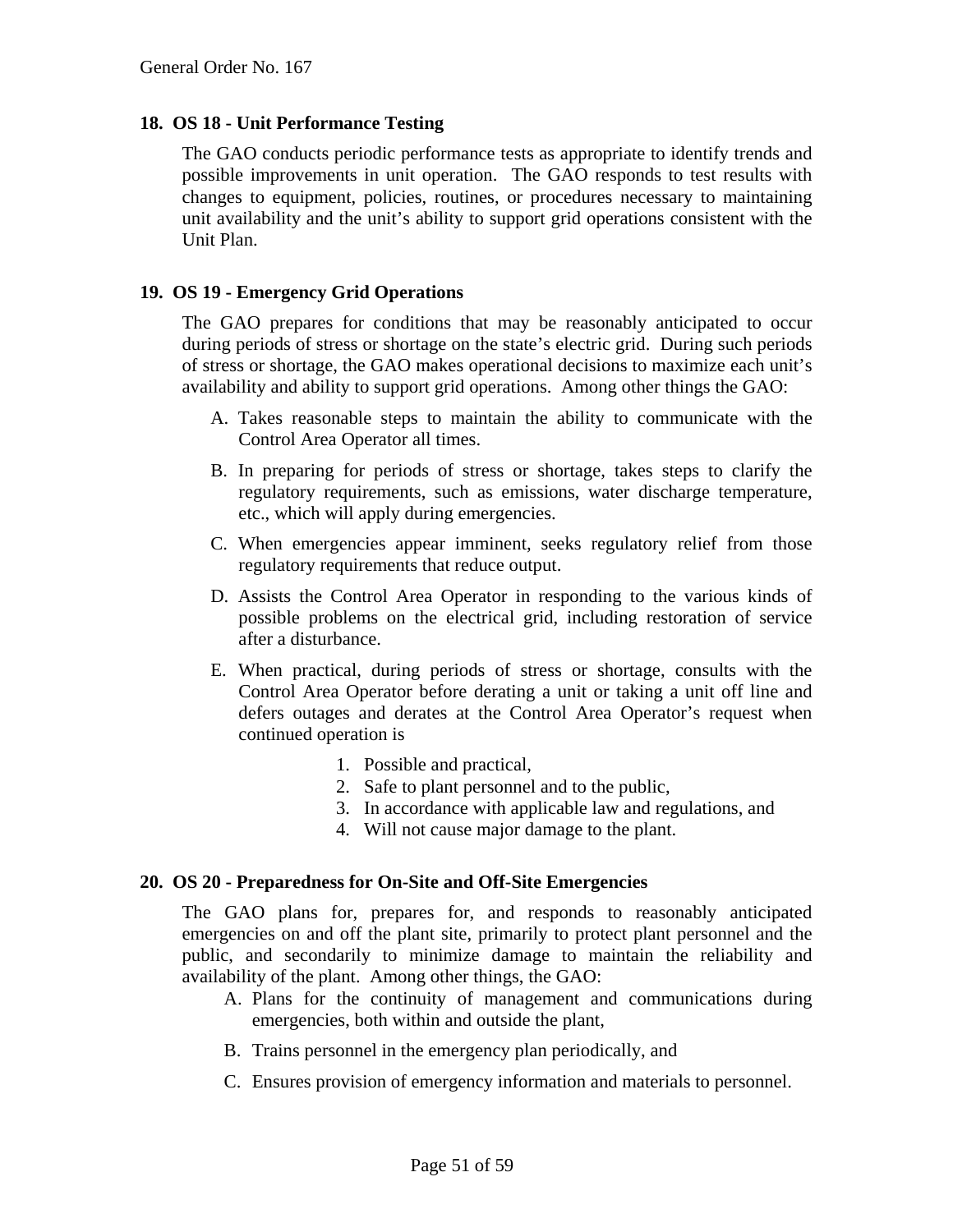#### **21. OS 21 - Plant Security**

To ensure safe and continued operations, each GAO provides a prudent level of security for the plant, its personnel, operating information and communications, stepping up security measures when necessary.

#### **22. OS 22 - Readiness**

Until a change in a unit's long-term status, except during necessary maintenance or forced outages, the GAO is prepared to operate the unit at full available power if the Control Area Operator so requests, after reasonable notice, when such operation is permitted by law and regulation. Among other things, the GAO:

- A. Maintains contingency plans to secure necessary personnel, fuel, and supplies, and
- B. Prepares facilities for reasonably anticipated severe weather conditions.

#### **23. OS 23 - Notification of Changes in Long-Term Status of a Unit**

The GAO notifies the Commission and the Control Area Operator in writing at least 90 days prior to a change in the long-term status of a unit. The notification includes a description of the planned change.

#### **24. OS 24 - Approval of Changes in Long-Term Status of a Unit**

The GAO maintains a unit in readiness for service in conformance with Standard 22 unless the Commission, after consultation with the Control Area Operator, affirmatively declares that a generation facility is unneeded during a specified period of time. This standard is applicable only to the extent that the regulatory body with relevant ratemaking authority has instituted a mechanism to compensate the GAO for readiness services provided.

#### **25. OS 25 - Transfer of Ownership**

The GAO notifies the Commission and the Control Area Operator in writing at least 90 days prior to any change in ownership.

#### **26. OS 26 - Planning for Long-Term Unit Storage**

At least 90 days before a change in the long-term status of an electric generation unit, other than permanent shutdown and/or decommissioning, the GAO shall submit to the Commission plans and procedures for storage, reliable restart, and operation of the unit.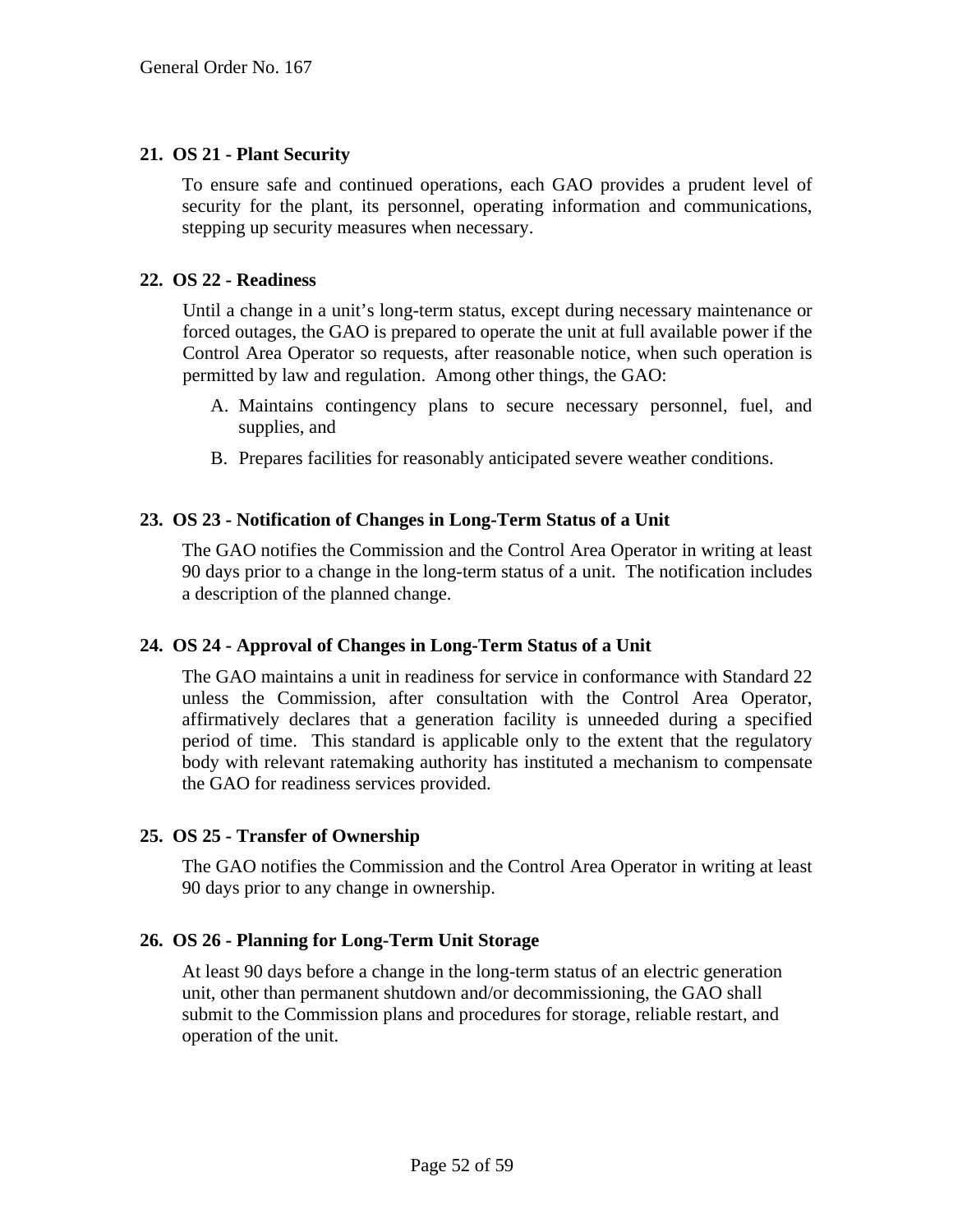#### **27. OS 27 - Flow Assisted Corrosion**

Where circumstances require it, the GAO has a flow-assisted corrosion program, which identifies vulnerable equipment, provides for regular testing of that equipment, and responds appropriately to prevent high energy pipe failures.

#### **28. OS 28 - Equipment and Systems**

GAO complies with these Operation Standards (1-27) considering the design bases (as defined in the Appendix) of plant equipment and critical systems. The GAO considers the design basis of power plant equipment when as required by other standards it, among other things:

- A. Establishes procedures for the operation of critical systems at each unit (Ref. Standard No. 7).
- B. For each system, identifies critical parameters that require monitoring (Ref. Standard No. 8 and 13).
- C. For each critical parameter, establishes values at which to increase observation of the system or take actions to protect it (Ref. Standard No. 8 and 13).
- D. Assures that systems are monitored and actions are taken (Ref. Standard 8 and 13).
- E. Establishes parameters for operation during periods of stress or shortage on the state's electric grid (Ref. Standard No. 9 and 19).
- F. Assures that personnel operating critical systems are trained and qualified (Ref. Standard No. 6).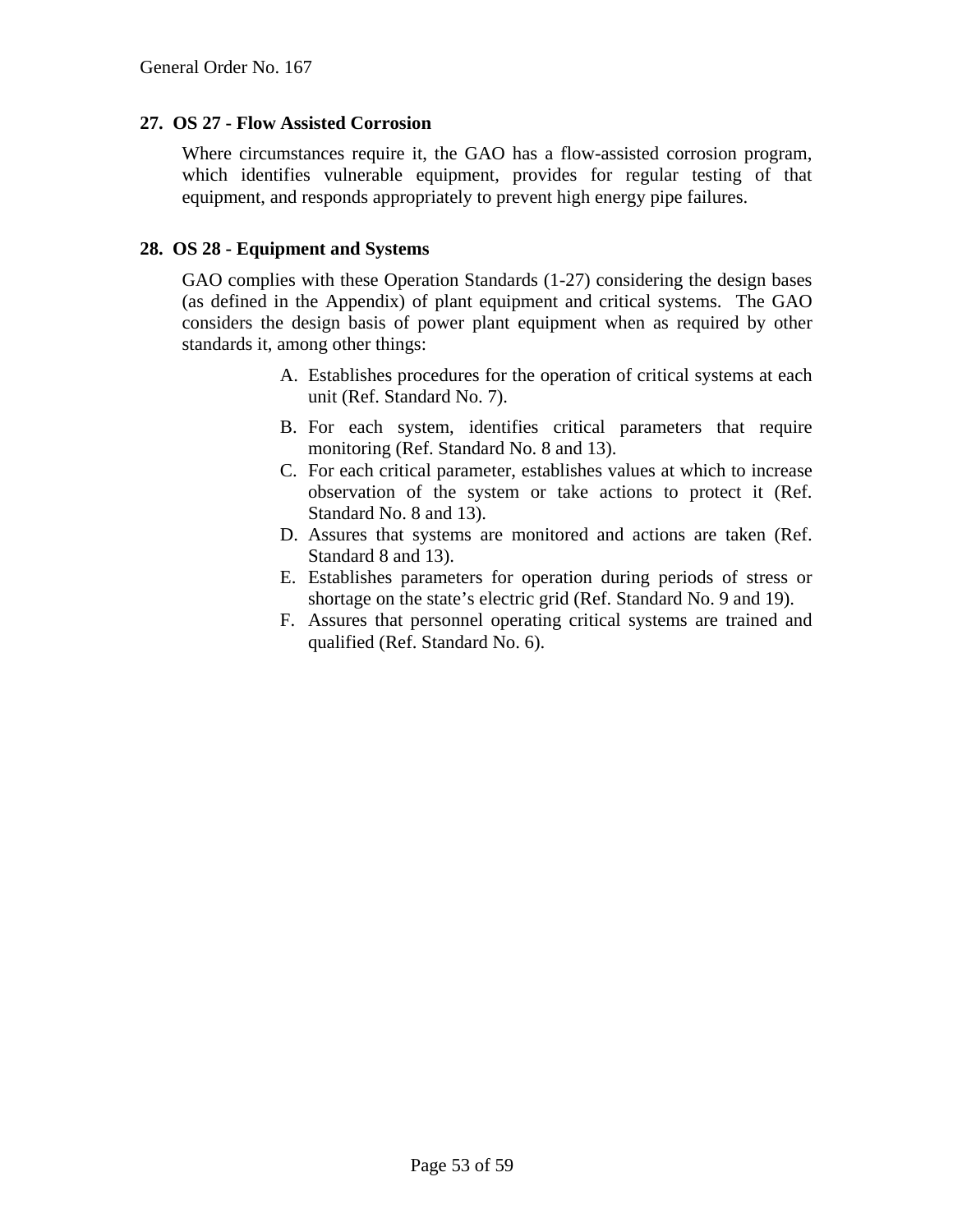#### **Appendix**

#### **A. Definitions**

Design Basis Documents – Vendor and engineering documents used in the design, or used to instruct in the correct operation and maintenance, of the systems and equipment used in the power plant. Design basis documents consist of OEM Manuals, vendor documents, industry standards, codes and documented engineering assessments.

Documented deviations from the above documents are also considered part of the design basis documents provided there is documented reasoning for those deviations. Documented reasoning includes the benefit of the deviation and why the deviation is consistent with the Unit Plan.

#### **B. Industry Codes Standards and Organizations**

ASME Boiler and pressure vessel code, Section 1, (including all amendments)

ASME Boiler and pressure vessel code, Section V111

#### ANSI/ASME B 31.1 Power Piping

Note on Codes: Any boiler designed and approved to an earlier issue and amendment of these standards is maintained and repaired to the design as originally issued. However, advances in engineering knowledge and experience reflected in the subsequent issues of the codes are taken into consideration in operation and maintenance of the boiler.

Weld repairs and alterations of boilers designed to ASME Boiler and Pressure Vessel Code, Section 1, is carried out in accordance with the rules of the National Board Inspection Code, published by the National Board of Boiler and Pressure Vessel Inspectors.

These standards are intended to augment and not conflict with other standards, which are pertinent to specific components and systems at each facility such as standards issued by organizations including but not limited to:

| A& WMA      | Air & Waste Management Association                |
|-------------|---------------------------------------------------|
| AAQS        | <b>Ambient Air Quality Standard</b>               |
| ABMA        | <b>American Boiler Manufacturer's Association</b> |
| AMCA        | Air Movement and Control Association              |
| ANSI        | American National Standards Institute             |
| <b>APCD</b> | <b>Air Pollution Control District</b>             |
| API         | American Petroleum Institute                      |
| ARB         | Air Resources Board (see CARB)                    |
| ASME        | American Society of Mechanical Engineers          |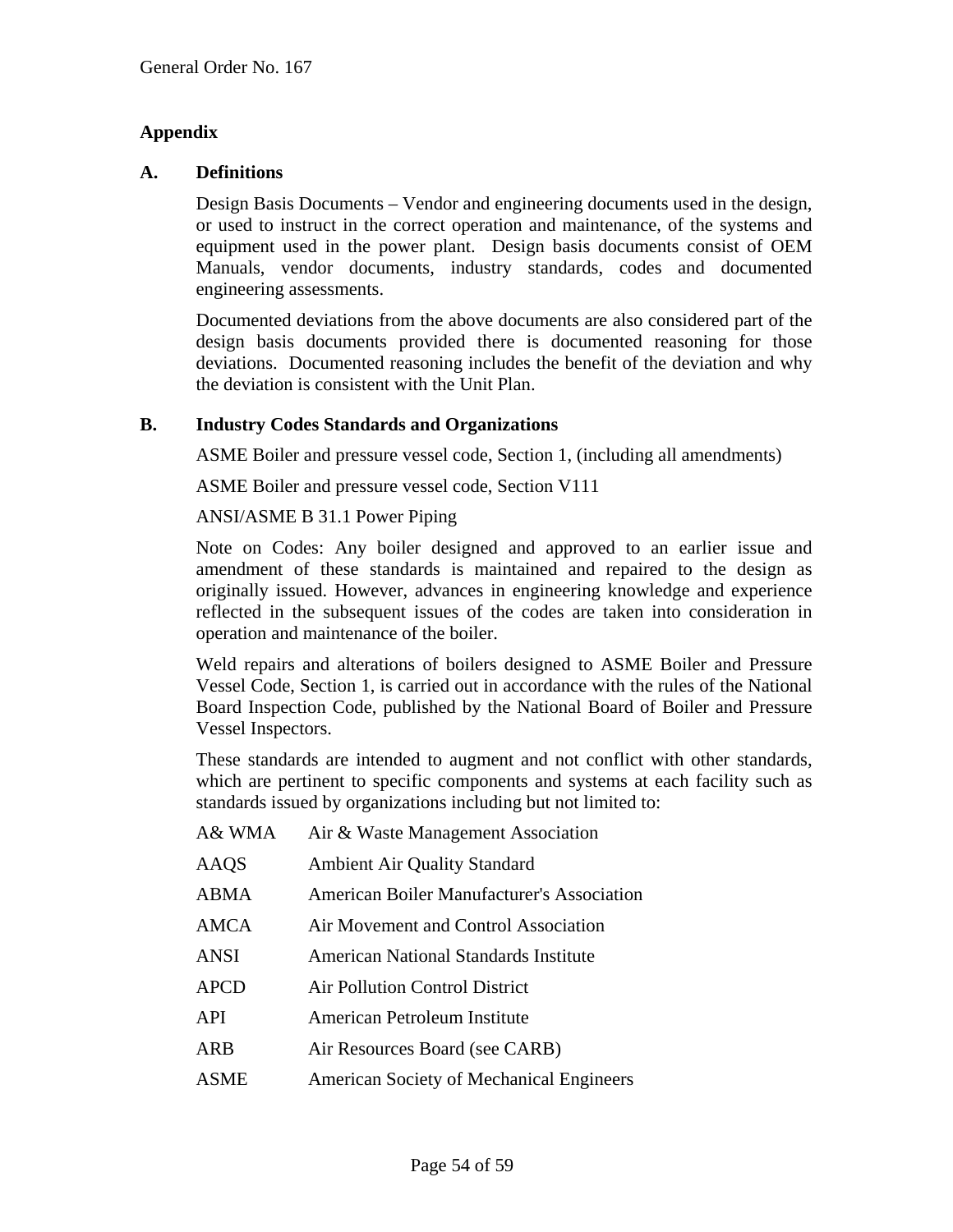| <b>ASNT</b>     | American Society for Nondestructive Testing                                                     |
|-----------------|-------------------------------------------------------------------------------------------------|
| <b>ASTM</b>     | American Society for Testing and Materials                                                      |
| AWS             | <b>American Welding Society</b>                                                                 |
| <b>CAISO</b>    | California Independent System Operator                                                          |
| <b>CAL OSHA</b> | California Occupational Safety and Health Administration                                        |
| <b>CAPCOA</b>   | California Air Pollution Control Officers Association                                           |
| <b>CARB</b>     | California Air Resources Board                                                                  |
| <b>CPUC</b>     | California Public Utilities Commission                                                          |
| <b>CEC</b>      | California Energy Commission                                                                    |
| <b>CCR</b>      | California Code of Regulations                                                                  |
| <b>CSA</b>      | <b>Canadian Standards Association</b>                                                           |
| <b>EPA</b>      | <b>Environmental Protection Administration</b>                                                  |
| <b>GAO</b>      | <b>Generating Asset Owner</b>                                                                   |
| <b>HEI</b>      | Heat Exchange Institute                                                                         |
| H <sub>I</sub>  | Hydraulic Institute                                                                             |
| <b>IEEE</b>     | Institute of Electrical and Electronics Engineers                                               |
| <b>ISA</b>      | The Instrumentation, Systems, and Automation Society                                            |
| <b>NEC</b>      | <b>National Electrical Code</b>                                                                 |
|                 | NERC ES-IC North American Reliability Council Information Sharing and<br><b>Analysis Center</b> |
| <b>NEMA</b>     | <b>National Electrical Manufacturer's Association</b>                                           |
| <b>NIPC</b>     | <b>National Infrastructure Protection Center</b>                                                |
| <b>NFPA</b>     | <b>National Fire Protection Association</b>                                                     |
| <b>NRTL</b>     | <b>Nationally Recognized Testing Laboratories</b>                                               |
| <b>OSHA</b>     | Occupational Safety and Health Administration                                                   |
| PFI             | Pipe Fabrication Institute                                                                      |
| <b>SSPC</b>     | <b>Steel Structures Painting Council</b>                                                        |
| <b>TEMA</b>     | <b>Tubular Exchanger Manufacturer's Association</b>                                             |
| <b>UBC</b>      | Uniform Building Code                                                                           |
| UL              | <b>Underwriters' Laboratories</b>                                                               |
| <b>UPC</b>      | <b>Uniform Plumbing Code</b>                                                                    |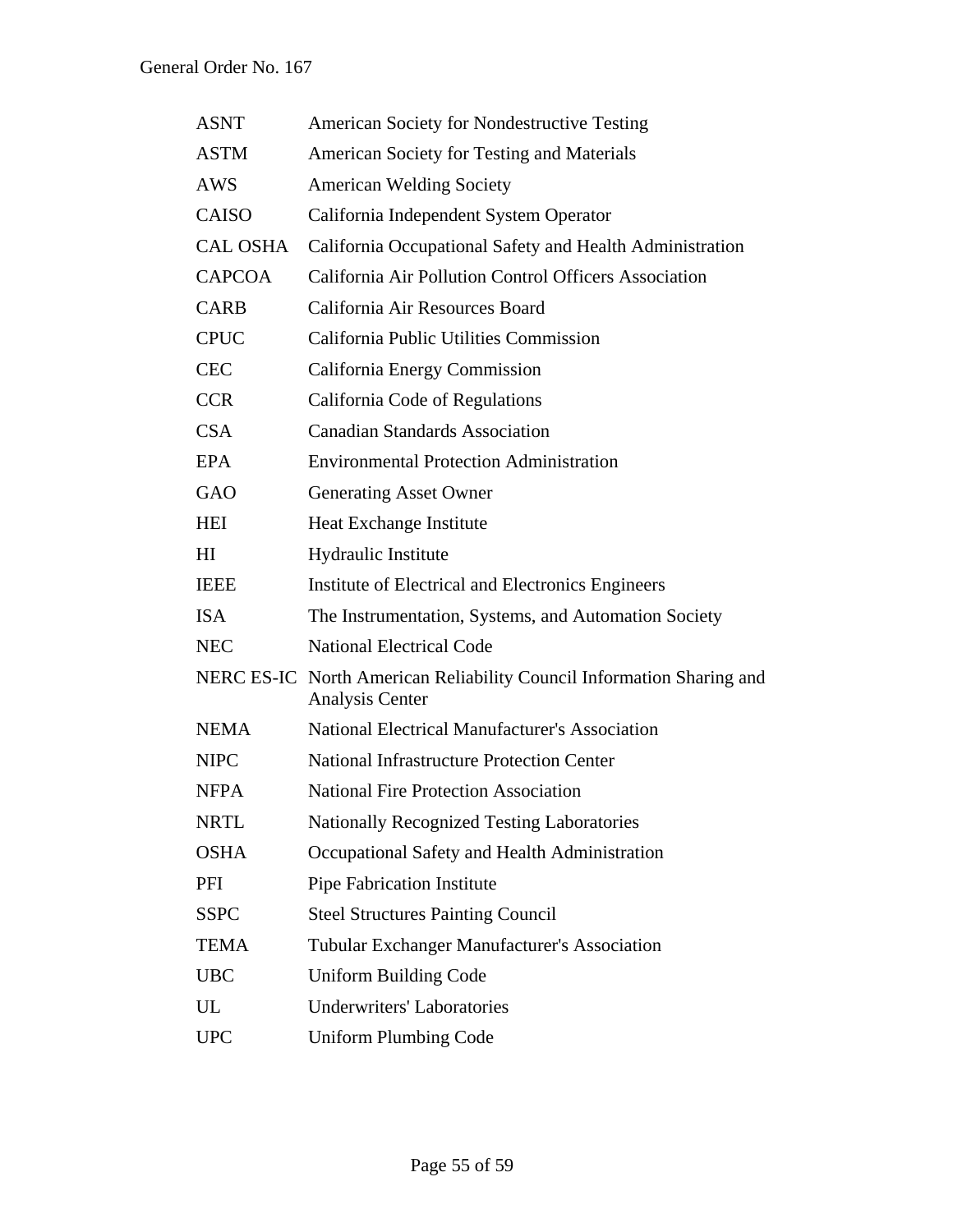# **C. Summary of Abbreviations and Acronyms**

| <b>ACC</b>      | Air-Cooled Condenser                                                              |  |
|-----------------|-----------------------------------------------------------------------------------|--|
| <b>AODTM</b>    | A trademark of Environmental Elements Corporation for a urea to<br>ammonia system |  |
| AVG, avg        | Average                                                                           |  |
| <b>BACT</b>     | <b>Best Available Control Technology</b>                                          |  |
| <b>BMS</b>      | <b>Burner Management System</b>                                                   |  |
| <b>BTA</b>      | <b>Best Technology Available</b>                                                  |  |
| BTU, Btu        | <b>British Thermal Unit</b>                                                       |  |
| <b>BCW</b>      | Bearing Cooling Water                                                             |  |
| CA              | California                                                                        |  |
| <b>CAM</b>      | <b>Compliance Assurance Monitoring</b>                                            |  |
| CEM, CEMS       | Continuous Emissions Monitoring System (also referred to as<br>CEMs)              |  |
| <b>CFR</b>      | Code of Federal Regulations                                                       |  |
| CO <sub>2</sub> | Carbon Dioxide                                                                    |  |
| CO              | Carbon Monoxide                                                                   |  |
| <b>CT</b>       | Combustion turbine                                                                |  |
| <b>CTM</b>      | <b>Conditional Test Method</b>                                                    |  |
| CWP, CWS        | Circulating Water Pump, Circulating Water System                                  |  |
| DC              | <b>Direct Current</b>                                                             |  |
| <b>DLN</b>      | Dry Low-Nox                                                                       |  |
| <b>EOH</b>      | <b>Equivalent Operating Hour</b>                                                  |  |
| $\mathrm{^oF}$  | Degree Fahrenheit                                                                 |  |
| ft3             | <b>Cubic Feet</b>                                                                 |  |
| <b>GAO</b>      | <b>Generation Asset Owner</b>                                                     |  |
| gpm             | Gallons per minute                                                                |  |
| <b>H2SO4</b>    | Sulfuric Acid                                                                     |  |
| <b>HAP</b>      | Hazardous Air Pollutant                                                           |  |
| <b>HHV</b>      | <b>High Heating Value</b>                                                         |  |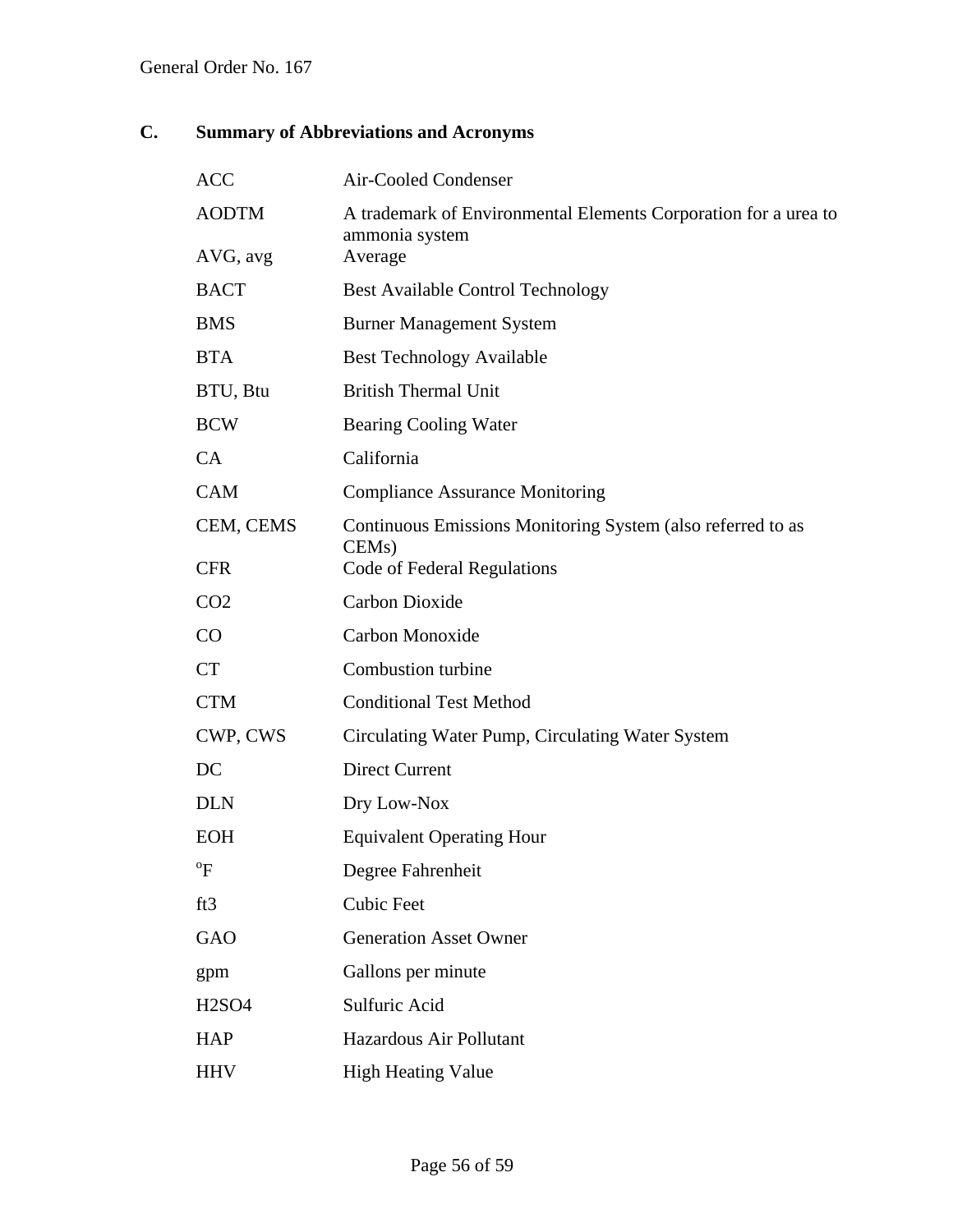| Hp                    | Horsepower                                      |
|-----------------------|-------------------------------------------------|
| HR, hr                | Hour                                            |
| Inj                   | Injection                                       |
| kWe                   | Kilowatt electrical                             |
| <b>LAER</b>           | <b>Lowest Achievable Emission Rate</b>          |
| <b>LEC</b>            | <b>Low Emission Combustor</b>                   |
| LB, LBs, lbs          | Pound, Pounds                                   |
| <b>MACT</b>           | Maximum Achievable Control Technology           |
| <b>MMBtu</b>          | <b>Million British Thermal Units</b>            |
| <b>MW</b>             | Megawatt                                        |
| MWe                   | Megawatt electrical                             |
| <b>MWh</b>            | Megawatt-hour                                   |
| NH <sub>3</sub>       | Ammonia                                         |
| Nm                    | Nanometer                                       |
| NO                    | Nitric Oxide                                    |
| NO <sub>2</sub>       | Nitrogen Dioxide                                |
| <b>NO<sub>x</sub></b> | Oxides of Nitrogen or Nitrogen Oxides           |
| <b>NPDES</b>          | National Pollutant Discharge Elimination System |
| O&M                   | Operation & Maintenance                         |
| O <sub>2</sub>        | Oxygen                                          |
| <b>OEM</b>            | Original Equipment Manufacturer                 |
| PM10, PM10            | Particulate Matter (10 microns or less)         |
| PM2.5 or PM2.5        | Particulate Matter (2.5 microns or less)        |
| PM                    | Particulate Matter                              |
| Ppm                   | Parts per Million                               |
| ppmyd                 | Parts per Million by Volume, Dry                |
| <b>PSD</b>            | Prevention of Significant Deterioration         |
| QA/QC                 | <b>Quality Assurance/Quality Control</b>        |
| <b>RATA</b>           | <b>Relative Accuracy Test Audit</b>             |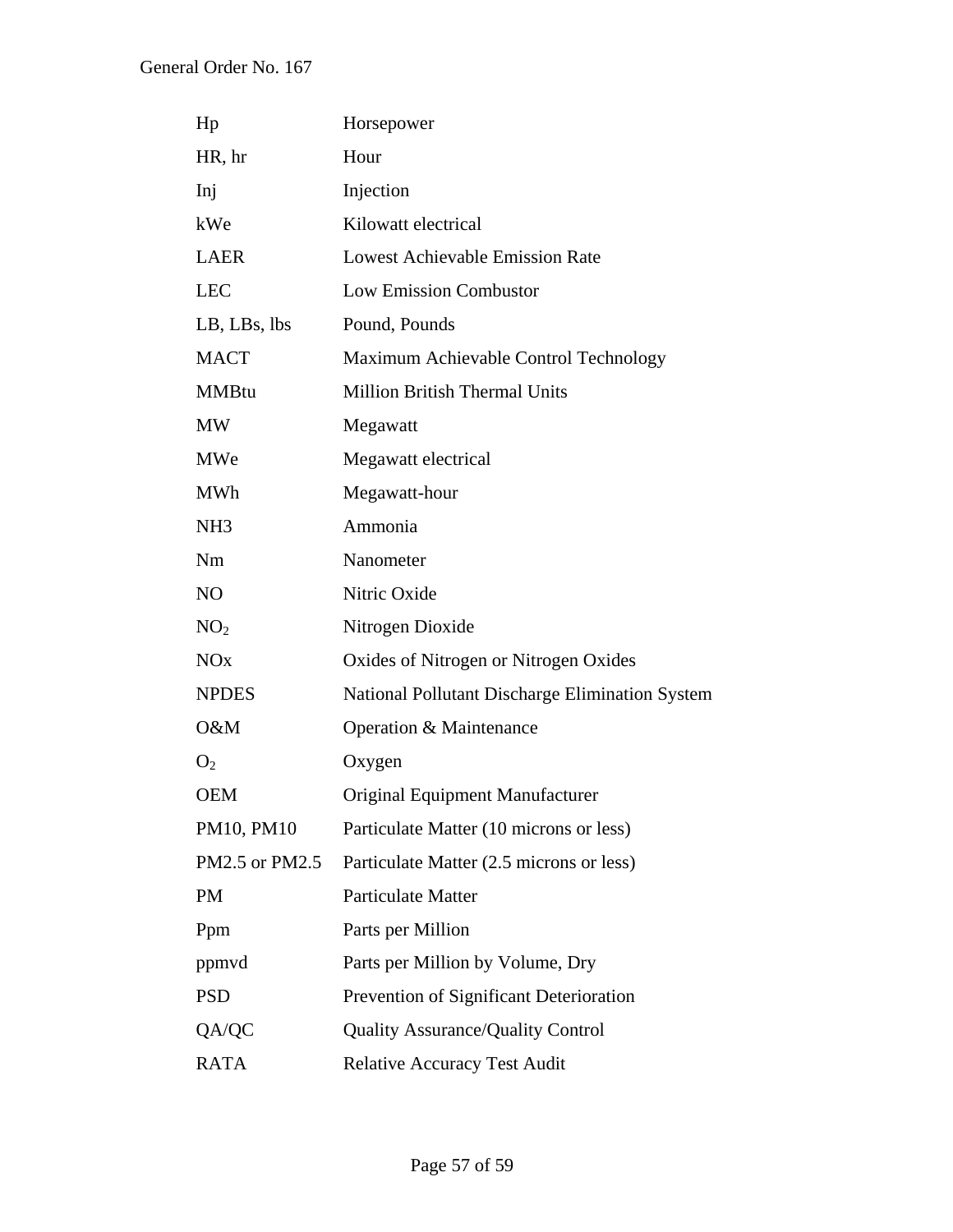| <b>RMP</b>      | Risk Management Plan                     |  |
|-----------------|------------------------------------------|--|
| S/S             | <b>Startup and Shutdown</b>              |  |
| <b>SCR</b>      | <b>Selective Catalytic Reduction</b>     |  |
| <b>SNCR</b>     | <b>Selective Non-Catalytic Reduction</b> |  |
| SO <sub>2</sub> | <b>Sulfur Dioxide</b>                    |  |
| <b>SOTA</b>     | State-of-the-Art                         |  |
| SOx             | <b>Sulfur Oxides</b>                     |  |
| <b>TDS</b>      | <b>Total Dissolved Solids</b>            |  |
| <b>UPS</b>      | Uninterruptible Power Supply             |  |
| UV              | Ultraviolet                              |  |
| <b>VOC</b>      | Volatile Organic Compound                |  |
| Yr              | Year                                     |  |
| ZAT             | Zero Ammonia Technology                  |  |

### **(END OF APPENDIX E)**